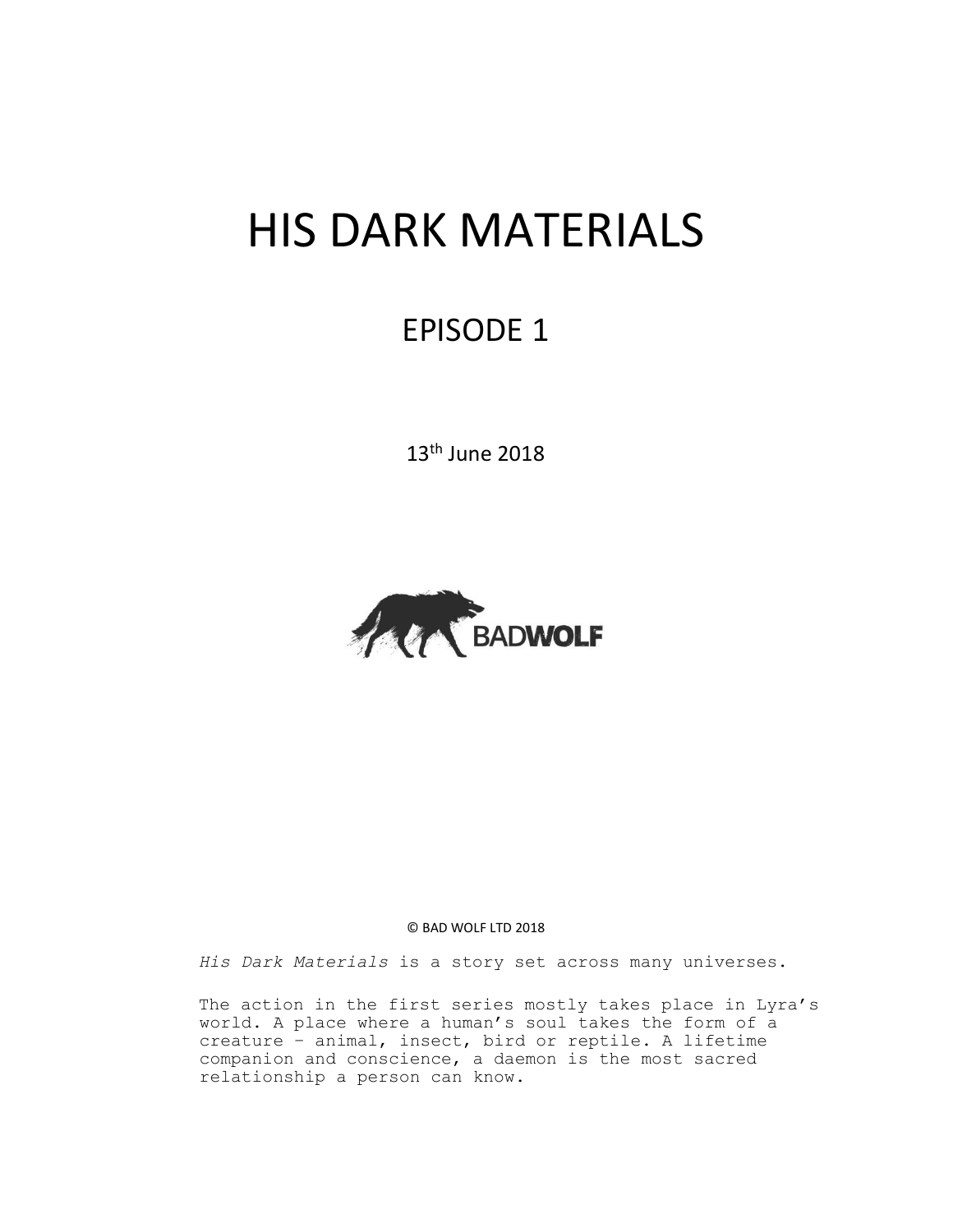*His Dark Materials* is a story set across many universes.

The action in the first series mostly takes place in Lyra's world. A place where a human's soul takes the form of a creature – animal, insect, bird or reptile. A lifetime companion and conscience, a daemon is the most sacred relationship a person can know.

In childhood, a daemon can change from one form to another at will.

Note: the word daemon is pronounced like the English word "demon."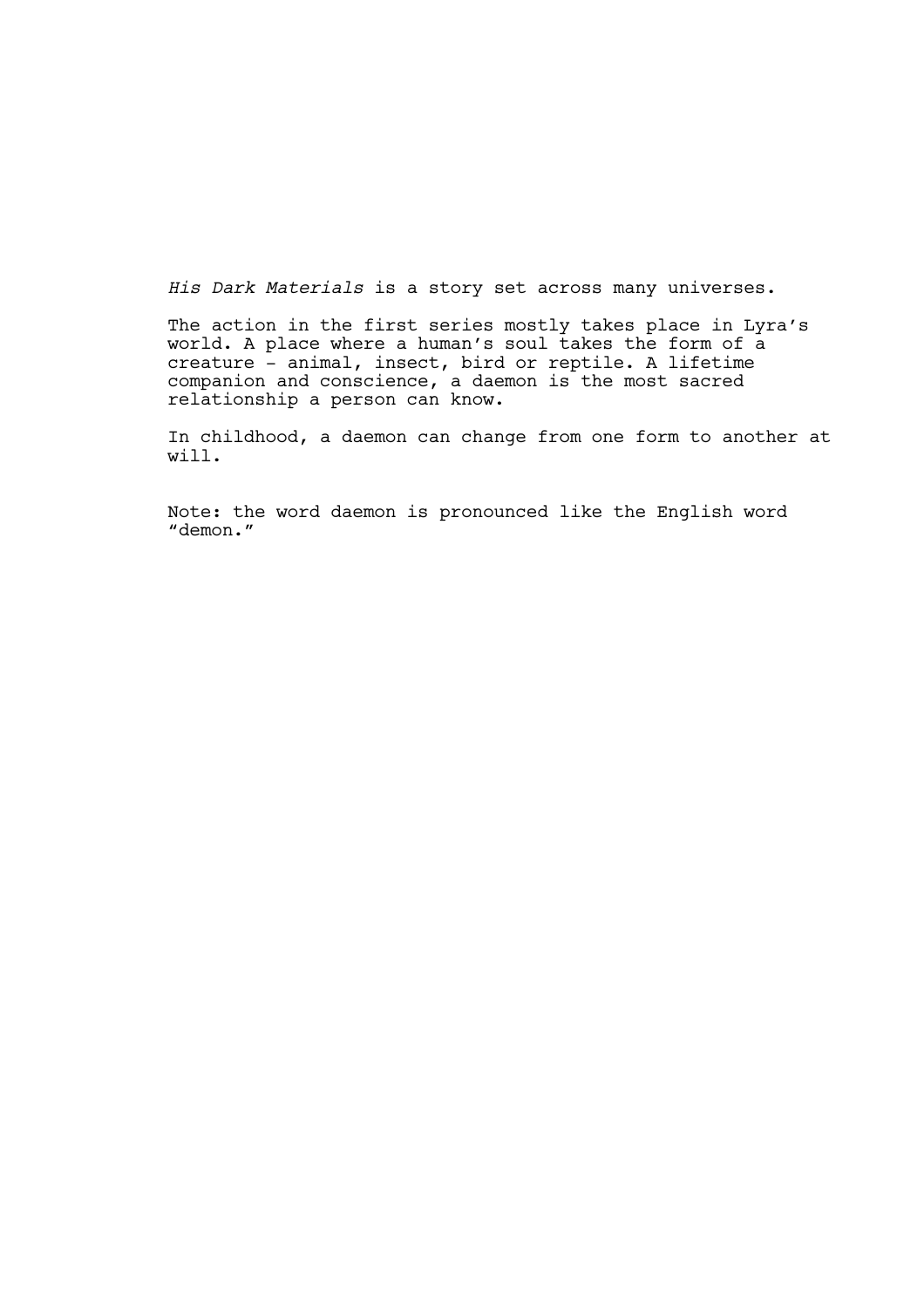# 1 EXT. QUAD. JORDAN COLLEGE - NIGHT 1 1 1 1 1

Title: "Jordan College, Oxford."

Title: "Twelve years ago."

It's raining. We're close on some pitch black water. We pick out gargoyles of medieval figures with their animal daemons wrapped around them.

We hear the noise of whirring rotors and then lights start dancing on the drowned world.

A GYROCOPTER sets down on floats, dispersing the flood water.

A door to the gyrocopter opens and a SNOW LEOPARD dives into the water. We travel with her, deep in the dark murk, as she swims. This is STELMARIA.

A man follows.

We pull back to see ASRIEL, bearded, tired, glorious, with a BABY carefully held in his coat. He has the intense eyes of his leopard daemon.

ASRIEL looks around. STELMARIA does the same, they always look in opposite arcs. Both stand perfectly still for a moment. Listening. Then they wade on.

ASRIEL bangs on a large door set between two elegant windows. There's a silence. ASRIEL bangs again.

#### ASRIEL

Open the door.

There's the sound of bolts being unlocked. The door is pulled open, the water sluices through and light is showered onto the quad. A BUTLER, elderly, elegant, looks out into the night.

# ASRIEL (CONT'D) Lower your bloody lamp.

ASRIEL enters and quickly pounds up a staircase.

2 INT. MASTER'S LODGING. JORDAN COLLEGE - NIGHT 1 2

STELMARIA is the first to look into the room. He scopes it quickly and then returns to the fast approaching ASRIEL.

# STELMARIA

It's safe.

ALICIA, a raven, flies at them as they enter - but flies up when she sees who it is, and replacing her in shot is THE MASTER, a grey, anxious and yet imperious man.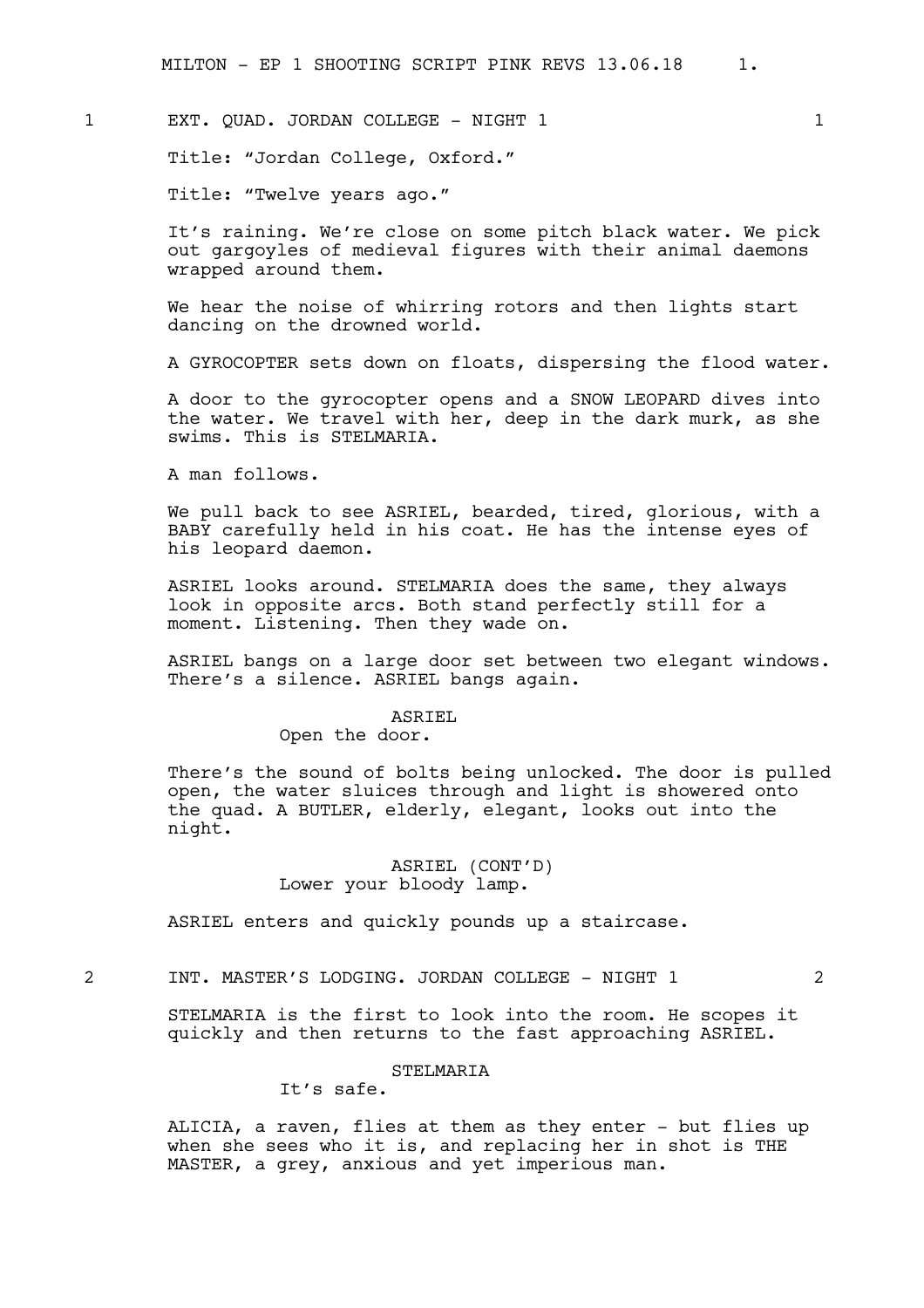# THE MASTER What in the world -

ASRIEL puts the baby in THE MASTER's arms.

ASRIEL

This is Lyra.

# THE MASTER

Asriel....

ASRIEL Secundum legem de refugio scholasticorum -

THE MASTER Scholastic sanctuary? You can't be serious.

ASRIEL - protectionem tegimentumque huius collegii pro hac puella Lyra nomine reposco.

ASRIEL, relieved to have said his piece, looks at the THE MASTER - and quickly corrects how he's holding the child.

> ASRIEL (CONT'D) Out there she's in danger, Francis.

THE MASTER Jordan College is a place of learning, it's not suitable for a child -

ASRIEL And this is hers...

ASRIEL takes an alethiometer from a black velvet bag and places it upon the Master's study table. THE MASTER looks at it, astonished and distracted.

#### THE MASTER

An alethiometer?

ASRIEL uses this distraction to make good his exit.

# ASRIEL

I've no choice. Keep her safe.

THE MASTER looks down at the baby. The baby LYRA and her tiny pine marten daemon, PANTALAIMON. PANTALAIMON chirps up at THE MASTER and then the baby starts to cry. We close on her face.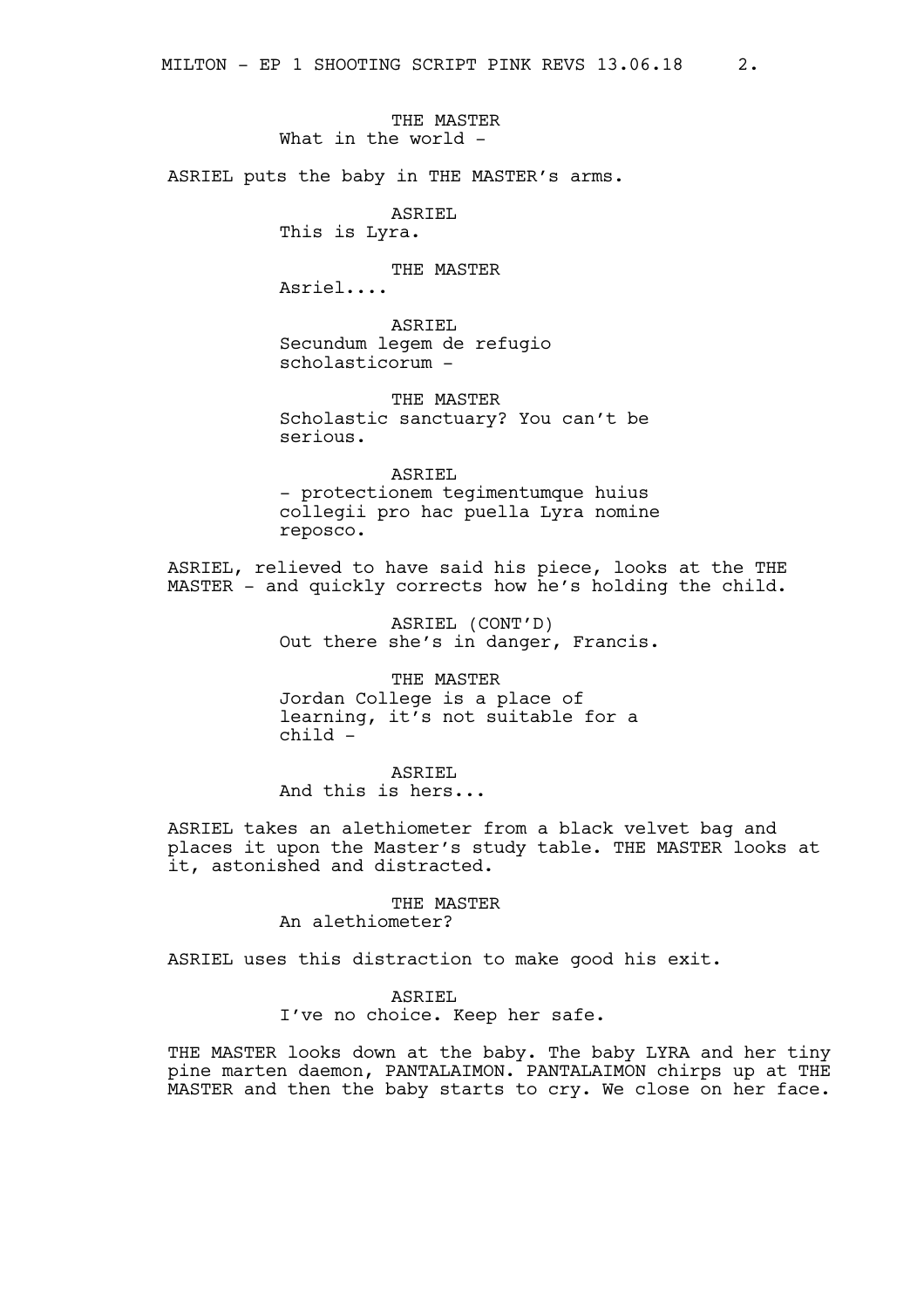#### **His Dark Materials.**

**Episode One.** 

**Roger.** 

3 EXT. PORT MEADOW - DAY 2 3

And then we cut to another face. And there's something about the eyes, or the face shape that tells us that maybe this is the same child.

She's now 13, puckish and fierce. Beside LYRA is an adult pine marten, PANTALAIMON. She lights a match and holds it above her head. Next to her is 12-year old ROGER, anxious and kind. His daemon SALCILIA, a ferret.

> ROGER What are you doing?

LYRA Wind's north-easterly, which means favour your right side.

ROGER Lyra, are you sure? With these Gobblers about...

LYRA You said Gobblers are a myth.

ROGER I said that yesterday, when we were safe in college.

We cut to their POV: a 7-year-old boy, BILLY COSTA, jittery and decent, sits whittling wood beside his squirrel daemon, RATTER, in the last of the sun. Another 15-year-old, TONY COSTA, restless and driven, is on a large Gyptian boat moored among a couple of smaller boats. TONY scrubs up some copper pans, with his hawk daemon LYUBA perched on one.

#### LYRA

Too late now.

LYRA ducks low and runs across the meadow.

ROGER picks up a catapult. He has four mud pellets beside him. He thinks and then, on LYRA's nod - favouring his right side - fires a pellet at the boat.

The first one hits BILLY on the chest, leaving mud on him, and he cries out. ROGER fires another, it hits TONY's knee and showers him with mud.

TONY gets off the boat.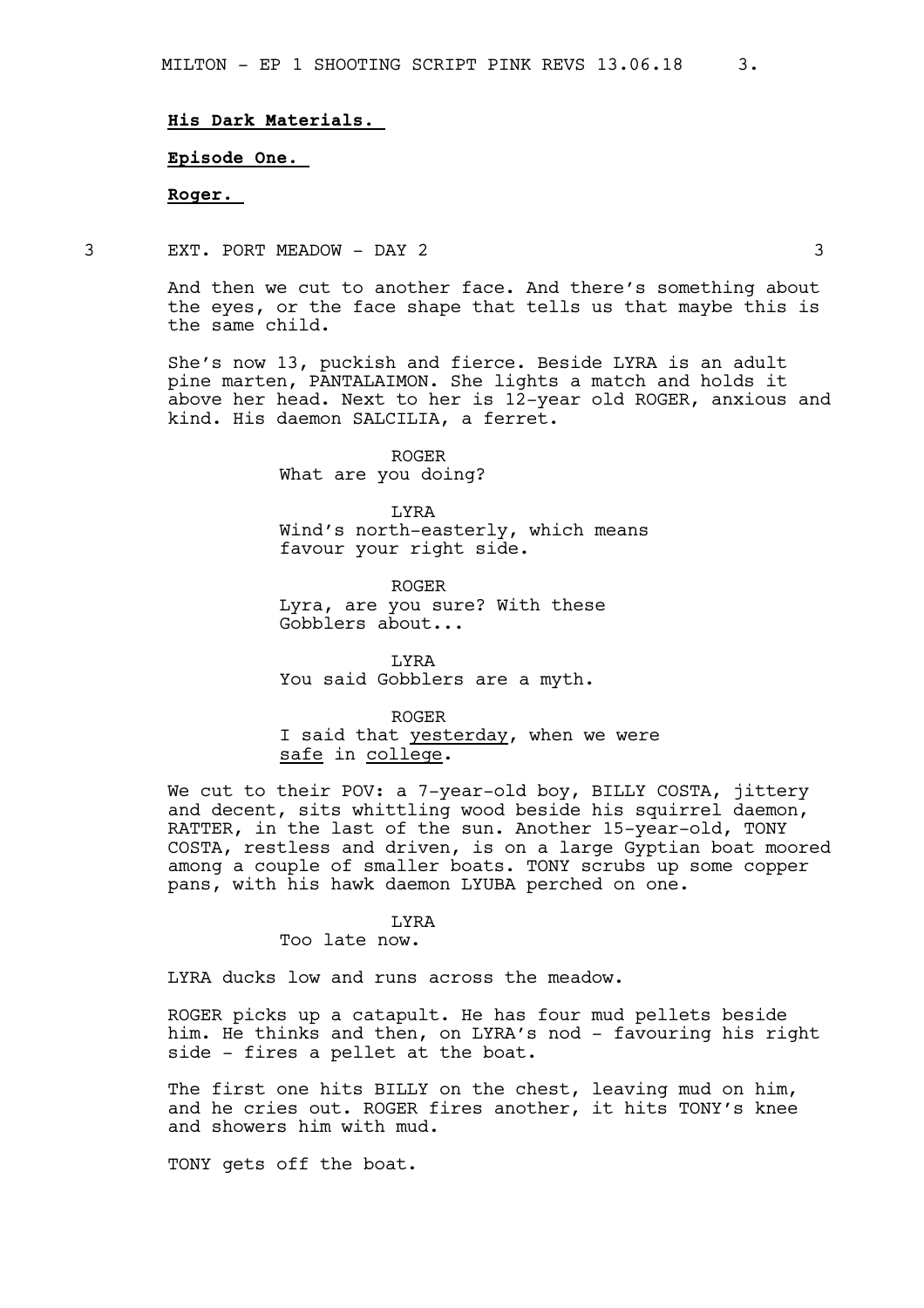TONY COSTA Whoever did that....

LYRA runs behind him, unties the boat in one fluid move, pushes the boat from the bank and climbs onto it.

TONY COSTA turns around, outraged. He tries to grab at the boat, but can't reach. He keeps pursuing it along the bank as LYRA fires the boat into life.

> TONY COSTA (CONT'D) Don't you dare.

ROGER, with a head start, breaks for cover and runs for the BAILEY BRIDGE. SALCILIA a bird above him. ROGER reaches the bridge just as LYRA passes under it. He swiftly moves to the other side and looks down at the boat.

#### LYRA

Jump then.

ROGER doesn't jump. He sees TONY and BILLY approaching and sets off across the meadow. LYRA watches him go, despairingly.

> MA COSTA (O.S.) What the bloody hell are you doing?

LYRA looks up. MA COSTA, fierce and maternal, has emerged from below deck. Seeing this, TONY COSTA grins and sets off after ROGER.

#### LYRA

Oh.

LYRA thinks and then dives into the water; as she does PANTALAIMON changes from a pine marten into an otter and swims beside her. She reaches the bank and scrambles out.

> MA COSTA You better run fast, Lyra.

4 EXT. STREETS. OXFORD - DAY 2 4

LYRA, adrenaline delightfully coursing through her, runs through the streets. She looks up and PANTALAIMON is a falcon above her.

She twists into a turning - and there stands ROGER. She smiles, delighted to have found him.

> TONY COSTA (O.S.) We told you to stay away from our boats.

LYRA turns to see TONY and BILLY COSTA. ROGER grimaces. We see SALCILIA held tight in his arms.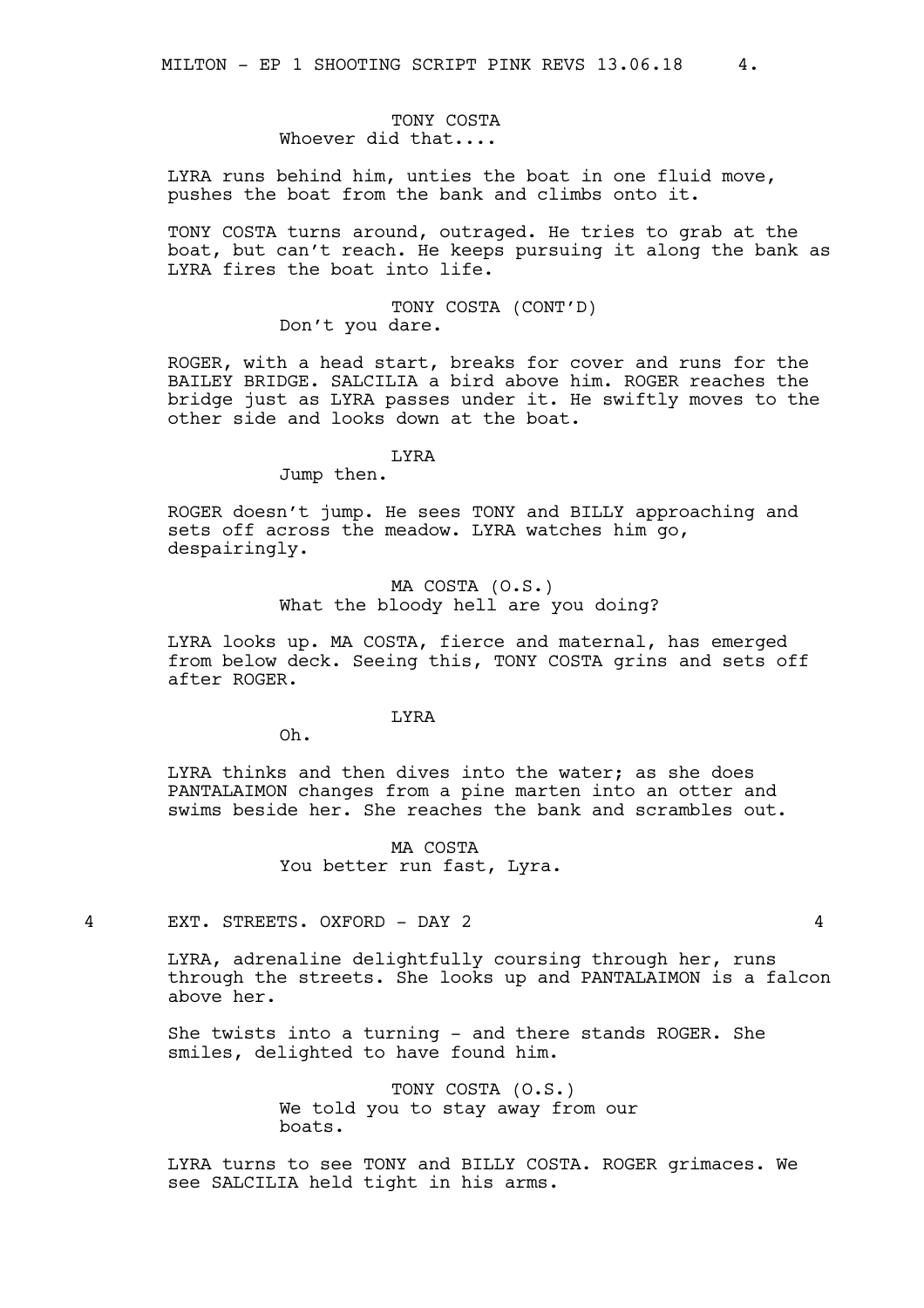LYRA See your daemon's settled Tony Costa. What's that - a budgie?

BILLY COSTA A budgie? Nah, it's a hawk.

TONY COSTA Just you wait Lyra - when yer Pan settles as a stoat.

PANTALAIMON lands and becomes an angry dog, barking hard at the COSTAs. BILLY's daemon RATTER faces him, changing from a squirrel to a dog. TONY's daemon LYUBA tries to fly down at them all, but SALCILIA ascends quickly up, a bird, to face off against her. ALL FOUR DAEMONS bristle: this is a Mexican stand-off. LYRA laughs.

> LYRA Wouldn't mind a stoat. Better than a budgie anyroad.

BILLY COSTA It's not a budgie. It's a hawk.

TONY COSTA She knows it's a hawk, Billy.

**T.YRA** 

Roger!

LYRA and ROGER disappear around the corner, TONY COSTA and BILLY chase them to find ROGER and LYRA have climbed up along the ramparts. PANTALAIMON flies past, a falcon again.

TONY COSTA and BILLY COSTA split up as they pursue them. TONY following them up onto the ramparts, BILLY tailing round on the street.

But LYRA and ROGER'S agility and knowledge are too great for TONY, they run over the roof, and down onto a street behind.

LYRA has a wide smile on her face as she and ROGER emerge onto a larger street and they see it -

5 EXT. PORTER'S LODGE. JORDAN COLLEGE - DAY 2 5

Jordan College, all magisterial splendour and darkened rooms.

A PORTER opens the door to them both. And then shuts it hard after them. He winks at LYRA. They run upstairs to a turret.

6 EXT. PORTER'S LODGE. TURRET. JORDAN COLLEGE - DAY 2 6

They look out and down New College Lane. In fact, they have a 360 degree view of Oxford from up here.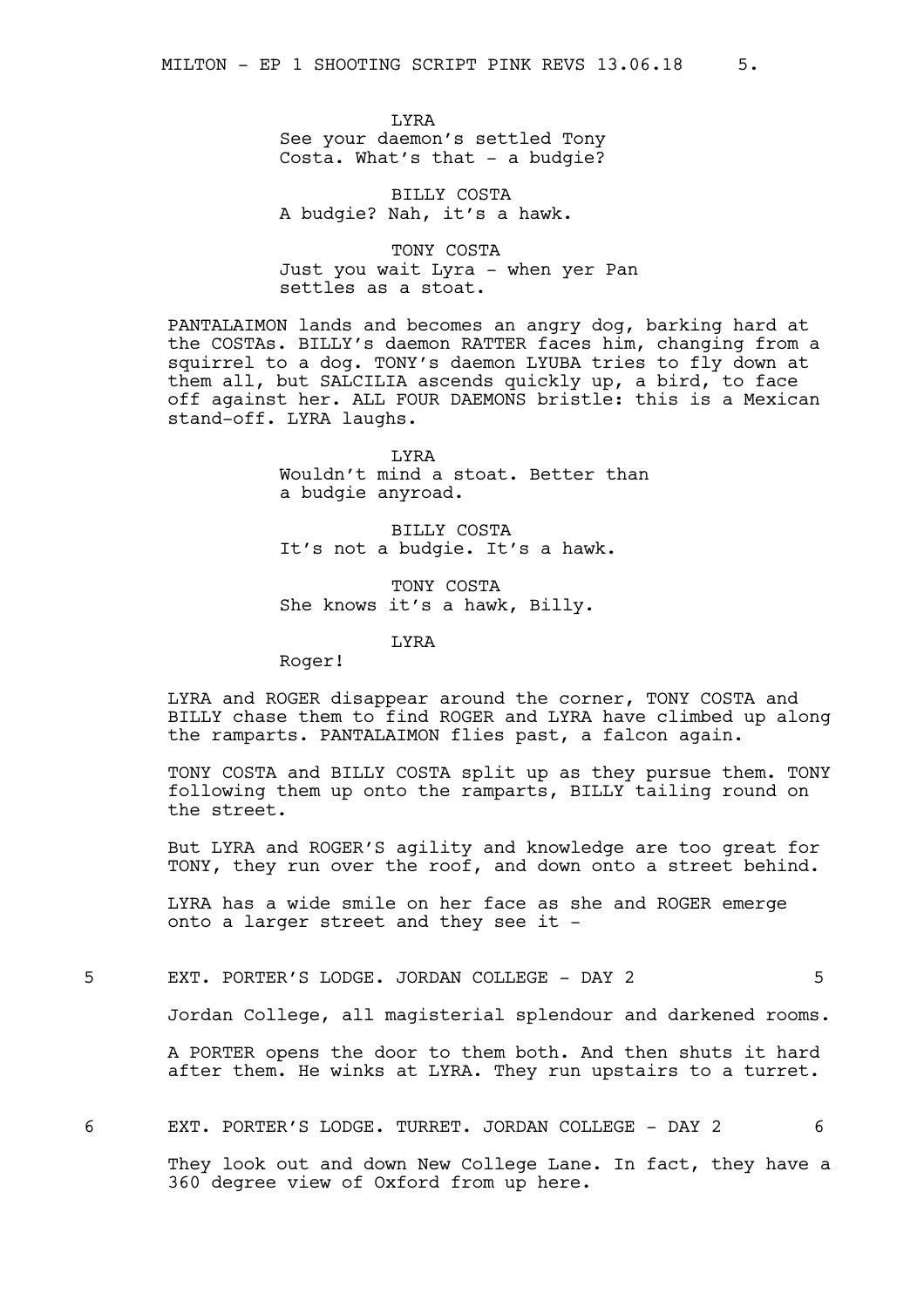LYRA We've lost them.

ROGER is still slightly terrified. SALCILIA a ferret on his shoulder. PANTALAIMON becomes an ermine.

> ROGER (breathless) Remind me - why I did that - again?

**T.YRA** Because it was fun. (beat) All right, because I made you.

She sees TONY come round the corner, frustrated. LYRA waves and TONY scowls back and walks off.

> LYRA (CONT'D) What do you want to do now? We could go to the cellars, I've got -

ROGER I'm on lunch shift. Sorry.

He hesitates a moment more, and then reaches in and instinctively hugs LYRA.

> ROGER (CONT'D) Oh, you're still wet.

LYRA watches ROGER go, she shivers slightly, noticing her wet clothes as if for the first time.

She looks out over the college, her home.

There's a moment of pure stillness as we look into the soul of this girl, as she examines the place that made her.

LYRA sees four gowned SCHOLARS moving in pairs across the quad. And then she sees a SNOW LEOPARD walking surreptitiously beside another man. She frowns.

#### LYRA

Is it...?

PANTALAIMON perches beside her on the edge of the ramparts, staring intently.

> LYRA (CONT'D) Uncle? Uncle! UNCLE!

Her voice echoes across the quiet college. STELMARIA turns first and looks up and sees LYRA. Then ASRIEL turns. He looks at LYRA a beat, his face full of dismissal, and then he walks away.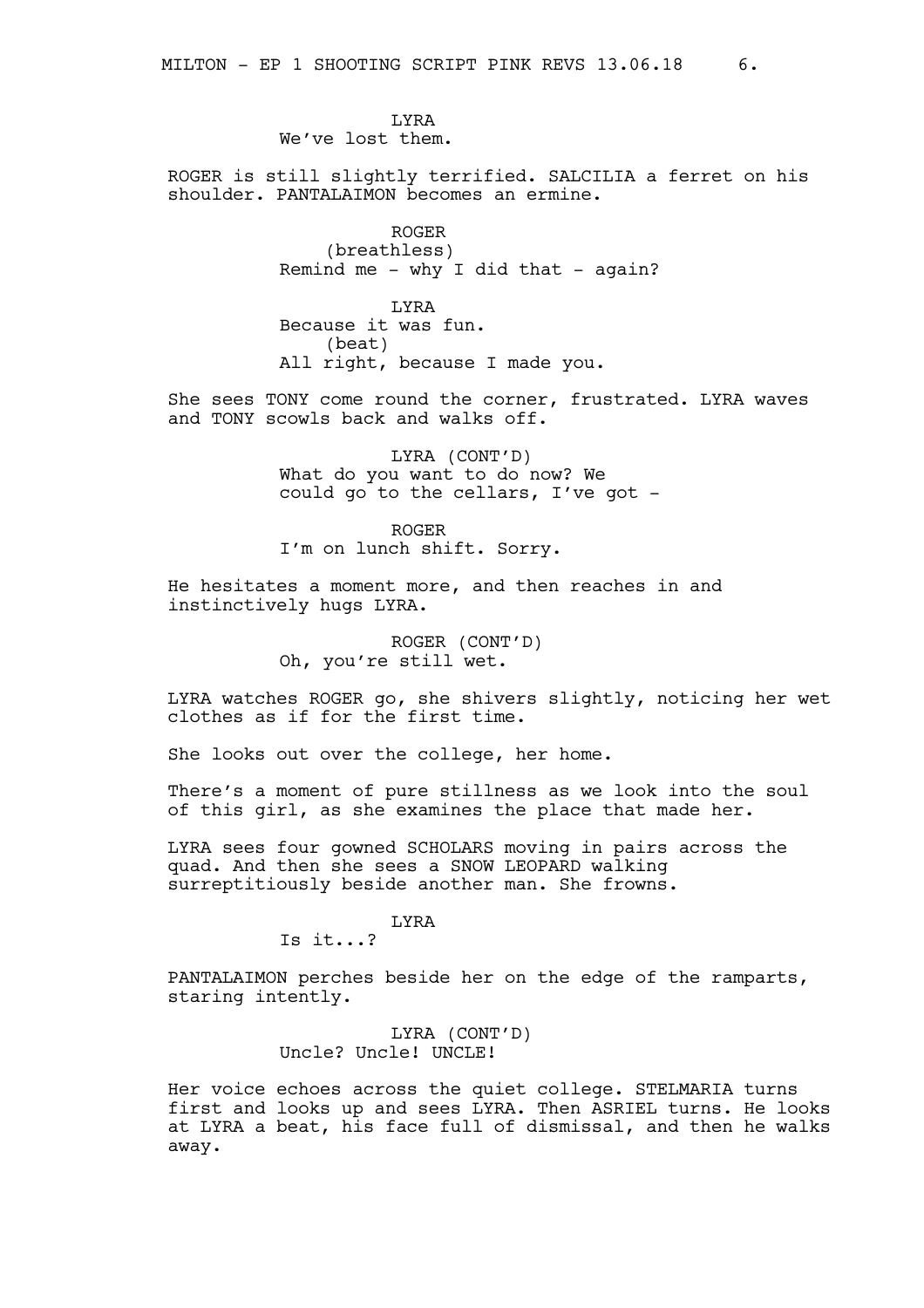LYRA watches him go. Her face hardening with each of his footsteps. She thinks. And then she clambers over the rooftops, opens the ceiling hatch and drops through.

# 7 OMITTED 7

# 8 INT. LYRA'S ROOM. JORDAN COLLEGE - DAY 2 8

LYRA's room is a tribute to the place she most wants to be: the North. There are charts and diagrams down one side of the room, some pictures of some gruff-looking pioneer and explorer-types down the other side, along with a shelf full of tattered-looking adventure books and atlases.

LYRA drops from the ceiling hatch onto her wardrobe and down into her room, full of anger. PANTALAIMON trails after her, an ermine. LYRA takes a breath.

> LYRA He didn't mean it.

# PANTALAIMON Then that's even worse.

LYRA lies back on the bed and looks up at the ceiling. On it carefully, if inexpertly etched - is a map of the North.

She raises her hand, it makes a shadow.

She moves the shadow like a bird across the world, and for a moment she's swooping across distant lands.

> LYRA (O.S.) He probably had someone to talk to or something. He'll find us after lunch. He'll talk to us then.

9 EXT. STREETS. OXFORD - DAY 2 9

BILLY COSTA makes his way back through the twisted streets. He looks left and right, unsure where next to turn.

> BILLY COSTA We need to see up, Ratter, turn into a bird or something....

RATTER turns from a dog into a squirrel and ascends up the side of a wall, looking out over Oxford.

> BILLY COSTA (CONT'D) Just find out where the river is.

MRS COULTER Are you lost?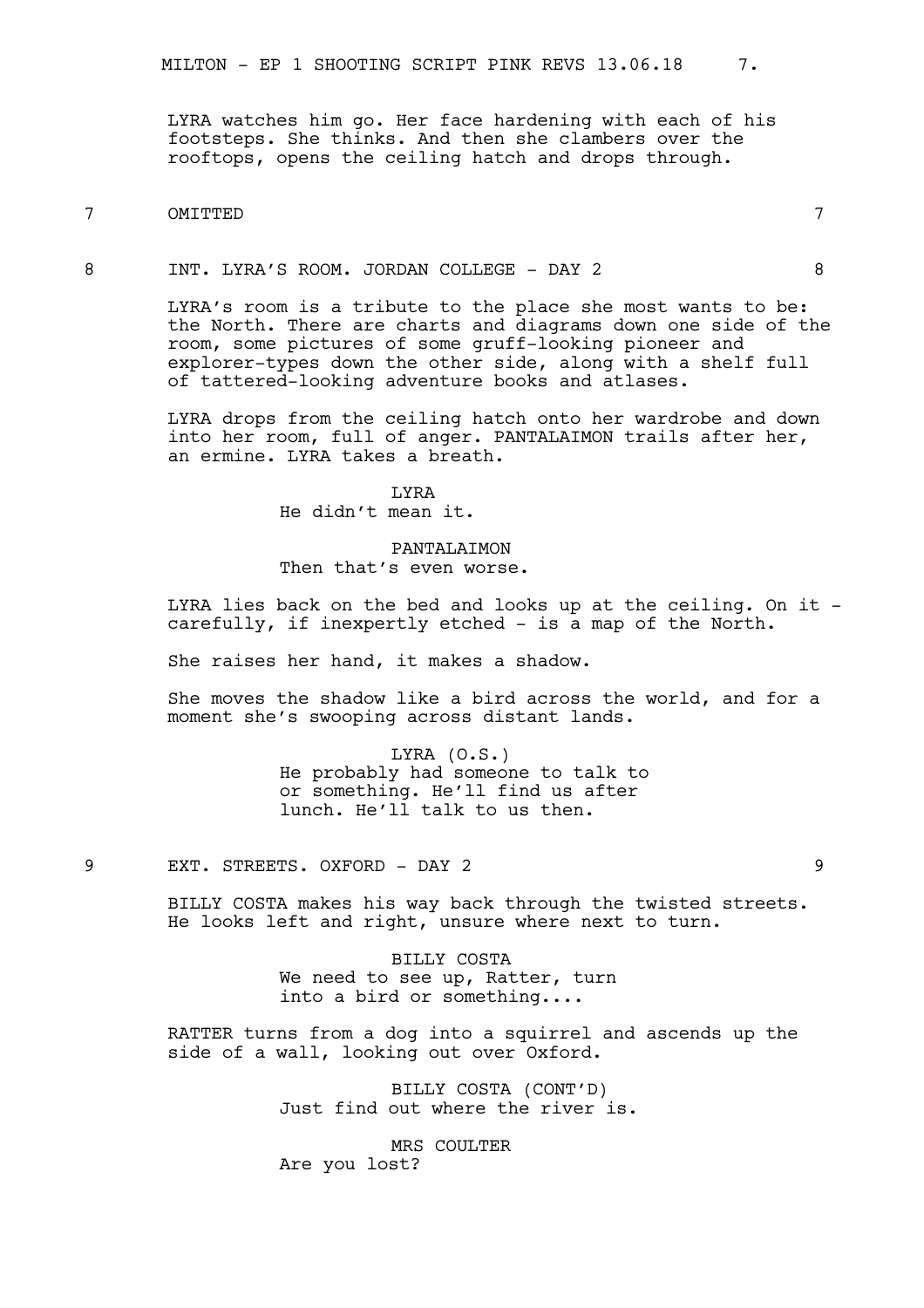MILTON - EP 1 SHOOTING SCRIPT PINK REVS 13.06.18 8.

MRS COULTER appears behind them both. Radiant and enchanting.

BILLY COSTA

 $N_{\Omega}$ .

#### MRS COULTER Oh no, you're covered in mud.

She kneels beside him, and uses a handkerchief to clean his cheeks.

Her GOLDEN MONKEY daemon approaches RATTER, his fur luxurious, his colour lustrous. He spits on his hand and cleans RATTER's squirrel fur. RATTER grows still.

> MRS COULTER (CONT'D) Now, you're looking for the river you say? This city is so confusing. Let me help you.

BILLY looks at MRS COULTER suspiciously.

10 INT. SEMINAR ROOM. JORDAN COLLEGE - DAY 2 10

LYRA sits alone in a seminar room, now in dry clothes. It's late afternoon.

CHARLES is standing beside a blackboard and mountains of books. LYRA is clearly his sole pupil.

> CHARLES The Magisterium teaches that there are two worlds.

He draws two circles on the board. SERENA, CHARLES's gecko daemon, sits on top of the board and watches LYRA beadily.

> CHARLES (CONT'D) The world of everything we can see and hear and touch, and another world, the spiritual world of Heaven -

He writes 'Earth' in the first circle and 'Heaven' in the second circle.

> **T.YRA** And then there's Hell.

# CHARLES

Well. Yes.

LYRA is looking out of the window and sees ASRIEL across the quad, she scowls. CHARLES adds 'Hell' to the second circle. PANTALAIMON, an ermine, looks at her nervously.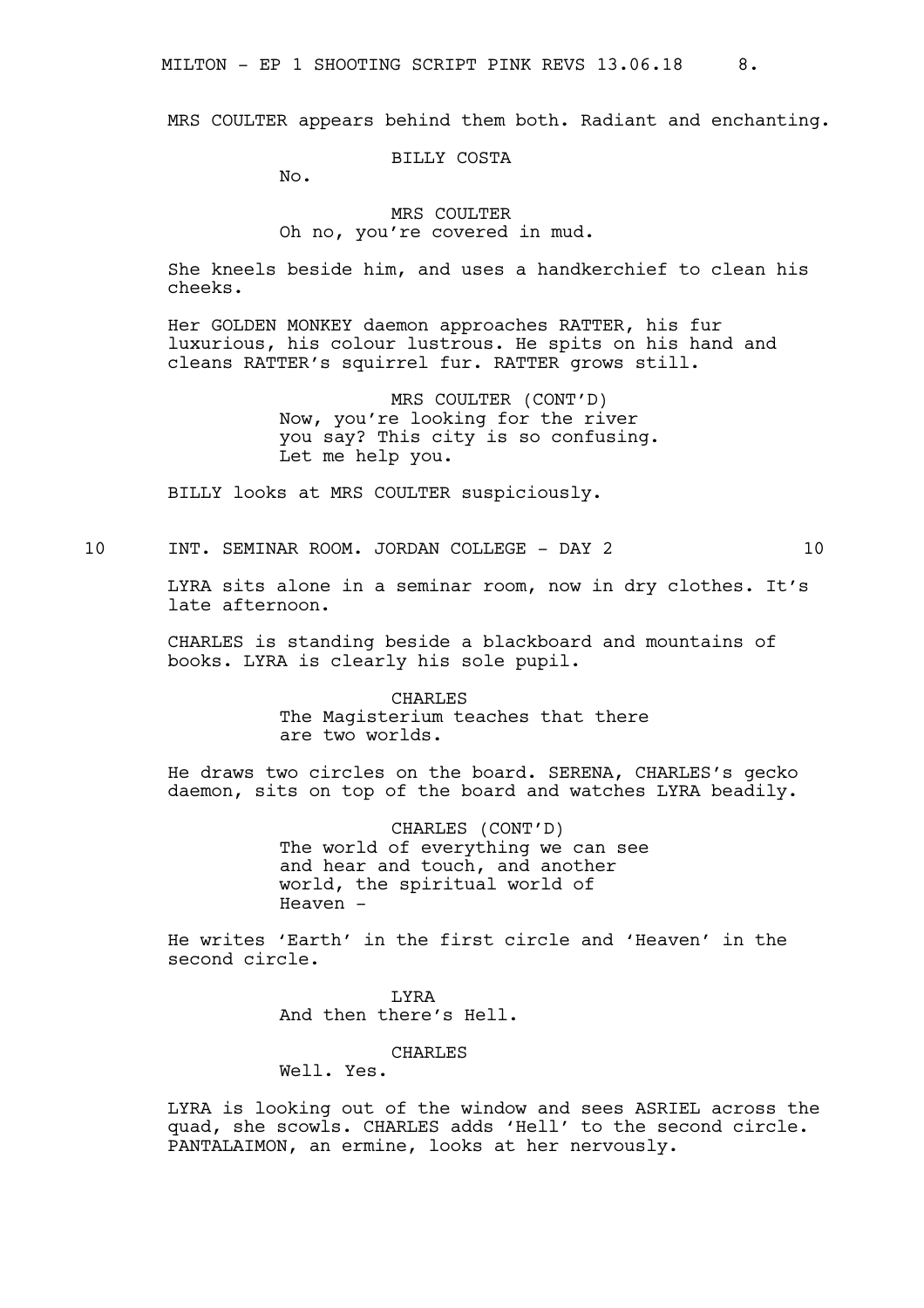PANTALAIMON Please don't do it.

LYRA It's almost five o'clock. He hasn't come. So I have to go to him.

PANTALAIMON You don't have to do anything.

ASRIEL enters a building opposite, LYRA thinks.

LYRA Librarian, will you read me that piece on Hell again...

CHARLES I don't exist to entertain you Lyra. And the Magisterium wouldn't approve of...

LYRA

Please.

CHARLES looks at her and indulgently smiles. He turns towards the bookcase and begins to ascend a wobbly library ladder. But SERENA stays watching LYRA.

# **CHARLES**

Now, where is it...

CHARLES looks for the book, exasperated. His gecko daemon turns toward the bookcase to help and LYRA makes for the door.

CHARLES finds the book. He turns back, he sees she's gone and the door is open. He runs out of the door.

CHARLES (CONT'D)

Lyra? Lyra.

He disappears down the corridor.

Whereupon the door swings back, and LYRA is revealed behind it. She locks it quickly. And then walks back to the window, opens it and climbs out.

There's silence. And then there's a bang on the door.

CHARLES (O.S.) (CONT'D) All right, you've had your fun.

11 EXT. ROOFTOPS. JORDAN COLLEGE - DAY 2 11

LYRA pulls herself onto the roof. PANTALAIMON, a cat, waits for her.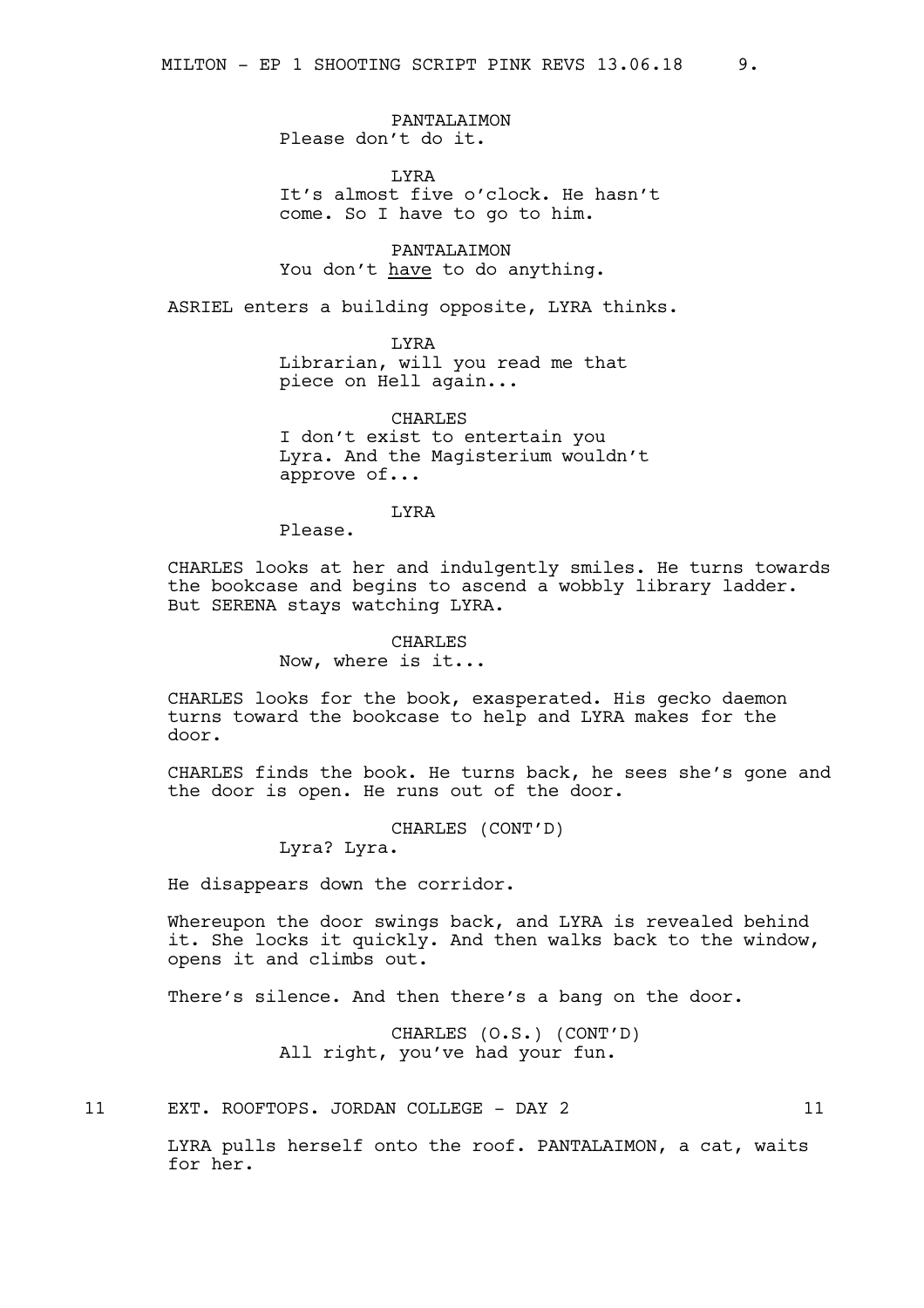PANTALAIMON People are going to be mad.

LYRA I'm mad. My own uncle hasn't even said hello to me yet.

She starts to run across the roof, we pull back and watch her - fearless, brilliant LYRA.

She looks into the Retiring Room.

PANTALAIMON No, Lyra, that room is expressly forbidden.

LYRA Not for family reunions.

She is about to drop inside when THE MASTER enters. LYRA pulls herself up, hidden. She grins.

> LYRA (CONT'D) All right. That was close.

12 INT./EXT. RETIRING ROOM/ROOFTOPS. JORDAN COLLEGE - DAY 2 12

THE MASTER walks assertively into the room. His words seep up to LYRA.

# THE MASTER Is this the Tokay?

ALICIA, his raven daemon, scans the room protectively.

The BUTLER appears: a silver haired obsequious man, a silver obsequious dog at his feet.

> BUTLER Yes, Master. The 1938, as you ordered. His Lordship is very partial to that, I remember.

LYRA's ears prick up.

THE MASTER Good. Now leave me, please.

The BUTLER makes to leave. THE MASTER carefully looks at the TOKAY. The BUTLER turns back by the door.

> BUTLER Do you need the lamp, Master?

THE MASTER Yes, leave that too. Look in during dinner to trim it, will you?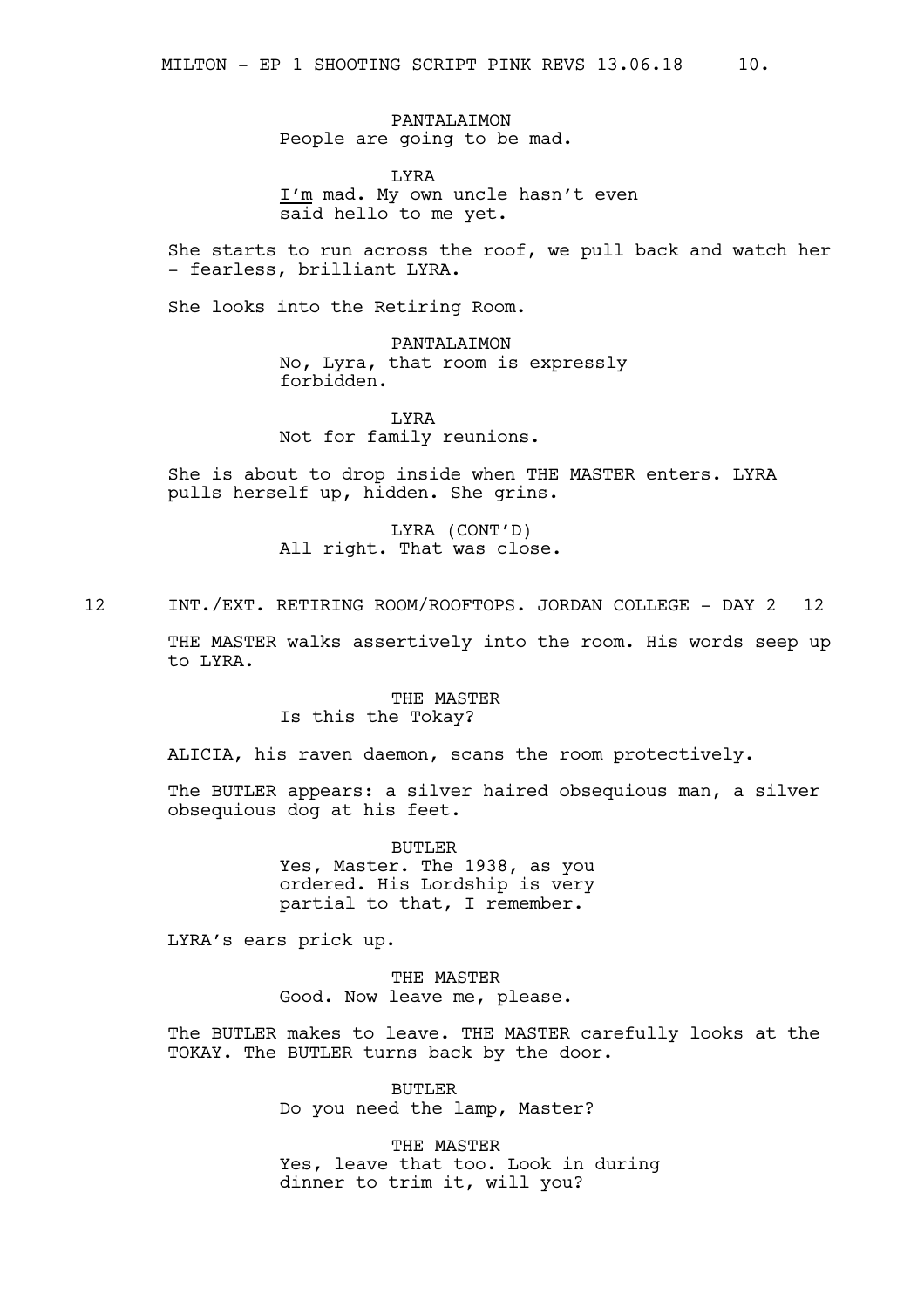The BUTLER leaves.

ALICIA circles the room nervously as THE MASTER takes a small piece of folded paper from his pocket.

He unfolds it and then waits a moment - thinking thinking thinking. Then, his hands trembling, he pours the powder into the wine.

LYRA stares, horrified.

13 EXT. ROOFTOPS. JORDAN COLLEGE - DAY 2 13

PANTALAIMON transforms in shape from a cat to a mouse, climbing up beside LYRA's ear.

> PANTALAIMON You don't know what he put in -

LYRA If it was innocent why did he send the Butler away?

PANTALAIMON The Master is a good man, he's always been kind to us.

LYRA He's poisoning my Uncle.

14 INT. RETIRING ROOM. JORDAN COLLEGE - DAY 2 14

THE MASTER thinks a moment, utterly consumed by what he's just done. Then he hears footsteps and, with one last desperate glance at the wine, departs quickly.

If he'd looked towards the window he'd have noticed LYRA, watching him carefully. But he didn't and he doesn't.

After a beat ASRIEL walks in, his face consumed, carrying projection equipment. He puts it down and sees the wine.

> BUTLER (O.S.) The Master ordered it decanted especially for you, my Lord.

The BUTLER has entered the room. ASRIEL turns to his equipment and starts assembling it.

> BUTLER (CONT'D) There are only three dozen bottles left of the '38.

ASRIEL looks at him with distaste.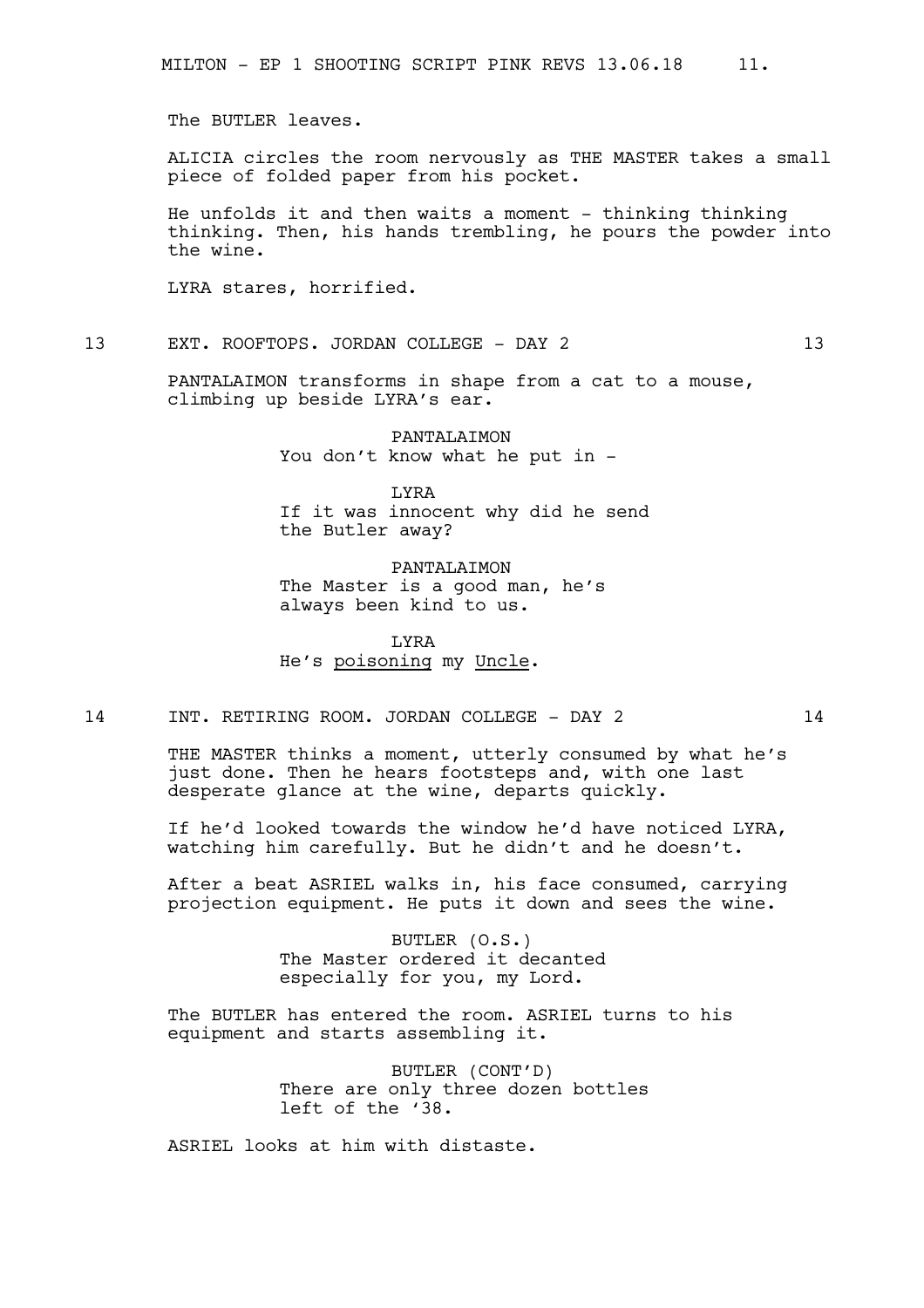ASRIEL All good things pass away.

BUTLER Can I help you with the equipment?

ASRIEL

No. Just leave me.

The BUTLER looks at him, nods and exits. STELMARIA follows him and listens at the door. She turns to ASRIEL.

ASRIEL rubs his face. He can only keep his exhaustion at bay for so long. STELMARIA yawns.

#### STELMARIA

We should rest.

ASRIEL We should sleep for three days.

ASRIEL looks at his equipment and then goes to the wine.

He picks up the glass, whereupon it's kicked out of his hand and smashes to the floor.

In one fluid move, ASRIEL turns and twists his attacker, throwing her to the floor and holding her arm behind her back. He is a very skilled fighter.

> ASRIEL (CONT'D) Lyra, what the hell are you doing!

LYRA Let go of me and I'll tell you.

ASRIEL I'll break your arm first.

PANTALAIMON is a cat and hisses at STELMARIA, who growls back.

> LYRA Do that and I'll let you drink your drugged wine.

He looks up at her, curious now.

LYRA (CONT'D) I saw the Master poison your wine!

ASRIEL looks at her, thinking it through. He lets go of her arm, an amused smile on his face. LYRA turns and sees the smile and thinks he doesn't believe her.

> ASRIEL You saw him poison my wine?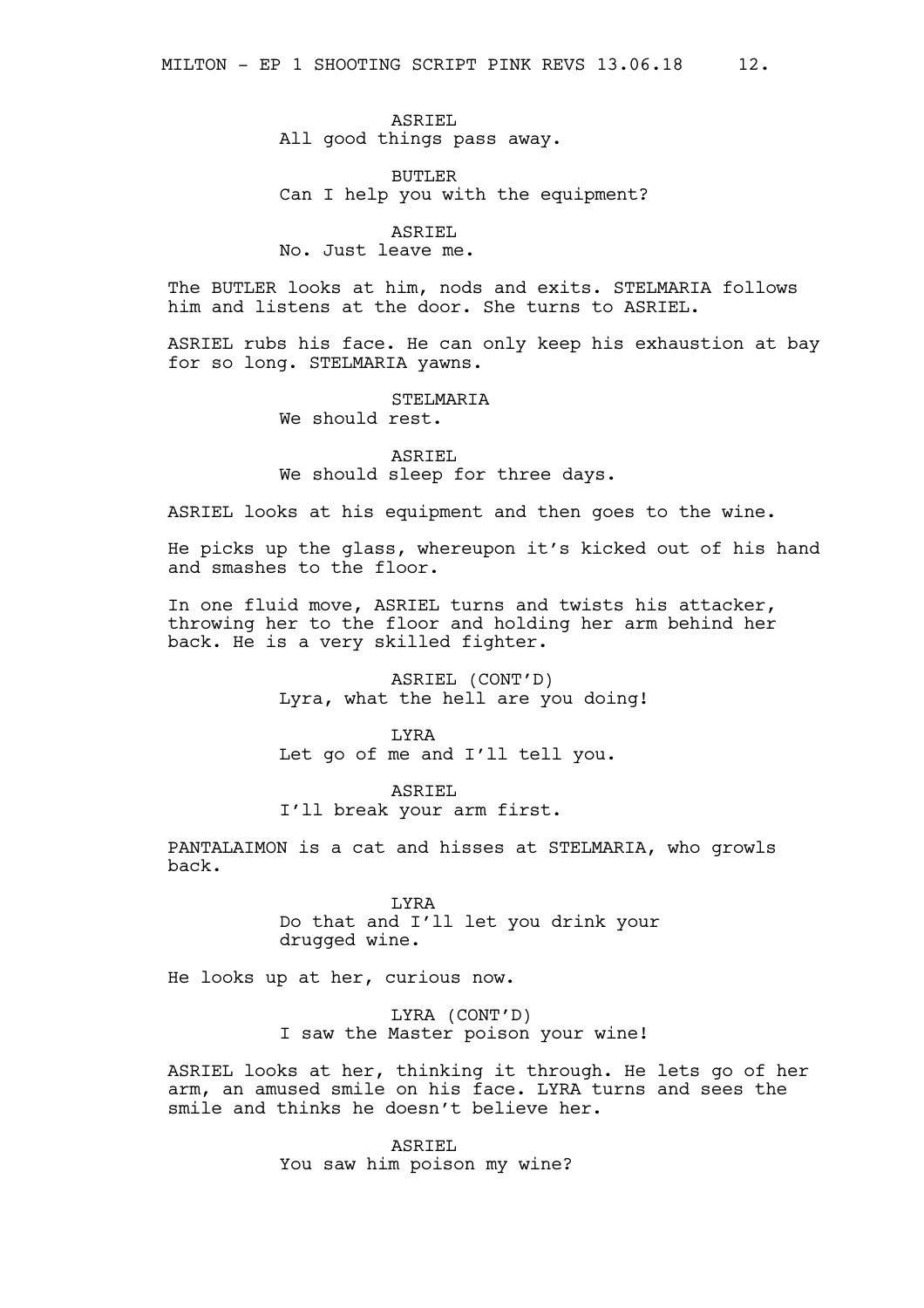LYRA He added white powder, Pan thinks it's me being dramatic, but -

ASRIEL laughs. LYRA looks at him, surprised.

# LYRA (CONT'D) I en't lying.

LYRA points to a grain or two of the white powder on the carpet. ASRIEL bends and examines it. He licks his finger and uses it taste the substance. He opens the decanter the Tokay was in - he sniffs it - and then he knocks it onto the floor with a smile.

ASRIEL

Clumsy.

LYRA That's what you're doing?

ASRIEL

Yes.

LYRA Someone tries to kill you and you just destroy the evidence?

ASRIEL Someone probably tries to kill me and yes, I destroy the evidence.

LYRA But surely you should be doing something.

ASRIEL I am doing something. I am thinking why the Master would want to do that to me. I'm sure he had good reason for it.

STELMARIA looks at PANTALAIMON and then lowers her head. PANTALAIMON does the same. LYRA frowns.

ASRIEL (CONT'D)

What?

LYRA 'Thank you Lyra, for saving my life.'

ASRIEL Oh, yes, well done. I'm very grateful.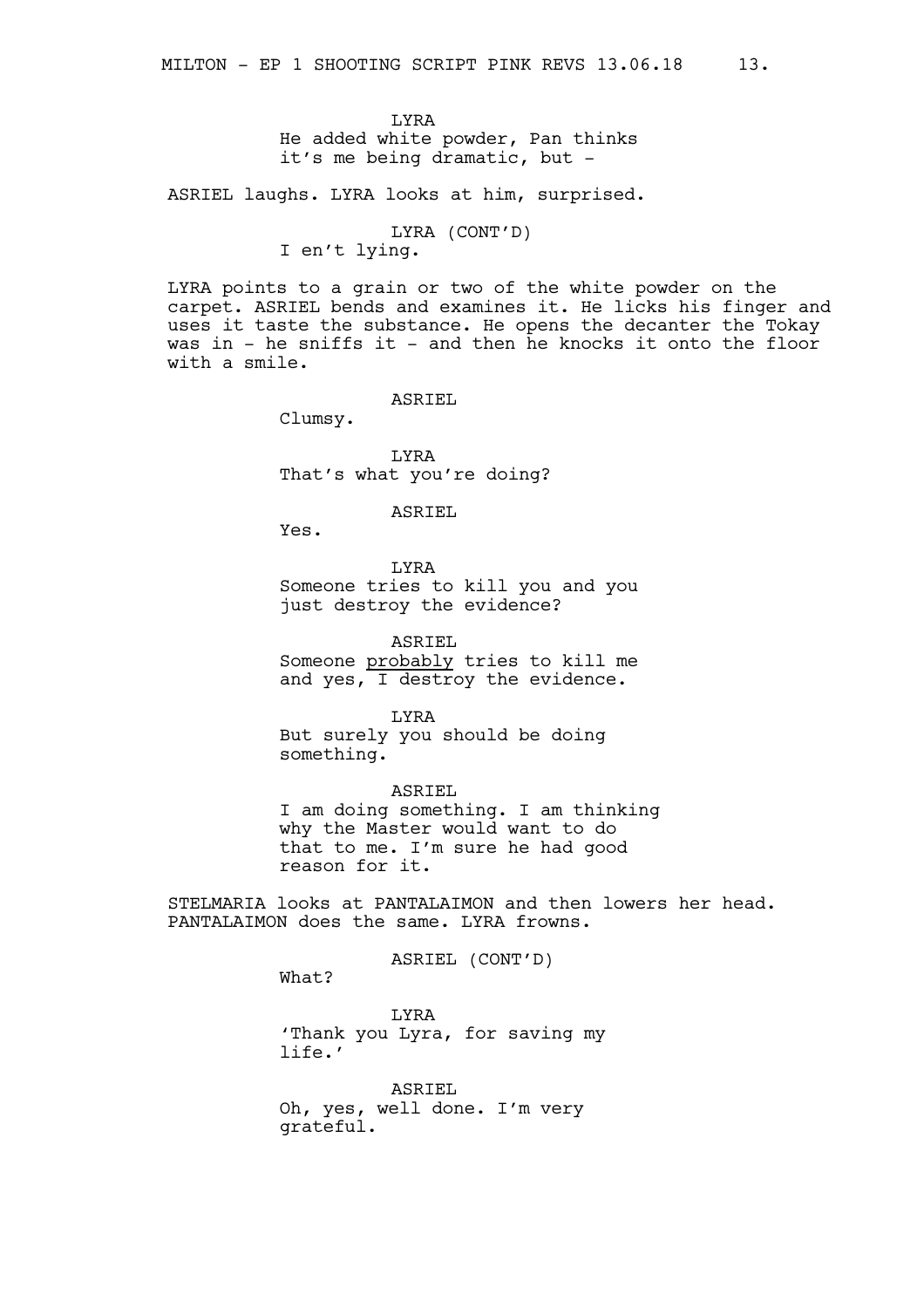LYRA All day I've waited for you to find me and - nothing.

ASRIEL thinks and then looks at LYRA. He opens a wardrobe, looks in it and then around the room.

> LYRA (CONT'D) You're infuriating.

ASRIEL looks at the fireplace and then disregards it. He opens the shuttered windows. He disregards that too.

> ASRIEL And you're tenacious, or you used to be. Do you want a job?

He lifts a section of the heating unit. It has a crawl space inside. He looks at it and smiles. Perfect.

LYRA

No.

ASRIEL You might find it a little cramped but...

LYRA I don't want a job.

ASRIEL

I want you to watch the Master. Everything he does. Particularly whenever Dust is mentioned, can you do that?

LYRA looks at him, disbelieving.

ASRIEL (CONT'D) Good. Quick now. Someone's coming.

LYRA

 $But -$ 

ASRIEL Make a noise and I won't help you. You're on your own. You understand?

LYRA hesitates and then nods. She climbs inside.

ASRIEL firmly closes the unit, a dark look on his face.

THE MASTER enters the room, he looks at ASRIEL and then the smashed wine.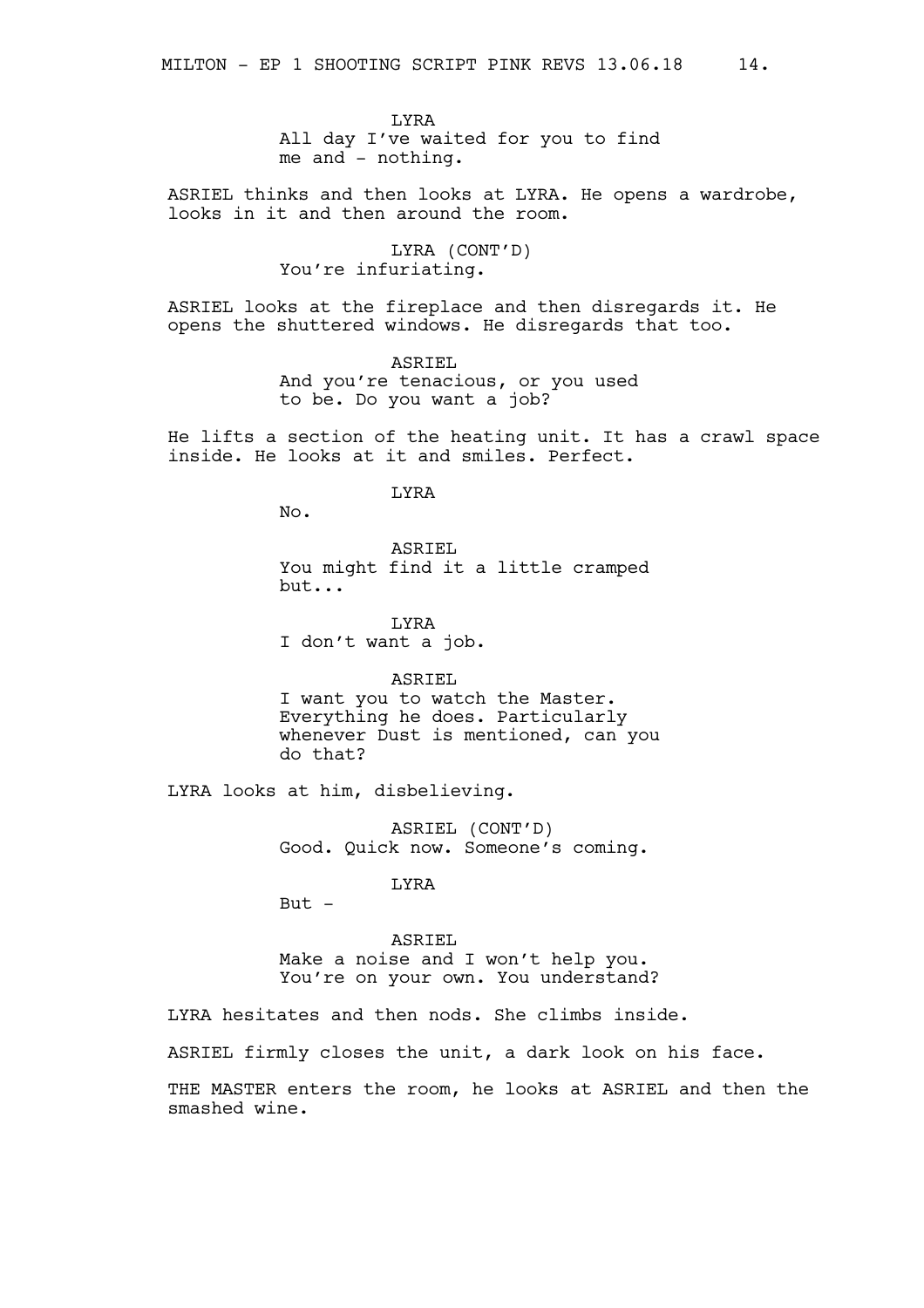ASRIEL (CONT'D) Bit of an accident I'm afraid. Such a shame. Only three dozen bottles left, apparently?

THE MASTER looks up at ASRIEL. His face betraying a thousand thoughts. ASRIEL smiles gently.

# 15 INT. RETIRING ROOM PANELS. JORDAN COLLEGE - DAY 2 15

LYRA crawls through to a place where she can stand, and blinks in the darkness. PANTALAIMON becomes a moth. Fluttering his wings in the partial light.

They look at THE MASTER's now unreadable face. LYRA looks at PANTALAIMON.

> LYRA Still not much of a hello, was it?

16 EXT. RIVERBANK. OXFORD - DAY 2 16

SOPHONAX, a large and beautiful cat, looks around herself at the landscape. FARDER CORAM, wise, tricky, his beard matching his daemon's many colours, moves quickly after his daemon.

He sees TONY COSTA.

# FARDER CORAM Tony. Tony Costa.

TONY COSTA turns, his face smudged with tears.

FARDER CORAM (CONT'D) I'd hoped it was a bad rumour. Who saw Billy last?

TONY COSTA Me. We were going after that girl. We split. It's my fault.

TONY is broken inside. LYUBA circles above them both. Looking out, always, for BILLY.

> TONY COSTA (CONT'D) They say it's the Gobblers.

FARDER CORAM Who says?

MA COSTA (O.S.)

Idiots say.

TONY COSTA shrinks at those words. Another hawk ascends beside his own: JAL. His Ma is here.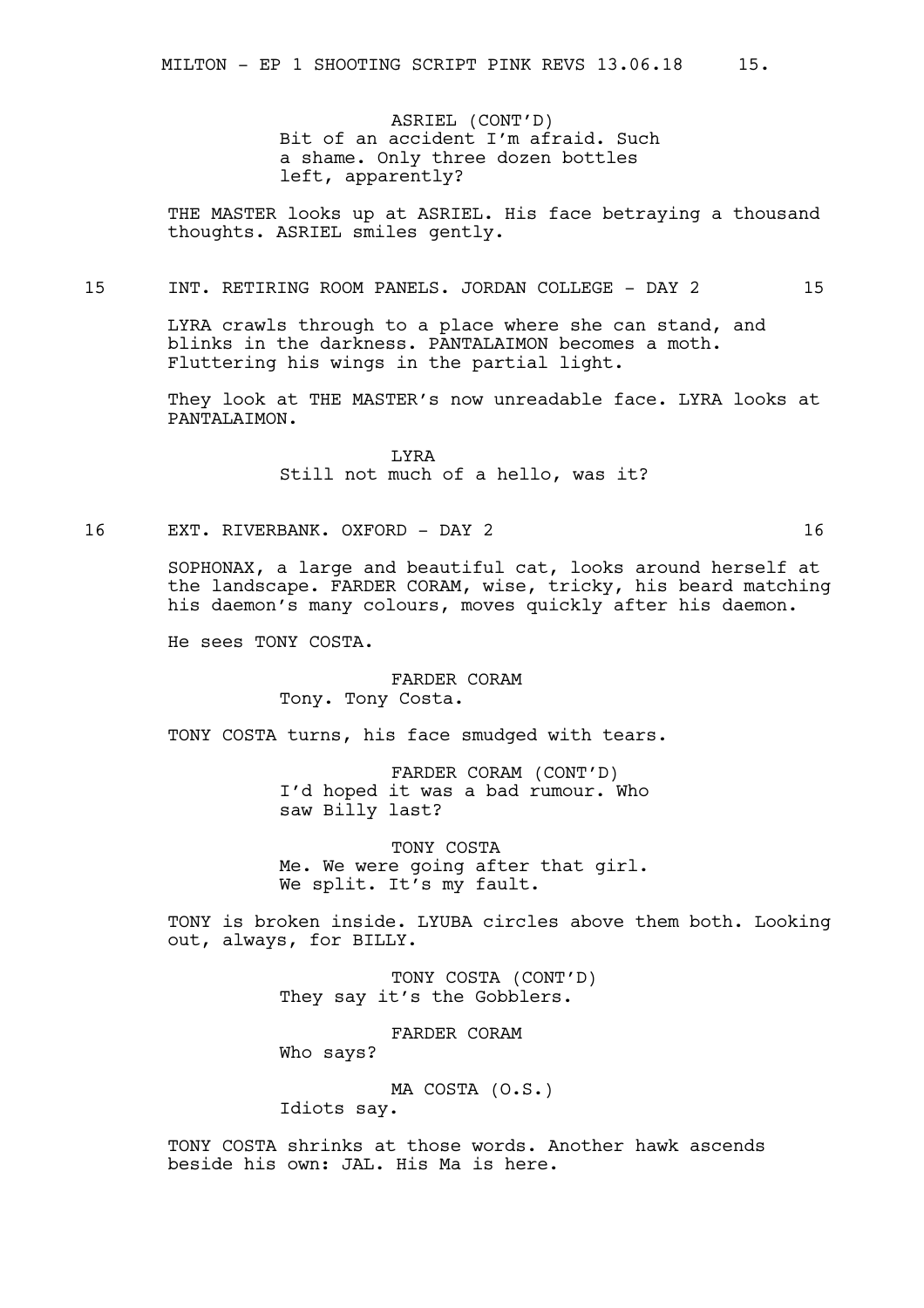# TONY COSTA

No, Ma.

MA COSTA My son is missing, and that's nothing to do with no bloody Gobblers. He's just lost, that's all. And we need to help him find his way home.

FARDER CORAM walks over to a bewildered-looking MA COSTA. He takes a breath and holds out a MAP to her.

> FARDER CORAM Then let's organise ourselves and look properly Ma Costa, don't yer think?

She looks up, her eyes screaming pain.

17 EXT. STREETS. OXFORD - DAY 2 17

A long line of GYPTIANS stalk the streets of Oxford.

Above them float birds of prey. Giving a view of all they see.

We pick out the anxious faces of MA COSTA, TONY COSTA and FARDER CORAM.

They pass people - academics and otherwise, going about their business - all of whom look askance at them: gyptians aren't well thought of. But does that stop them? Never.

18 INT. RETIRING ROOM / PANELS. JORDAN COLLEGE - EVENING 2 18

In the Retiring Room sits a select group of Jordan College's trusted FELLOWS and daemons, a flock of men and their creatures.

They only have one thing in common: they all look as if they've spent far too long in libraries. Even the daemons look dusty. We pick out the faces of ASRIEL, THE MASTER, CHARLES, a pugnacious-looking CHAPLAIN, and an elderly but sharp-witted SUB RECTOR.

THE MASTER lights a spirit lamp under a silver chafing dish and melts some butter. His hand is shaking  $-$  he controls it  $$ he looks across to ASRIEL, who looks coolly back.

He takes a breath, he concentrates on his task. He slices open some poppy heads and tosses the seed pods into the chafing dish. He speaks with careful control.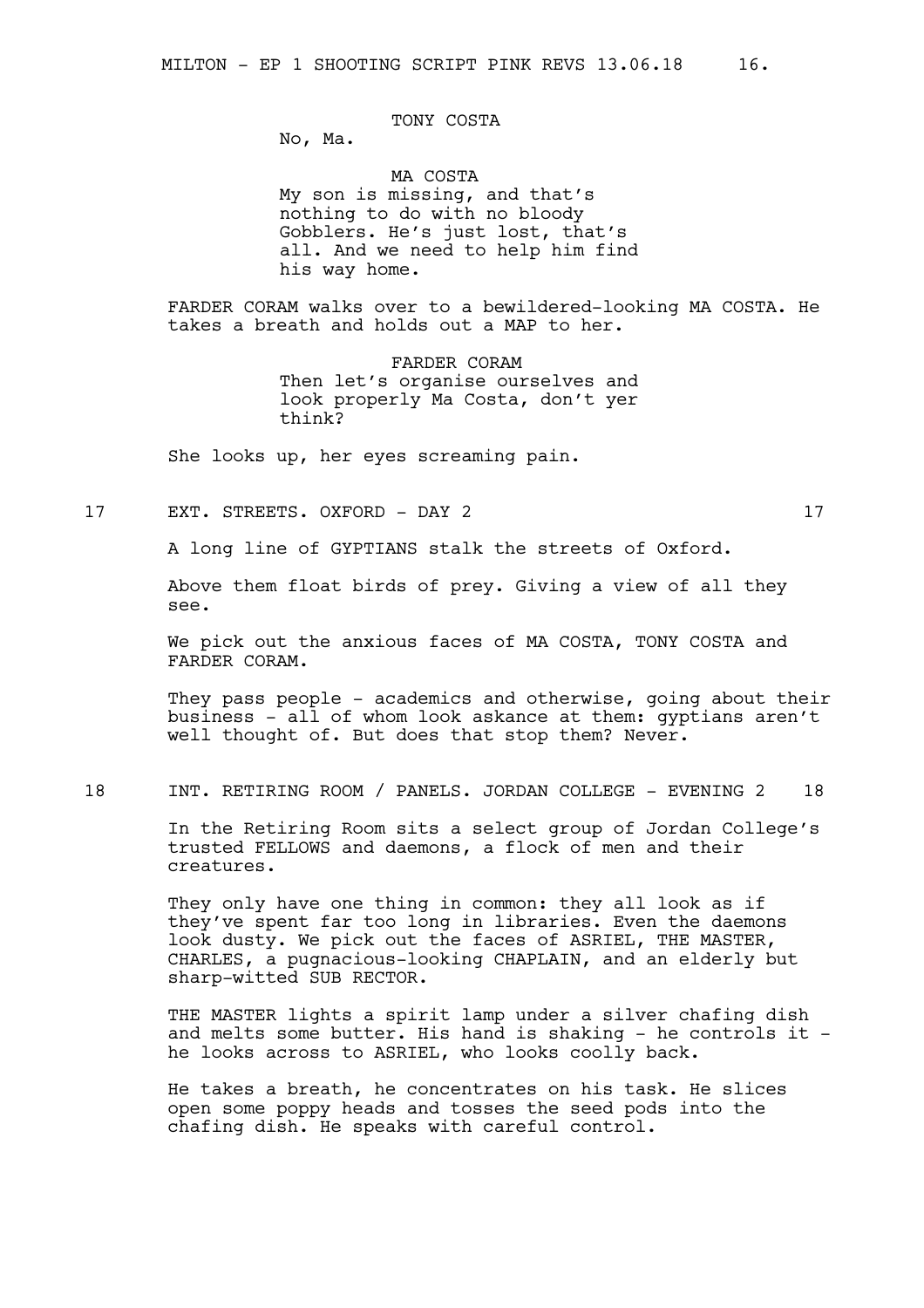THE MASTER I feel sure I speak for all of us when I bid Lord Asriel welcome.

There's a stamping of feet by the fellows, an acknowledgement of sorts.

> THE MASTER (CONT'D) We don't see him as often as we would like, but his visits always bring us a great deal to talk about.

Above them, LYRA moves to get a closer visual and the unit creaks ominously.

#### PANTALAIMON

Careful.

LYRA shoots PANTALAIMON, still a moth, a withering look.

#### THE MASTER

Needless to say, whatever we discuss this evening will remain private. Jordan College is not going to become a channel for gossip, rumour or dangerous controversy. Academic freedom is too precious to risk. Lord Asriel...

As LORD ASRIEL speaks, so the Poppy is passed among the fellows, who each take a poppy head and eat the seeds inside using a specially adapted fork.

> ASRIEL Thank you, Master.

THE MASTER and CHARLES exchange a knowing glance. THE MASTER indicates the wine stain with a flick of his head.

ASRIEL begins to pump at a lantern, which flares brightly, and then he winds quickly a projector which begins to show images. LYRA watches, amazed.

> ASRIEL (CONT'D) As some of you know, I set out for the North twelve months ago on a diplomatic mission to the King of Lapland. At least, that's what I pretended to be doing...In fact my real aim was to go further north still, right on to the ice, to try and discover what had happened to the Grumman expedition.

The fellows watch, fully engaged.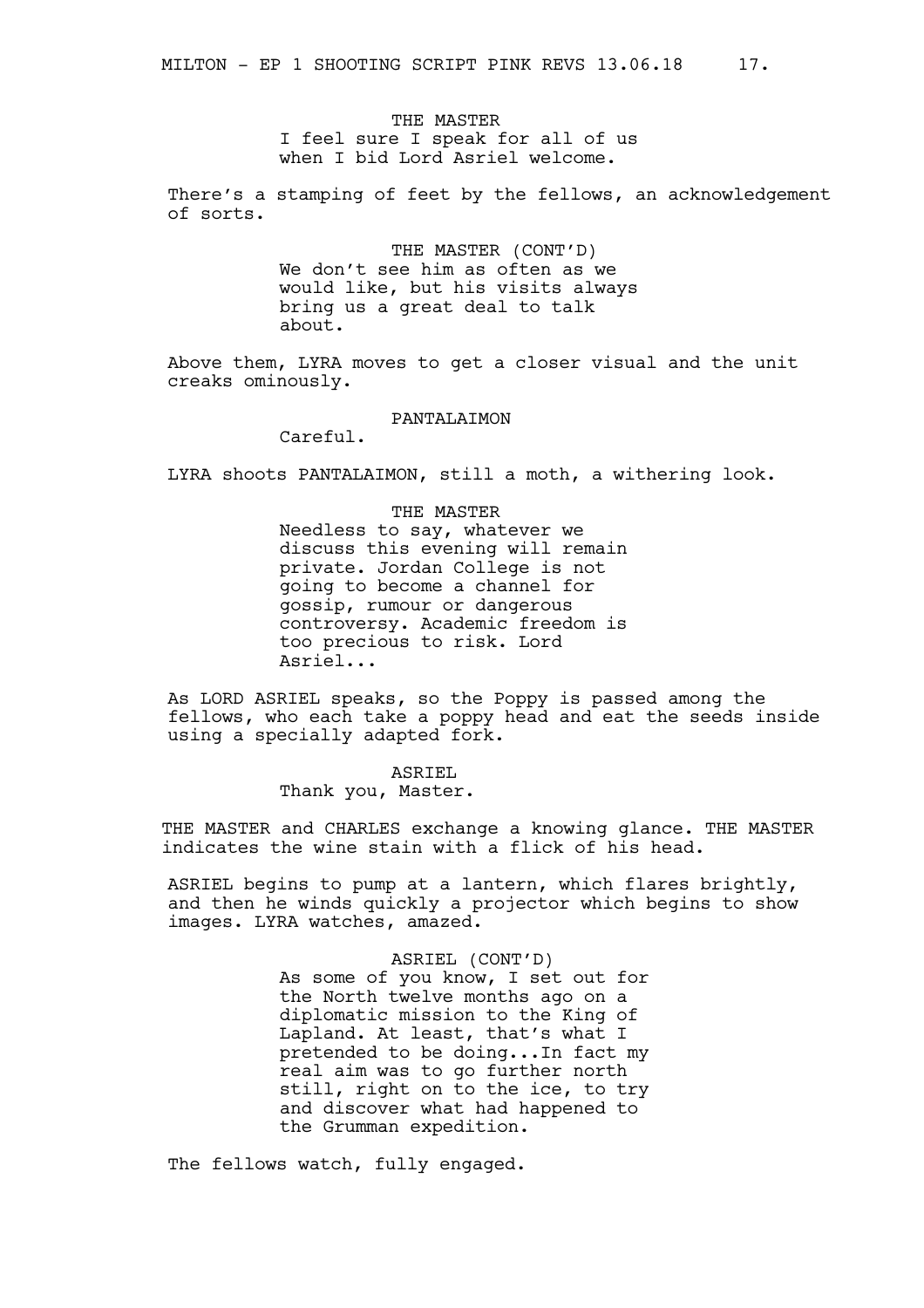# 19 INT. RETIRING ROOM PANELS. JORDAN COLLEGE - EVENING 2 19

But most engaged of all is LYRA, who moves closer to get a better angle.

> ASRIEL (O.S.) This is the first of the discoveries I made...

Again, the panels creak. This time one or two of the fellows look toward the heating unit, irritated.

> PANTALAIMON If you move again, they will find us.

LYRA I need to see what he's showing them.

PANTALAIMON That is not our job.

ASRIEL loads a picture into the projector. It shows a dark wooden hut in the middle distance, in front of it a MAN in furs - his hand raised in greeting - and to one side of him a smaller figure.

20 INT. RETIRING ROOM. JORDAN COLLEGE - EVENING 2 20

ASRIEL This photogram was taken with a standard silver nitrate emulsion. But I took two pictures that day...

ASRIEL loads a second photo, the picture is darker now, and in the centre of it the MAN has altogether changed - he's bathed in light and a fountain of glowing particles appears to be streaming from his hand.

> CHAPLAIN That light, is it going up or coming down?

ASRIEL It's coming down, but it isn't light. It's Dust.

There's sudden incredulity among the gathered fellows. They know how dangerous talk of Dust is.

> FELLOWS But how -/Surely -/It can't.

ASRIEL, pleased by the response, glances over at LYRA's hiding place.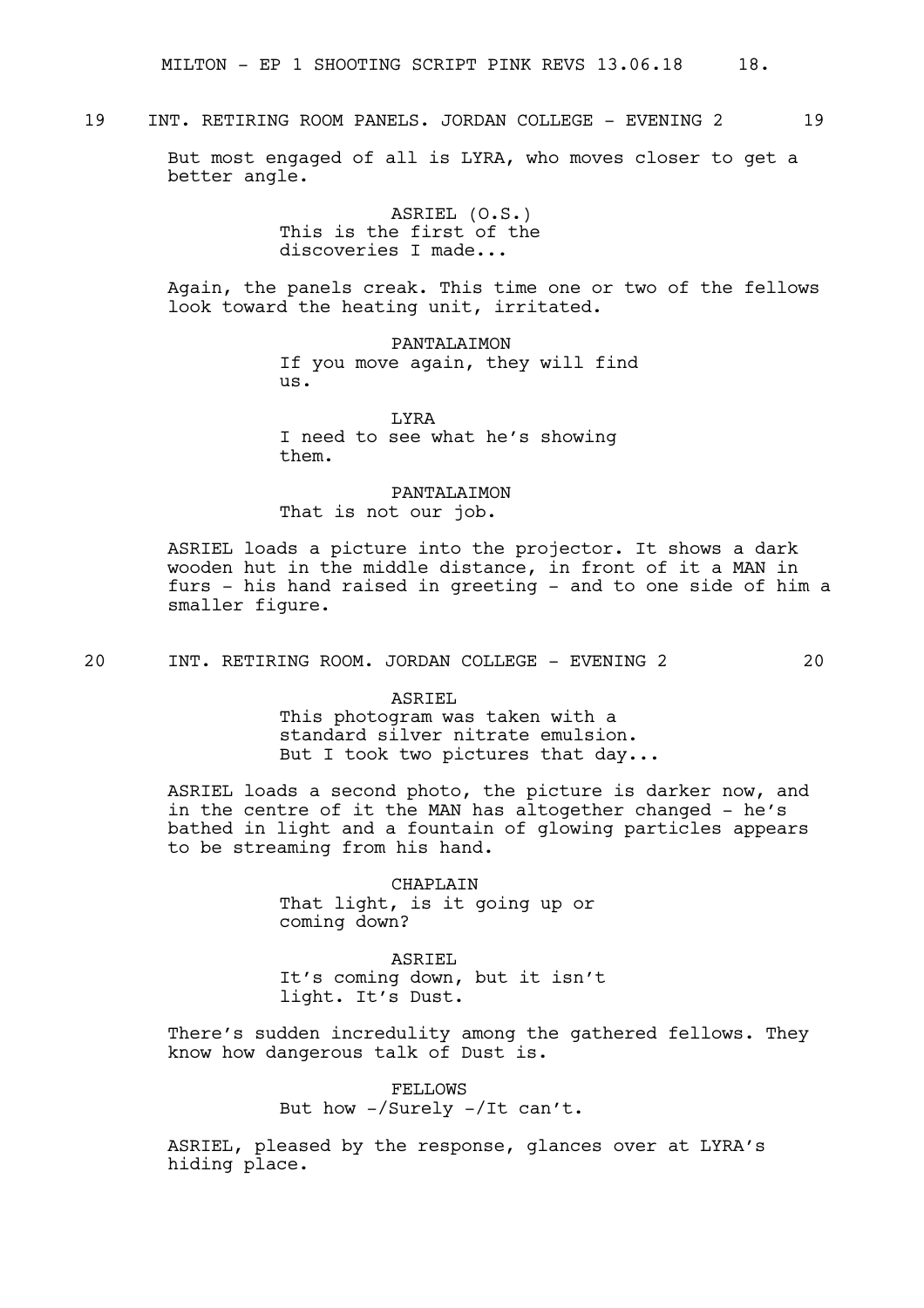#### ASRIEL

It's Dust. It registered as light on the plate because particles of Dust affect this emulsion as photons affect the silver nitrate emulsion. As you see, the figure of the man is perfectly visible. Now I'd like you to look at the shape to his left. The figure that seems almost to have merged into the darkness.

THE MASTER That's not the man's daemon?

ASRIEL No, that shape you can dimly see is a child.

CHARLES A severed child - ?

The fellows wince and shake their heads.

ASRIEL An entire child. Which, given the nature of Dust, is precisely the point, is it not?

He makes clear eye contact with THE MASTER - both are aware how dangerous this is.

> ASRIEL (CONT'D) We - as adults - are surrounded by Dust. In fact, we're almost consumed by it. But children they're not. Or barely at all. Gentleman, I believe this is proof Dust is exclusively attracted to adults.

THE MASTER Asriel, be very careful.

#### ASRIEL

And this is where it gets really interesting... One of Grumman's last messages to the Academy in Berlin spoke of a certain natural phenomenon only seen in the lands of the North. I believe this is what he was referring to -

He changes the slide, the next picture is of a small group of tents dimly outlined against a vast horizon of colour. It is the Aurora.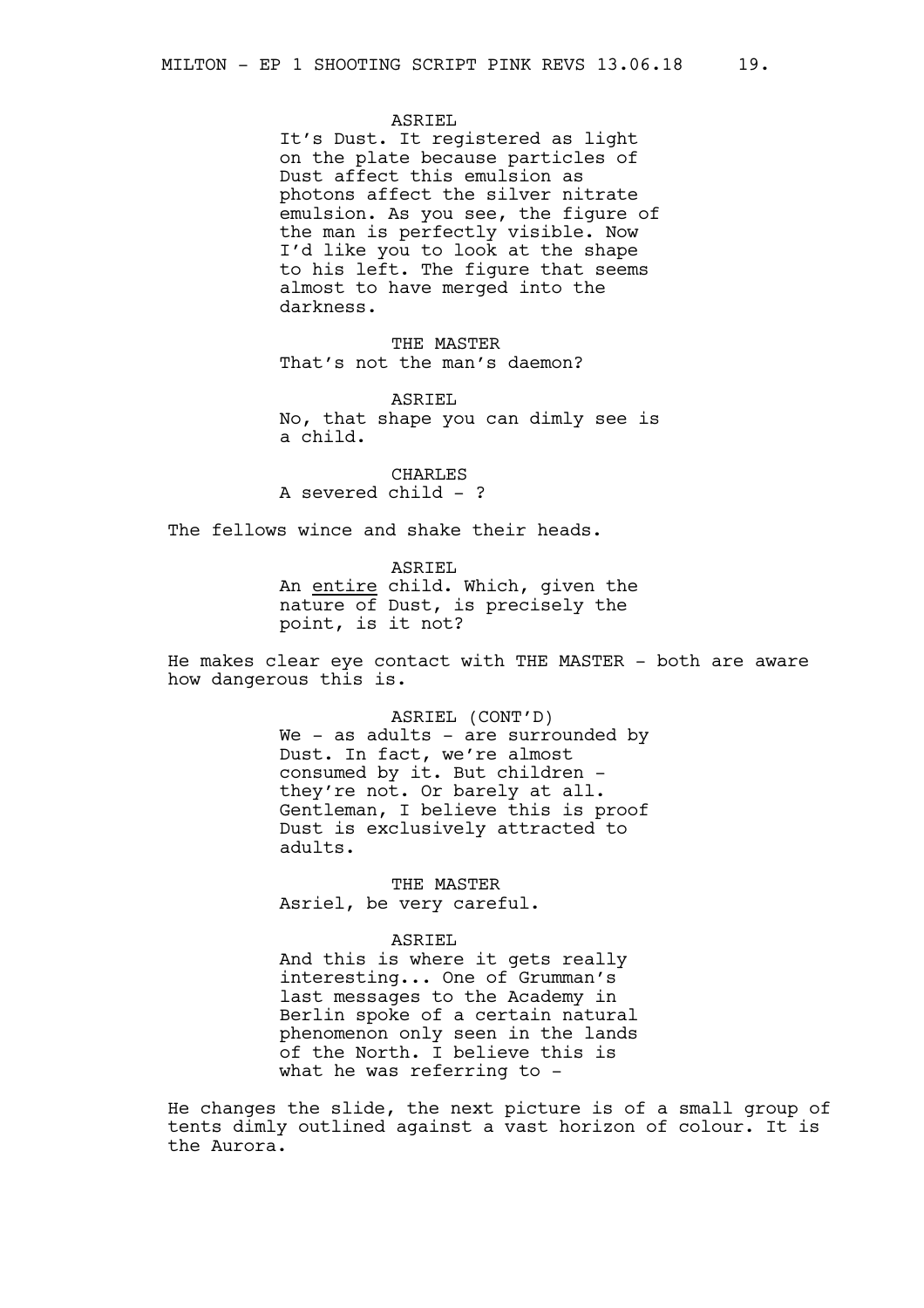CHAPLAIN The Aurora. The Northern Lights.

ASRIEL Yes, when seen with the ordinary emulsion. Now I'd like you to look at it taken with the special emulsion.

21 INT. RETIRING ROOM PANELS. JORDAN COLLEGE - EVENING 2 21

We watch with LYRA as she determinedly peers at the picture. Beyond the Aurora, in the sky, is the unmistakable outline of a city: towers, domes, walls, buildings. All the fellows are amazed.

She looks at PANTALAIMON, an ermine now, staring out just as intently as her.

22 INT. RETIRING ROOM. JORDAN COLLEGE - EVENING 2 22

CHAPLAIN That looks like - a city.

ASRIEL It does, doesn't it? A city in the sky.

CHAPLAIN Is this the Barnard-Stokes other worlds business? It is, isn't it?

ASRIEL looks around - a small, satisfied smile on his face.

ASRIEL A myriad of worlds, of which The Magisterium only controls one. A myriad of worlds visible only through that most distasteful of substances - Dust.

There's a shocked silence.

THE MASTER Clear the room. None of us can hear this.

ASRIEL You have to.

THE MASTER Asriel, these are heretical discussions.

ASRIEL flashes THE MASTER a look, he knows this is a trump card.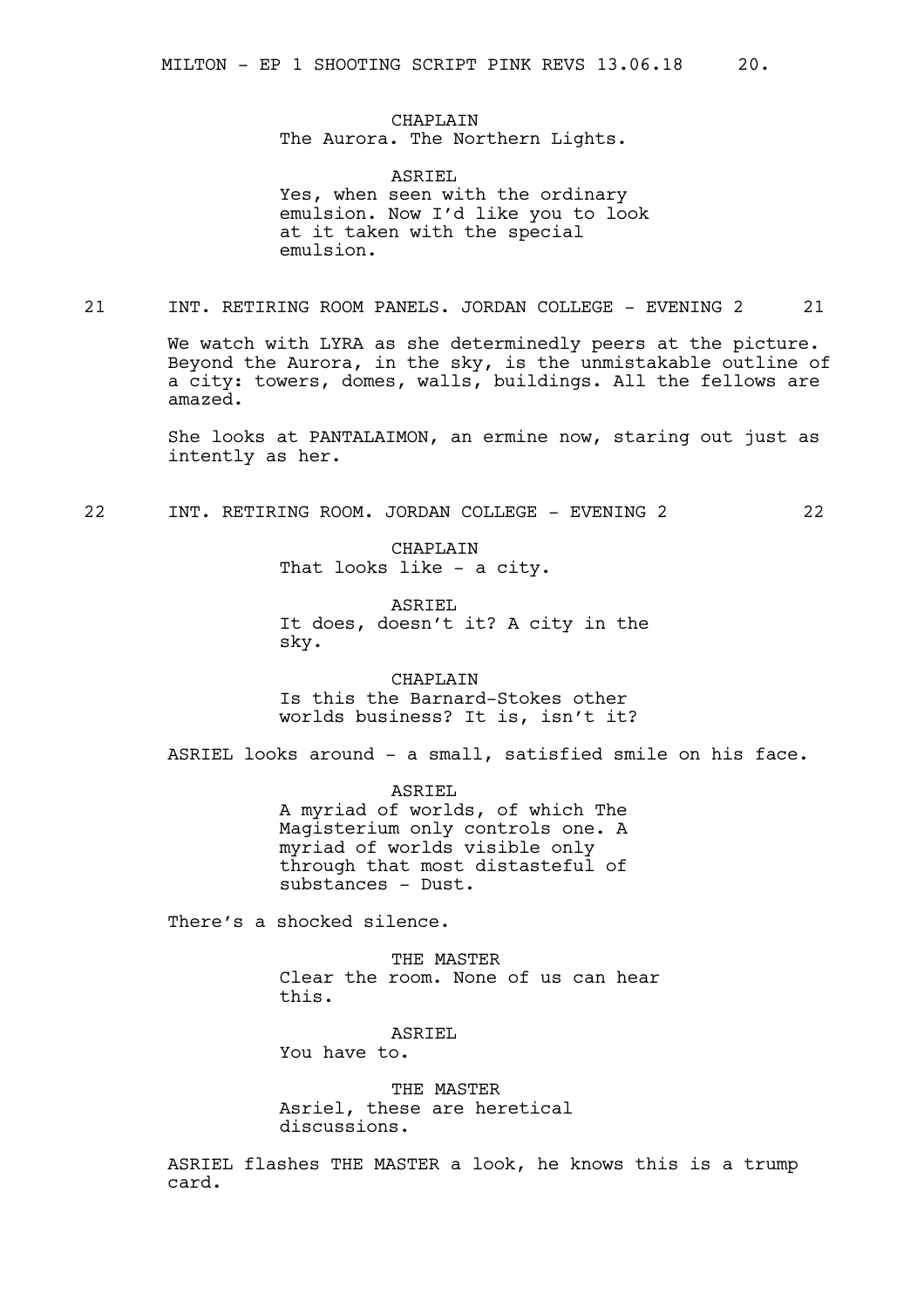ASRIEL Necessary discussions. I think Grumman found evidence of these multiple worlds and it cost him his life.

# THE MASTER

His life?

ASRIEL carefully removes a vacuum flask from his bag.

ASRIEL I found his body preserved in the ice off Svalbard.

ASRIEL opens the flask and pulls from it a lump of ice. The fellows react in shock.

23 INT. RETIRING ROOM PANELS. JORDAN COLLEGE - EVENING 2 23

LYRA peers through the cracks, but can only make out the vaguest of shapes - what seems to be a bloodied lump inside the ice.

> LYRA Pan is that....?

# PANTALAIMON Yes, it's a head.

24 INT. RETIRING ROOM. JORDAN COLLEGE - EVENING 2 24

The elderly SUB-RECTOR isn't shocked however, he inspects the ice carefully. Inside, we see, the blurred but unmistakable shape of a severed head.

> ASRIEL You'll notice the characteristic scalping pattern, I believe you might be familiar with it, Sub-Rector?

SUB-RECTOR My eyes are not very clear, and the ice is dirty, but it seems to me that there is a hole in the top of his skull. Am I right?

ASRIEL

You are.

SUB-RECTOR

Trepanning?

ASRIEL nods. There's a murmur of excitement around the room.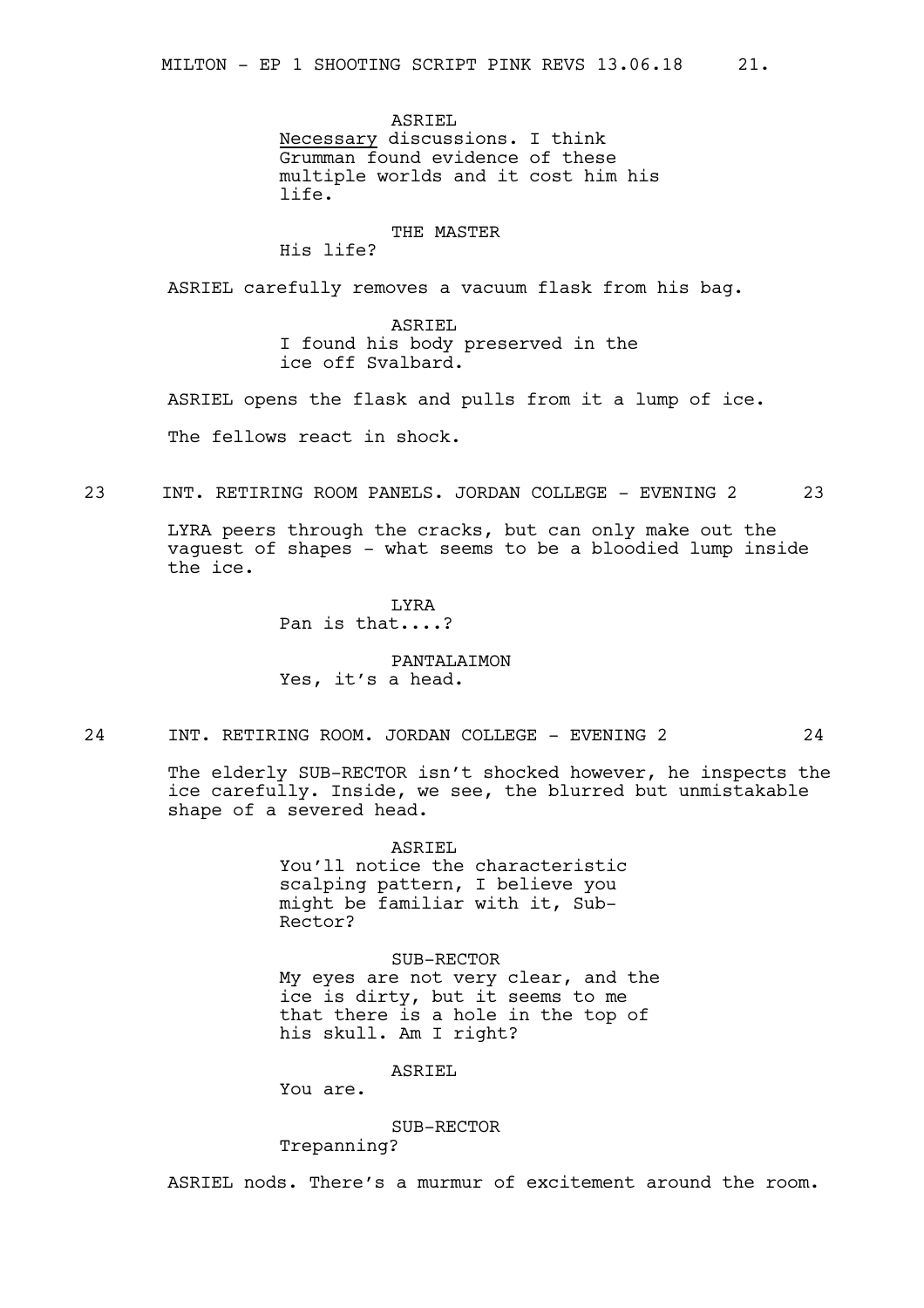CHARLES So he'd become a Shaman? Could the Tartars have done this?

ASRIEL takes the flask back from the SUB-RECTOR.

ASRIEL Or it is a member of the Magisterium looking to mask their tracks. To keep us safely ignorant. Albeit - as you say Master intellectually "free".

THE MASTER closes his eyes, he knows he has been beaten.

ASRIEL (CONT'D) There is a war happening - right now. Between those determined to keep us in ignorance, and those like Grumman - who will risk everything to fight for the light. He was a Scholar of this college, his work was profoundly important, and I need funding to continue it. Who will stand against me?

ASRIEL looks around the room. He knows he has them.

25 EXT. CHRISTCHURCH MEADOW. OXFORD - DUSK 2 25

MA COSTA sits alone looking out across the dusky meadow.

TONY COSTA slowly approaches her.

He sits beside her. They say nothing to each other. TONY COSTA puts his arm around his mum.

# 26 INT. RETIRING ROOM. JORDAN COLLEGE - NIGHT 2 26

The room is now empty as ASRIEL dislocates his equipment.

He checks around himself and then opens the panelling. He carefully gathers LYRA in his arms as, asleep, she cradles the ermine PANTALAIMON.

27 EXT. QUAD. JORDAN COLLEGE - NIGHT 2 27 ASRIEL carries LYRA across the quad. He stops. He smiles to himself as he looks at her.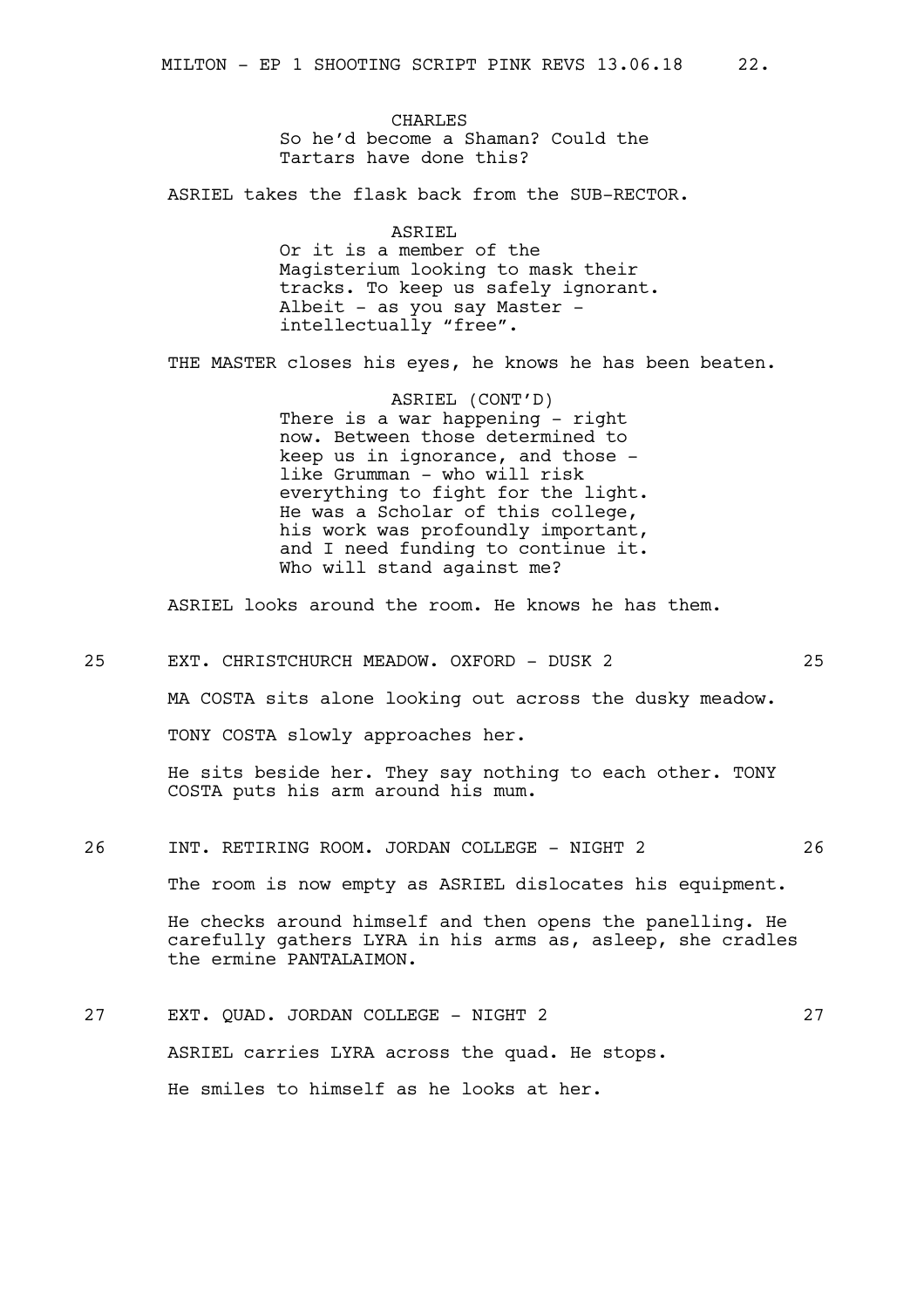# 28 INT. LYRA'S ROOM. JORDAN COLLEGE - NIGHT 2 28

ASRIEL gently places LYRA on her bed, we realise (but he does not) she's awake. LYRA pretends to stay asleep as he carefully removes her shoes and puts blankets over her. He thinks a moment and then he makes to leave. PANTALAIMON raises a sleepy head and LYRA stirs.

> LYRA Did they vote to give you the money?

ASRIEL smiles.

ASRIEL Now you wake up. Yes. They did.

He makes to leave again.

# LYRA

What's Dust?

ASRIEL Nothing to do with you.

LYRA

It *is* to do with me. You told me to spy for you, so now you have to tell me what I was spying about.

ASRIEL There are some things you are better not understanding yet.

LYRA doesn't like that answer, but she nods.

LYRA Can I see the man's head?

ASRIEL Why would I let you do that?

LYRA thinks.

#### LYRA

You were right. The Master. He didn't like what you were saying. Don't trust him.

ASRIEL I don't trust anyone. Go to sleep Lyra.

ASRIEL stands looking at her for a moment more, something approaching affection on his face, and then he dismisses all thoughts and leaves the room. LYRA is left.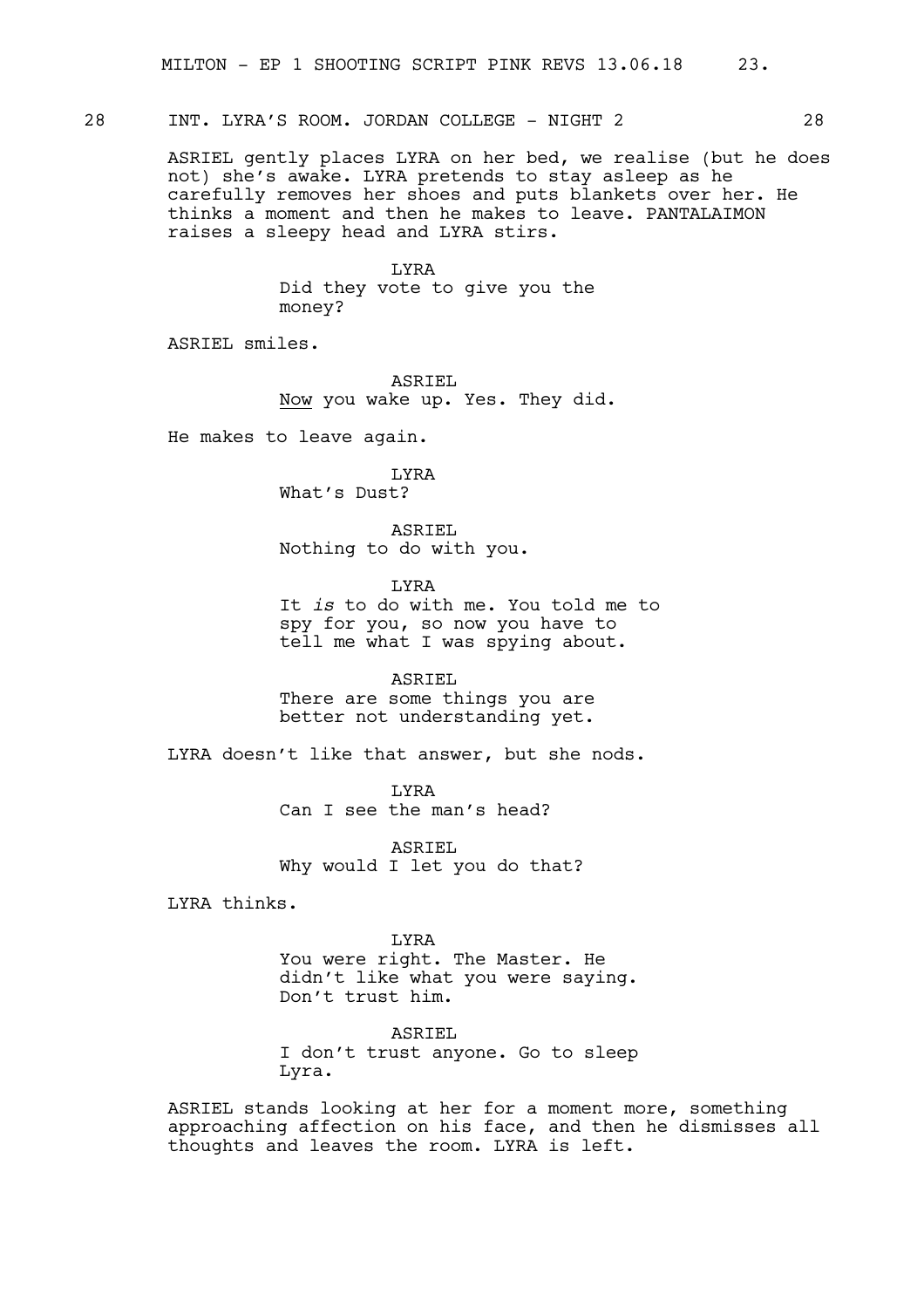MILTON - EP 1 SHOOTING SCRIPT PINK REVS 13.06.18 24.

29 EXT. MASTER'S LODGING. JORDAN COLLEGE - NIGHT 2 29

A match flares and a lamp is lit. THE MASTER and CHARLES are in the drawing room of his lodgings.

30 INT. MASTER'S LODGING. JORDAN COLLEGE - NIGHT 2 30

The MASTER stands looking drained at the window.

THE MASTER Of course he knew, I have no idea how, but he knew, and he spilled the decanter himself.

CHARLES One of his spies?

ALICIA perches on THE MASTER'S shoulder watching CHARLES or SERENA for the slightest movement, neither flinch. And then SERENA licks her own eyeball to stay cool.

> THE MASTER That got into a locked room before he entered it?

CHARLES Forgive me, Master, but I can't help being relieved. I was never happy about the idea. Of murder.

THE MASTER You think that's what I wanted? This is what I came from New Denmark for? Not for academia but poisoning?

CHARLES I - know it's not a decision you'd have taken lightly.

THE MASTER hesitates, he looks at CHARLES. He pours a decanter of brantwijn. Beside the decanter we pick out the alethiometer and the Book of Everything.

> THE MASTER The alethiometer warns of appalling consequences if Lord Asriel continues his research. Apart from anything else, the child will be drawn in and -

> **CHARLES** Lyra? This is about Lyra? But she's just an innocent girl -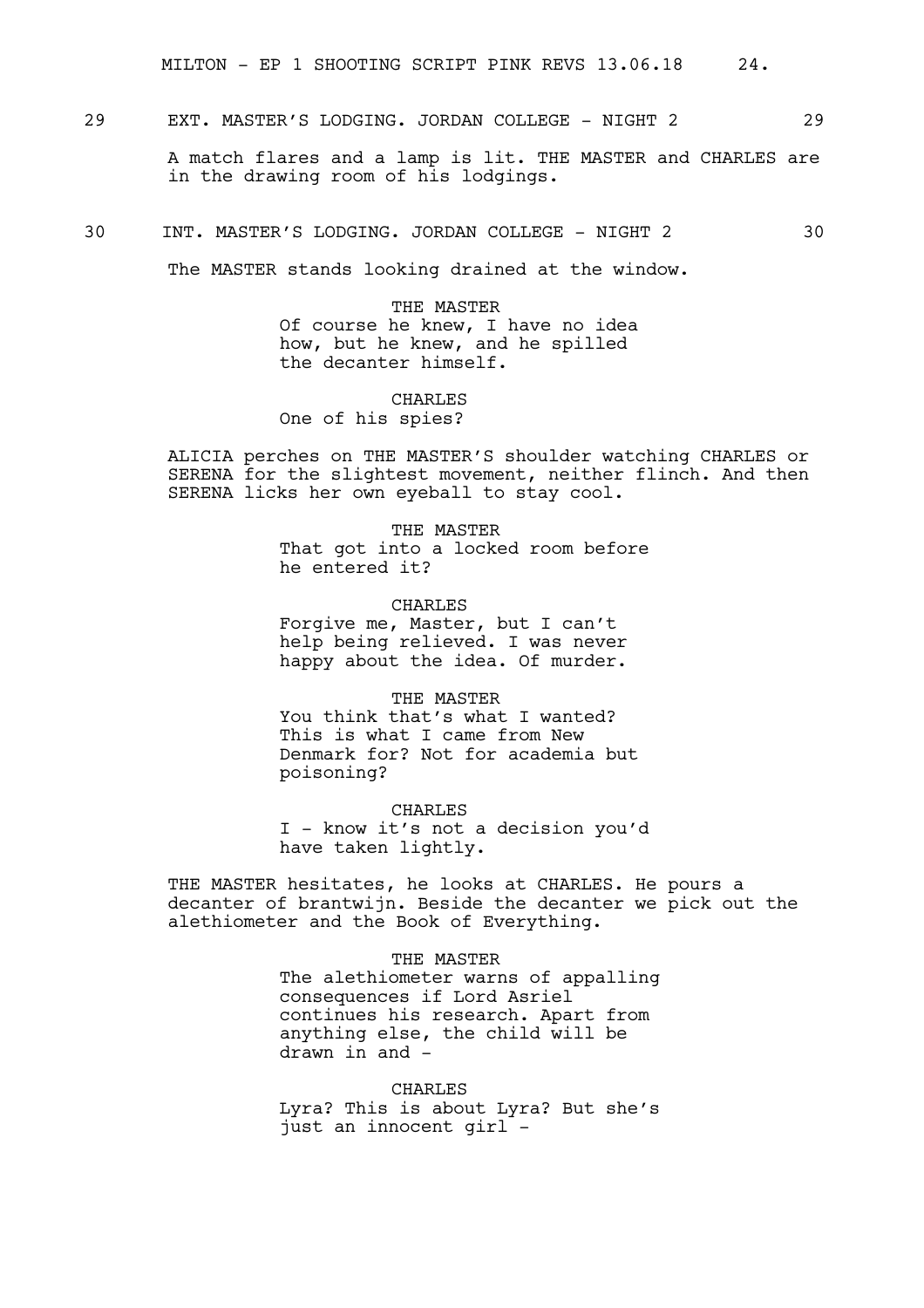THE MASTER And she needs to stay one. Which has meant making sure this college was unimpeachable. But there is little chance that tonight's hotbed of heresy will not get back to them.

CHARLES You're saying we have to let her go?

THE MASTER The alethiometer says Lyra has to make a journey.

CHARLES What kind of journey?

THE MASTER One which, I'm afraid, includes - a great betrayal.

CHARLES Who's going to betray her? Asriel?

THE MASTER That's the saddest thing, she will be the betrayer.

CHARLES looks up, shocked.

CHARLES We can keep her here. We must.

THE MASTER downs the brantwijn, he looks at his friend with tired eyes.

> THE MASTER No. All we can be is scared for her. And scared of her.

31 INT. LYRA'S ROOM. JORDAN COLLEGE - DAY 3 31

Light creeps in through her curtains. LYRA stirs.

She turns over. PANTALAIMON nestles into her. An ermine.

Her nose twitches as PANTALAIMON's tail brushes against her face.

LYRA

Pan...

PANTALAIMON pulls his tail in. LYRA settles back to sleep. There's a cough.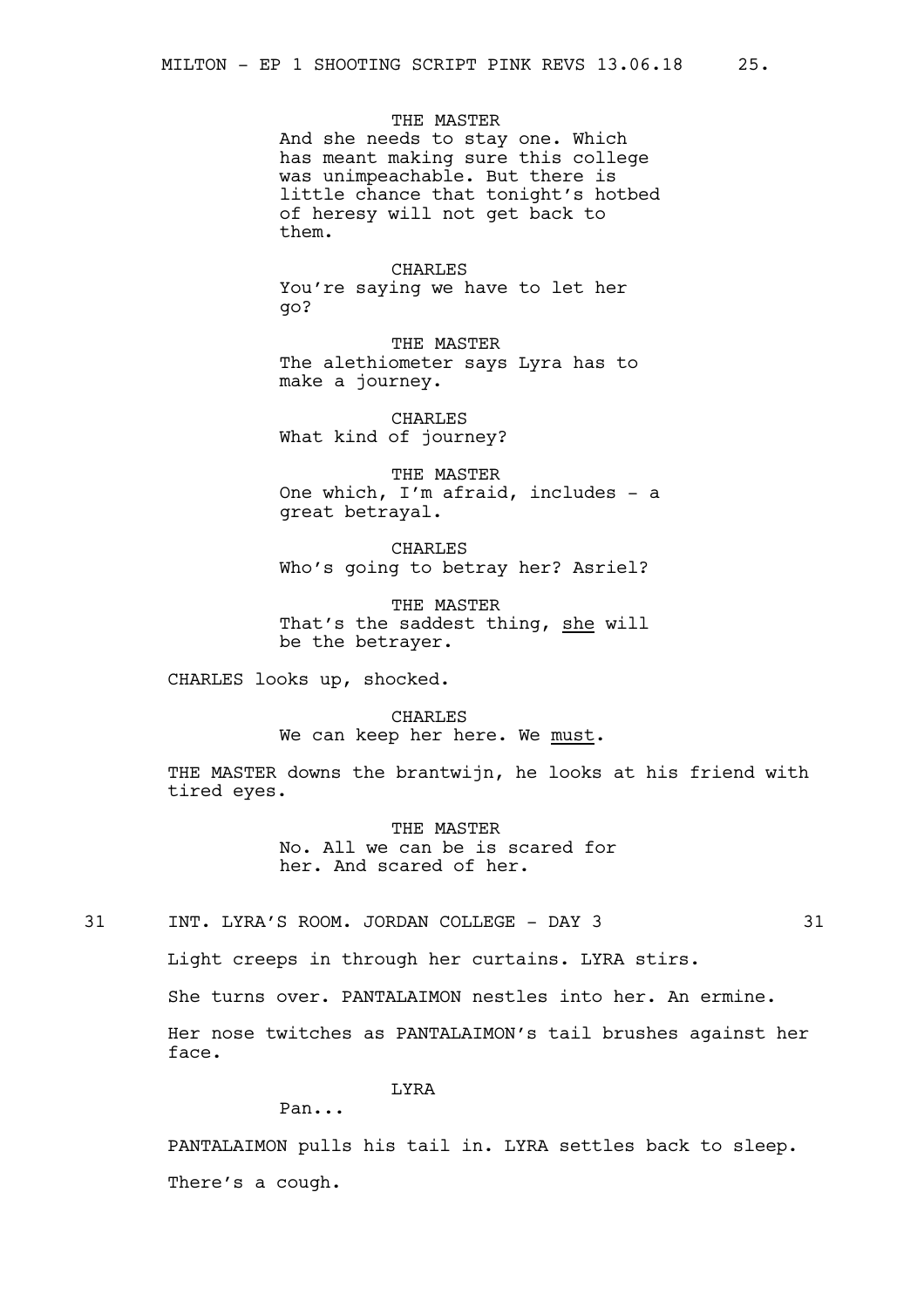LYRA looks up, the cough is coming from within the room. PANTALAIMON immediately turns into a growling dog. He yelps in protective alarm.

LYRA twists to see ROGER sitting in the corner of the room.

LYRA (CONT'D)

Roger?

ROGER Didn't want to wake you 'case you'd had a late night.

LYRA So you thought instead you'd just sit in the corner of my room.

ROGER Door weren't locked.

LYRA You're a bit creepy you know that?

LYRA starts to put on her shoes.

ROGER Two bits of news you need to know, one, Billy Costa's gone missing, word is the Gobblers got him.

LYRA looks up, shocked.

ROGER (CONT'D) So from now on we stick in the college and only the college. Please, Lyra.

LYRA What's the second bit of news?

ROGER Your uncle's loading up an airship, he's about to fly.

LYRA looks at him and then thrusts her bed covers off.

LYRA You should have woken me.

32 EXT. COLLEGE GARDENS. JORDAN COLLEGE - DAY 3 32

LYRA runs hard across the college gardens. ROGER runs after her. Both of their daemons are dogs.

MRS COULTER, an interested look on her face, watches them from a distance. She softly smiles, and heads for the Master's Lodging.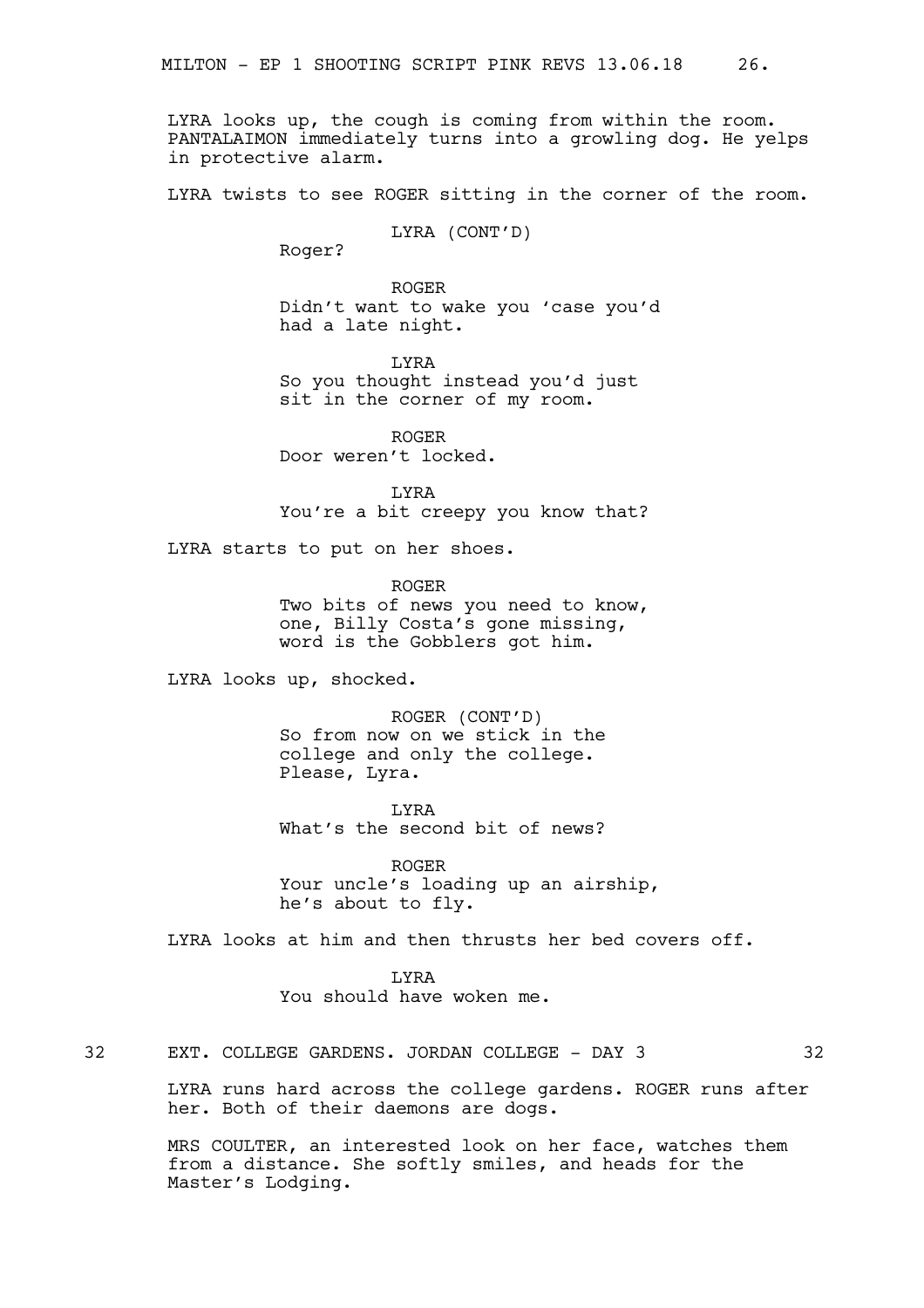# 33 EXT. FIELD. OXFORD - DAY 3 33

Ahead of LYRA an AIRSHIP sits, with lots of people loading supplies and scientific instruments. She pushes past, looking for one man.

And then she sees him, supervising the stowing of his camera equipment.

# LYRA

You're not leaving.

ASRIEL looks up. PANTALAIMON wraps himself around LYRA's throat protectively as an ermine.

> ASRIEL Unfortunately I have to, the Magisterium will know everything by now.

LYRA So you're leaving me? You're leaving me with a murderer?

ASRIEL The Master would never hurt you.

LYRA No. No. You're not -

She pulls some equipment from his hand. He pulls it back.

ASRIEL Dirty fingernails. Don't they make you wash in this place.

LYRA The librarian's fingernails are always dirtier than mine.

ASRIEL Charles is a learned man. What's your excuse?

LYRA My uncle shut me in a wall!

ASRIEL yanks the equipment from her.

ASRIEL Study hard, Lyra. Try to learn something. I'll see you when I next come through.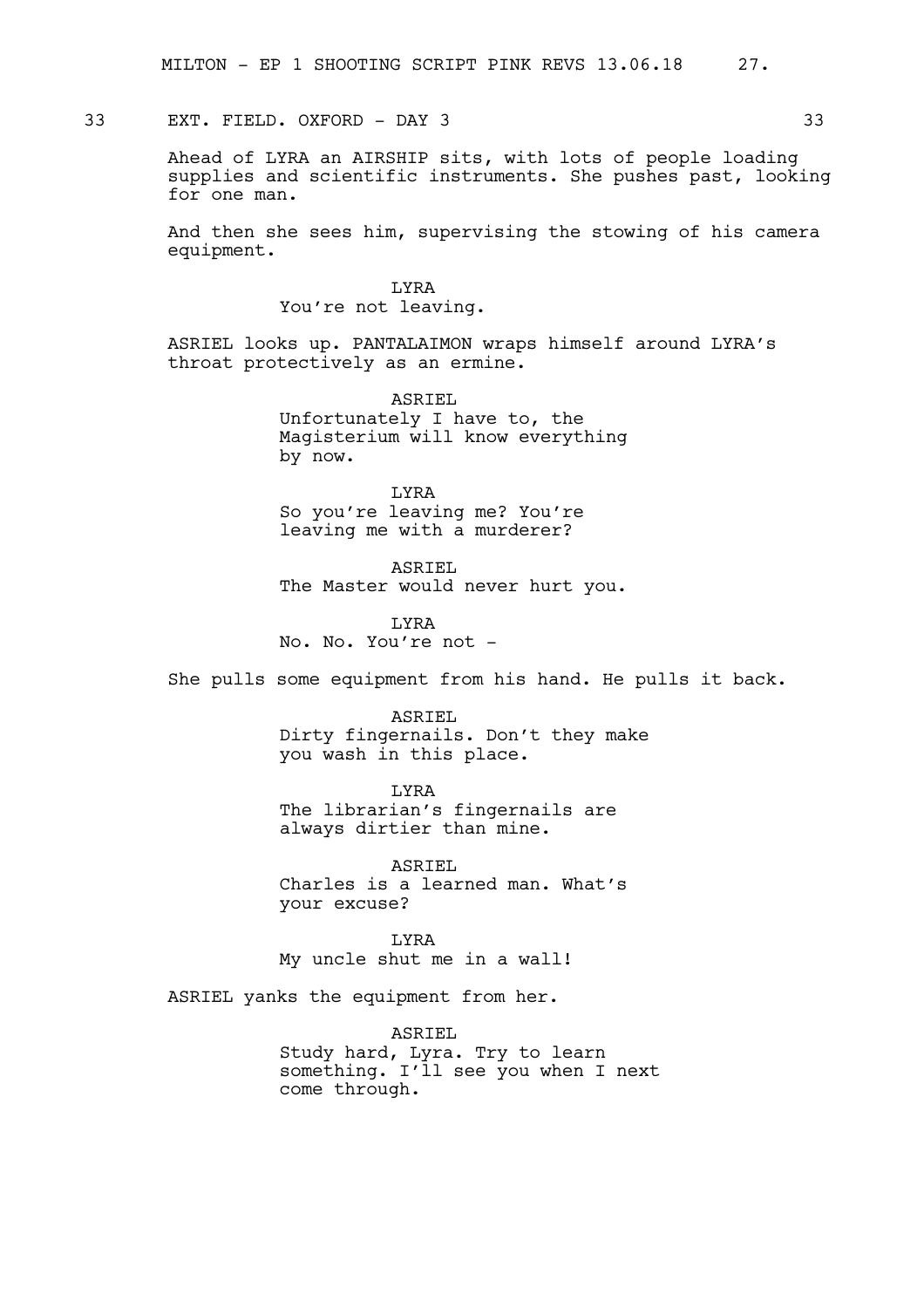LYRA

I once found a rook on the Library roof. It had a hurt foot. I was going to kill it and roast it but Roger said we should help it get better. So we gave it scraps of food and some wine and then it got better and flew away.

# ASRIEL

I'm presuming this fiction has a moral?

LYRA (this is hard for her) Kindness... leads to people things - rooks - getting better. If you just could be, occasionally -

ASRIEL looks at her a moment more, as if analysing her. Then he swallows and turns away.

> ASRIEL I'm sorry, I just don't have time for you right now.

LYRA You could take me with you, then we'd have lots of time.

ASRIEL The North is no place for a child.

LYRA looks at him, she knows she can't win.

LYRA Does this look like it? The airship my parents died in?

ASRIEL No. That was smaller.

LYRA looks at him a second more, he doesn't wilt, he stays full of steel. She walks hard away.

ROGER and ASRIEL remain.

ROGER She's better than you think she is. She's - special.

ASRIEL looks at him for a moment.

ASRIEL

Oh, everyone's special.

ASRIEL looks out to watch LYRA walk away. His face betrays him for a moment, but then he turns away.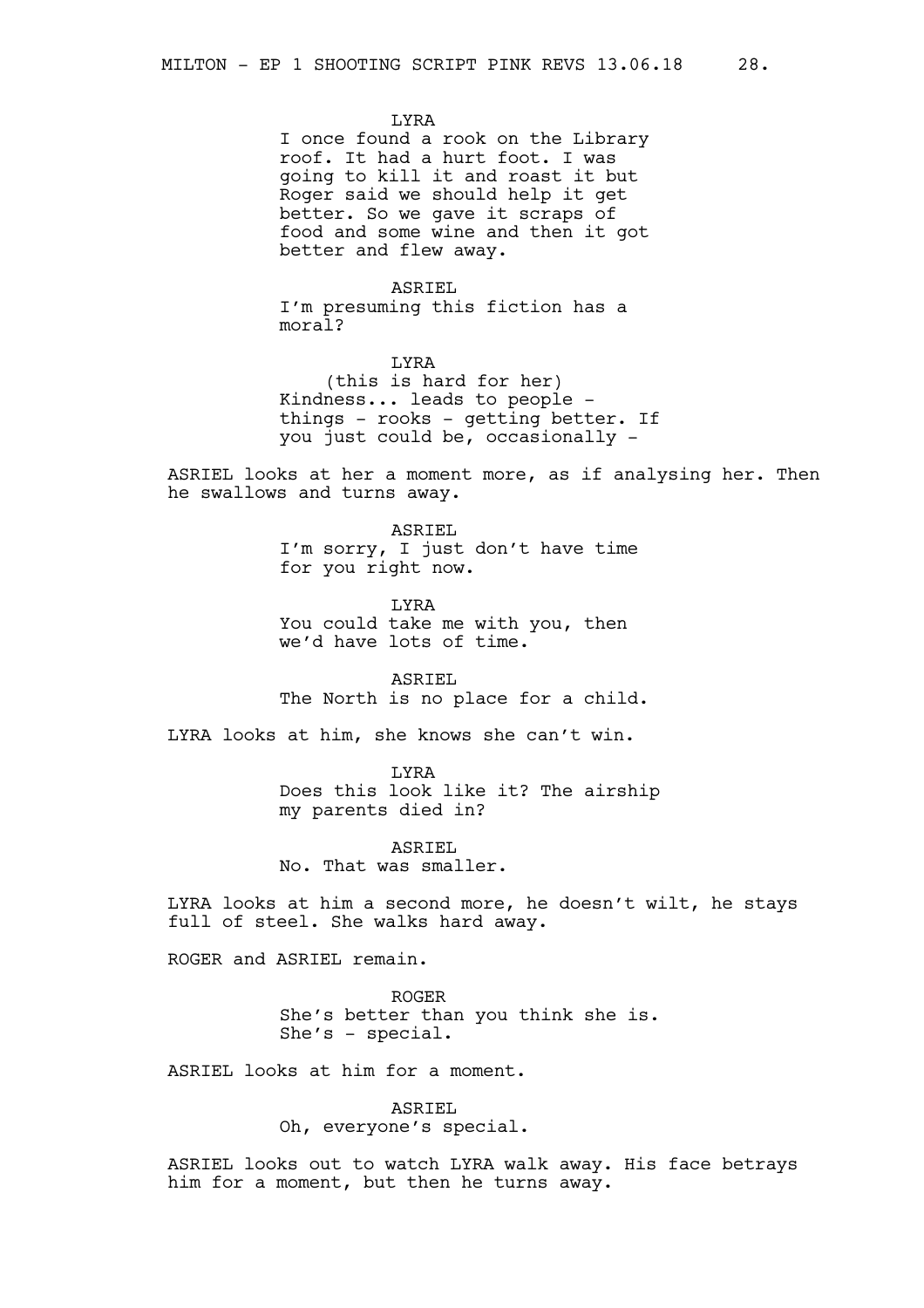MILTON - EP 1 SHOOTING SCRIPT PINK REVS 13.06.18 29.

34 INT. CLOISTERS. JORDAN COLLEGE - DAY 3 34

LYRA is upset and very anxious not to show it, she clutches the ermine PANTALAIMON to her. ROGER trots after her. His daemon a dog.

#### ROGER

# Lyra... Lyra... will you wait?

But LYRA is not for waiting, she turns left and then right. And then she opens a door, and she starts to descend down some stairs.

35 INT. WINE CELLAR. JORDAN COLLEGE - DAY 3 35

ROGER runs past wine racks that span the length of the room.

ROGER

Lyra... Lyra...

ROGER tries to follow her footsteps. SALCILIA sniffing out her trail.

He doesn't like the dark much, he doesn't like the cellars much, he doesn't like running much, he doesn't like any of this much, but he ploughs on regardless.

Suddenly, he sees light, he picks up his pace.

36 INT. CRYPT. JORDAN COLLEGE - DAY 3 36 36

LYRA sits on the edge of a series of coffins. ROGER enters and slows to a stop. Neither say anything for a moment. ROGER carefully walks over, and is surprised to see the coffins are open.

> ROGER These coffins've got skeletons in 'em!

> LYRA All coffins have got skeletons in them Roger, it's sorta the point.

ROGER But I can see these skeletons.

We pick out SALCILIA and PANTALAIMON for a moment nearby, a dog and a cat playing affably in the corner.

> LYRA Not all of them. Only the ones with the open caskets. Makes you think what's behind the ones that are closed, doesn't it?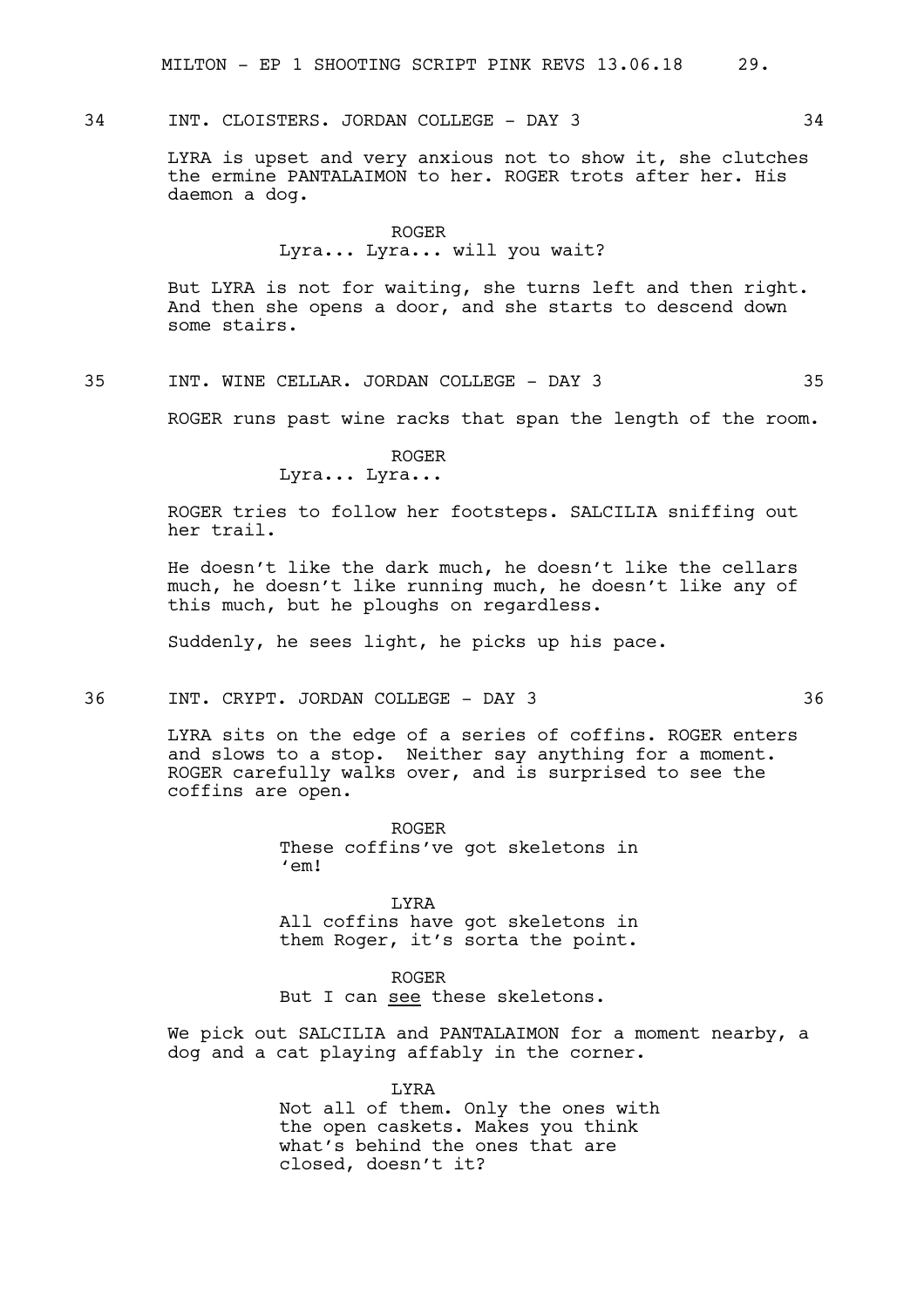ROGER I wasn't thinking that, no.

LYRA smiles as ROGER shivers. And then he looks at her and reluctantly smiles.

ROGER inspects the coffins. They're all marked with dates and an engraving of their daemons.

> LYRA Who do you think these were when they were alive? Probably Scholars, I reckon. Or the coffins are Masters, and the Scholars just get one of these skulls.

LYRA indicates the shelves around the room. ROGER takes a step back, as he sees row upon row of skulls staring at him. LYRA picks one of them up.

> ROGER What you doing? You en't supposed to touch 'em.

A coin drops out of the bottom of the skull.

ROGER (CONT'D) Oh no, you've broken it.

LYRA bends and picks up the coin.

ROGER (CONT'D) A coin - might be treasure?

LYRA It's like the ones on the coffins. It's his daemon. Must be.

She takes the coin out, examines it.

LYRA (CONT'D) A chaffinch. Must have been a dreamer.

ROGER You think at all? Bout what yer Pan will settle as?

LYRA carefully replaces the skull and the coin.

**T.YRA** Yeah. I think about it. Pan and I talk about it. Pan thinks he'll be a lion -

PANTALAIMON I don't.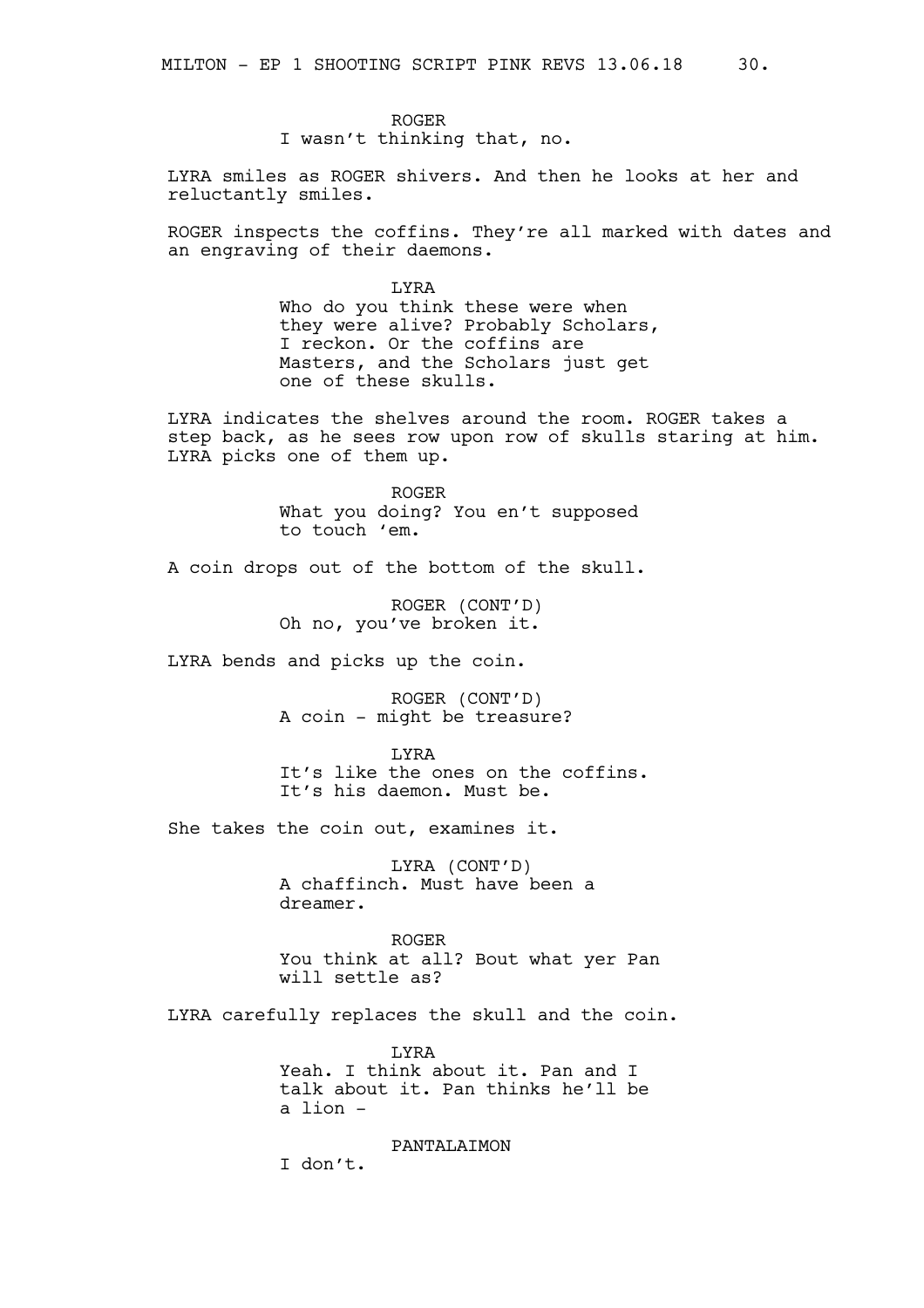LYRA I think he'll be a vulture. Or a screech owl.

PANTALAIMON You think I'll be a fox.

LYRA And you? What do you think Salcilia will be?

ROGER Oh, a house marten or a house cat?

LYRA Something to do with houses then?

ROGER Maybe if Pan is a fox, Salcilia will be a vixen.

There's a silence.

ROGER knows he's said something quite bold. He rubs his nose.

ROGER (CONT'D) Or a badger. Or a mole. I think Salcilia could be a happy mole.

He looks at LYRA, who nods, anxious for this not to be horrible for him.

> LYRA Then let's drink on that.

She pulls out a twisted green bottle - it's open.

ROGER

Lyra!

LYRA What? Weren't gonna run past all that wine and not take a bottle! To foxes and vixens!

She drinks from it, winces, and then takes a longer slug. She laughs and surreptitiously spits the wine out. As she does, PANTALAIMON changes shape four times, tumbling through forms. She hands the bottle to ROGER, who tentatively takes a sip and then also spits it out.

> ROGER Do they *like* doing this?

PANTALAIMON turns back into a cat and rolls happily on the floor. LYRA picks up three of the coins, plays with them, and then puts them back in different skulls.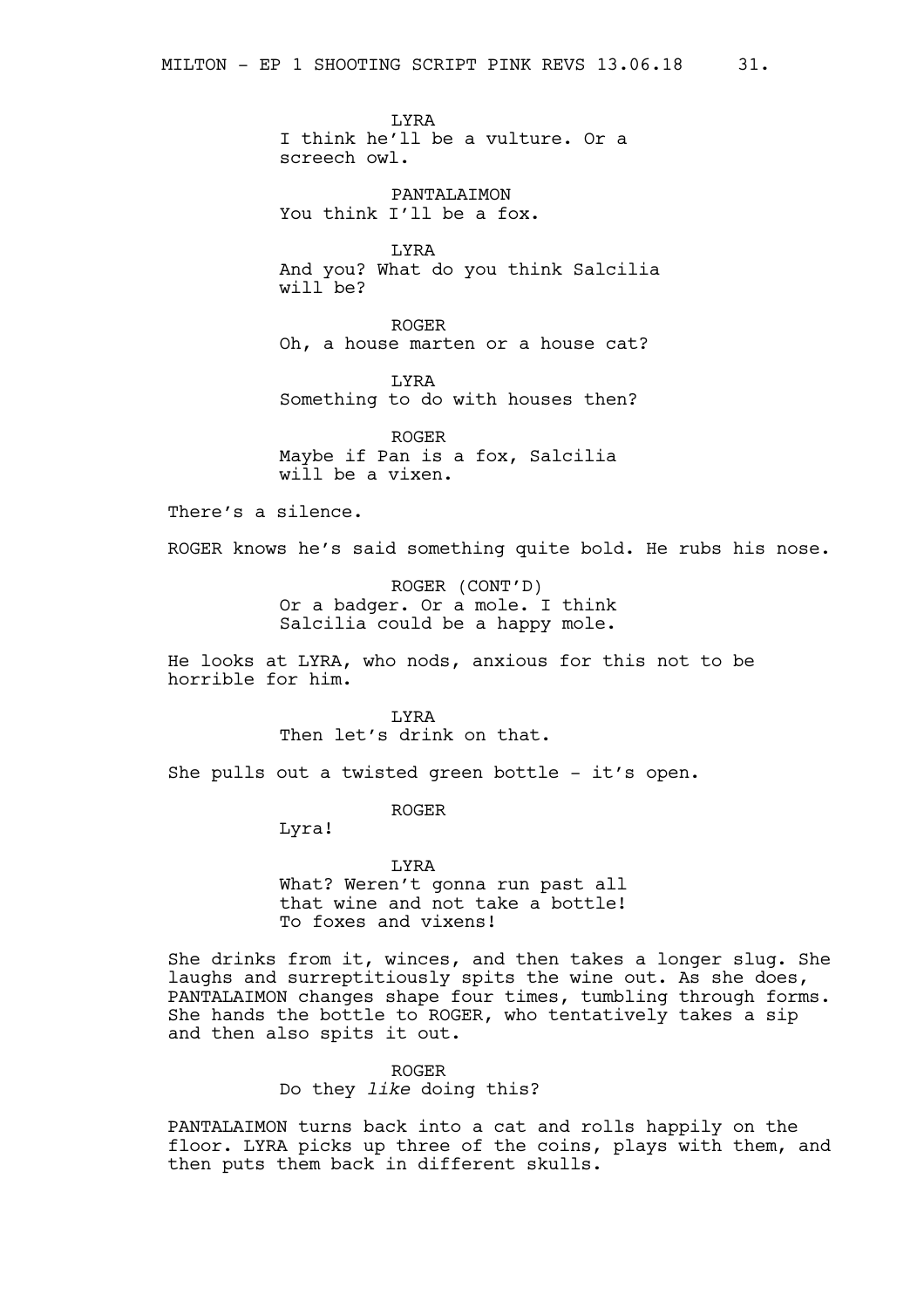# LYRA (stubbornly) Yes. And so do I.

37 INT. CHAPEL. JORDAN COLLEGE - DAY 3 37

THE MASTER is waiting at the top of the stairs as ROGER and LYRA emerge from the crypt.

LYRA is surprised, and instantly aggressive, she knows he is a murderer. PANTALAIMON turns into a dog.

THE MASTER

Hello Lyra.

LYRA

Master.

She makes to walk on. ROGER beside her. The MASTER calls after her.

> THE MASTER I'm pleased to see you taking an interest in what lies in the Oratory -

> > LYRA

What?

THE MASTER The Oratory. The crypt you've just left.

LYRA Oh, that was Roger's idea.

ROGER blushes. THE MASTER looks at him.

ROGER

No! It wasn't...she makes funny jokes that en't funny...

THE MASTER Don't you have somewhere you belong?

ROGER

Probably.

He looks at LYRA, and then runs on.

LYRA

It was my idea. But I done nothing wrong. You never banned me from going there.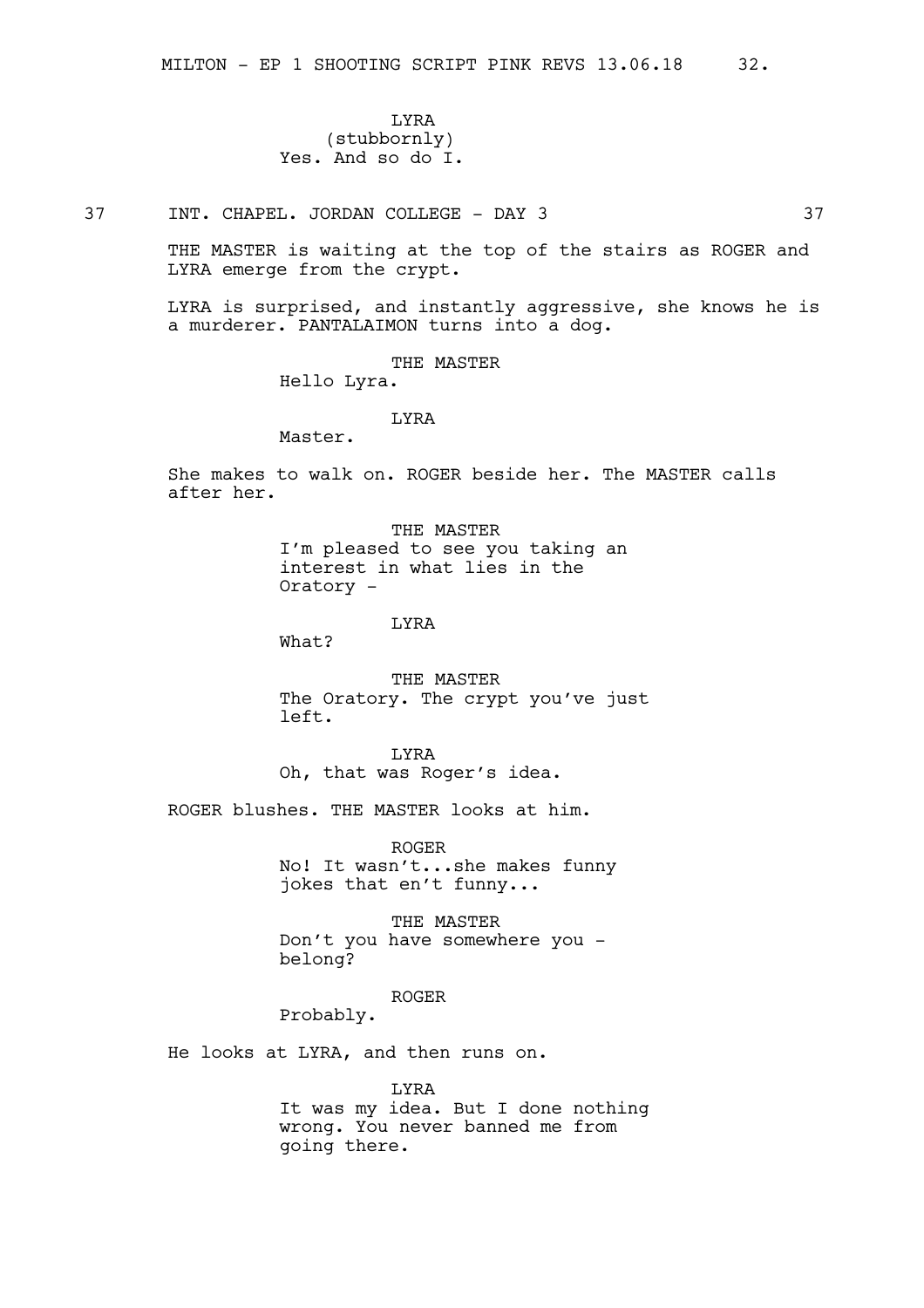# THE MASTER

No.

LYRA nods dismissively and makes to walk on again, THE MASTER catches her up.

> THE MASTER (CONT'D) It is fortunate to have such history around us, but I do sometimes wonder what life we've condemned you to. Don't you miss the society of other children?

> > LYRA

I got a society - my friend Roger.

THE MASTER Roger? Oh, the kitchen boy. I'm sure he's... amusing to run around with, but wouldn't you rather enjoy the company of nobly-born children like yourself?

LYRA With all respect, they sound boring.

THE MASTER And perhaps - greatest of all - the companionship of other girls...

LYRA Now they sound really boring.

THE MASTER almost smiles.

THE MASTER You do know, I hope, that you are a Scholar of this College. The only child ever to grow up as one. You are important to us.

LYRA considers this.

LYRA

And do I want to be that? Important? To you?

The two are playing a strange sort of poker here.

THE MASTER I'm afraid it's not something one can opt out of. (beat) Come sit on top table tonight. There is someone I'd like you to meet.

LYRA frowns, digesting this.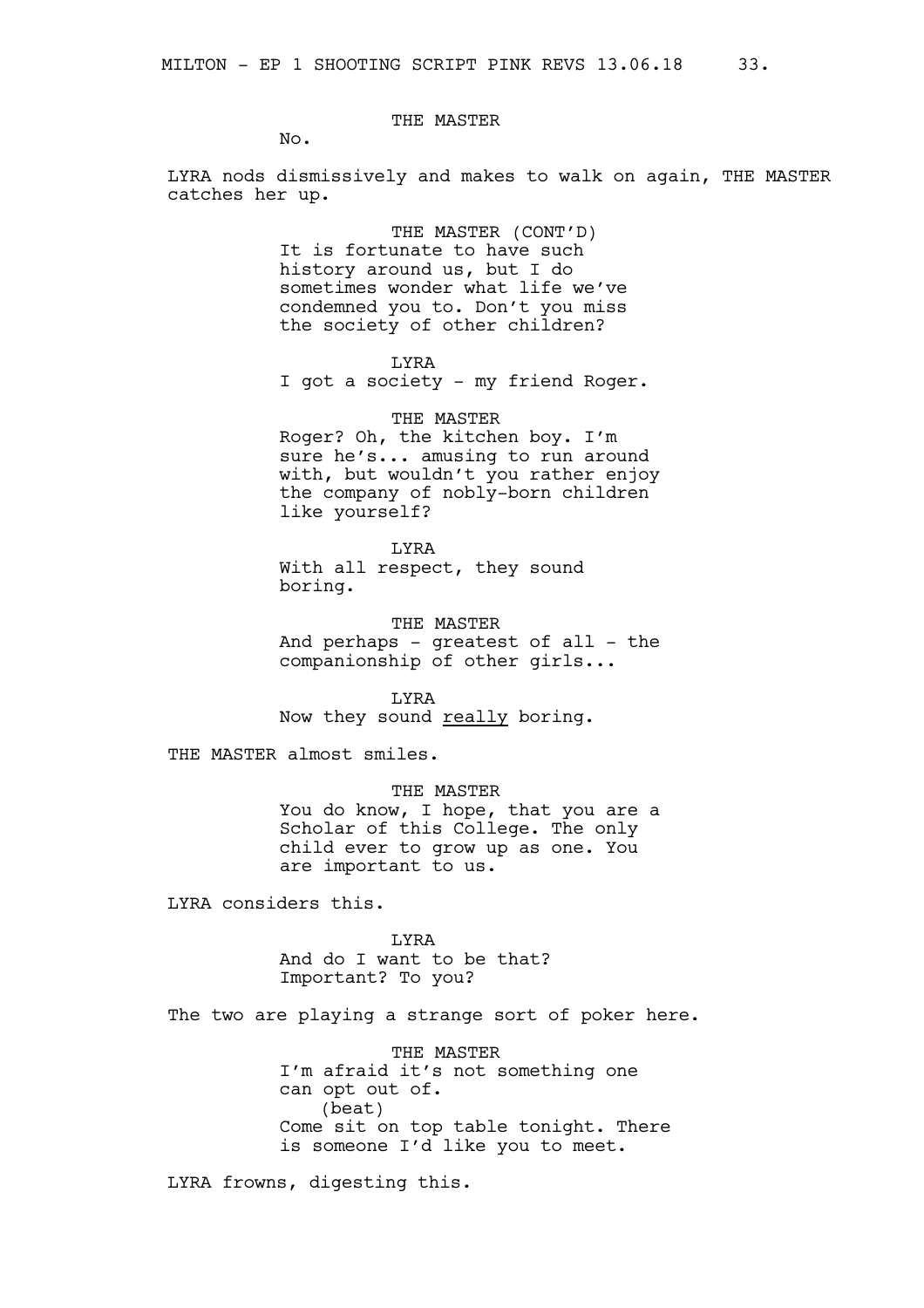# 38 INT. DINING HALL. JORDAN COLLEGE - DAY 3 38

There is a bang on a gong.

THE MASTER Benedic, Domine, nos et dona tua, quae de largitate tua sumus sumpturi, et concede, ut illis salubriter nutriti tibi debitum obsequium praestare valeamus, per Christum Dominum nostrum.

LYRA is standing, PANTALAIMON an ermine beside her. She looks across the room and sees ROGER, in uniform. They both mouth the words along with THE MASTER. They smile.

And then she sits, along with the FELLOWS and SCHOLARS.

She turns to her left and is surprised to see a GOLDEN MONKEY beside her, staring up at a portrait of a MASTER and his daemon.

> MRS COULTER (O.S.) Now I'm not used to the grandeur of this at all.

LYRA turns around to MRS COULTER, who holds out an arm for the GOLDEN MONKEY to climb onto her shoulder. He looks around, spying the room. When he's looked in every direction, she sits.

LYRA

Oh. Hello.

MRS COULTER You'll have to show me what knife and fork to use. I don't want to make a fool of myself.

PANTALAIMON makes careful eyes with THE GOLDEN MONKEY, working him out. He descends onto LYRA's lap.

> LYRA Are you - a female scholar?

MRS COULTER You seem surprised.

LYRA Female scholars don't dress like you.

MRS COULTER laughs. The GOLDEN MONKEY climbs under the table.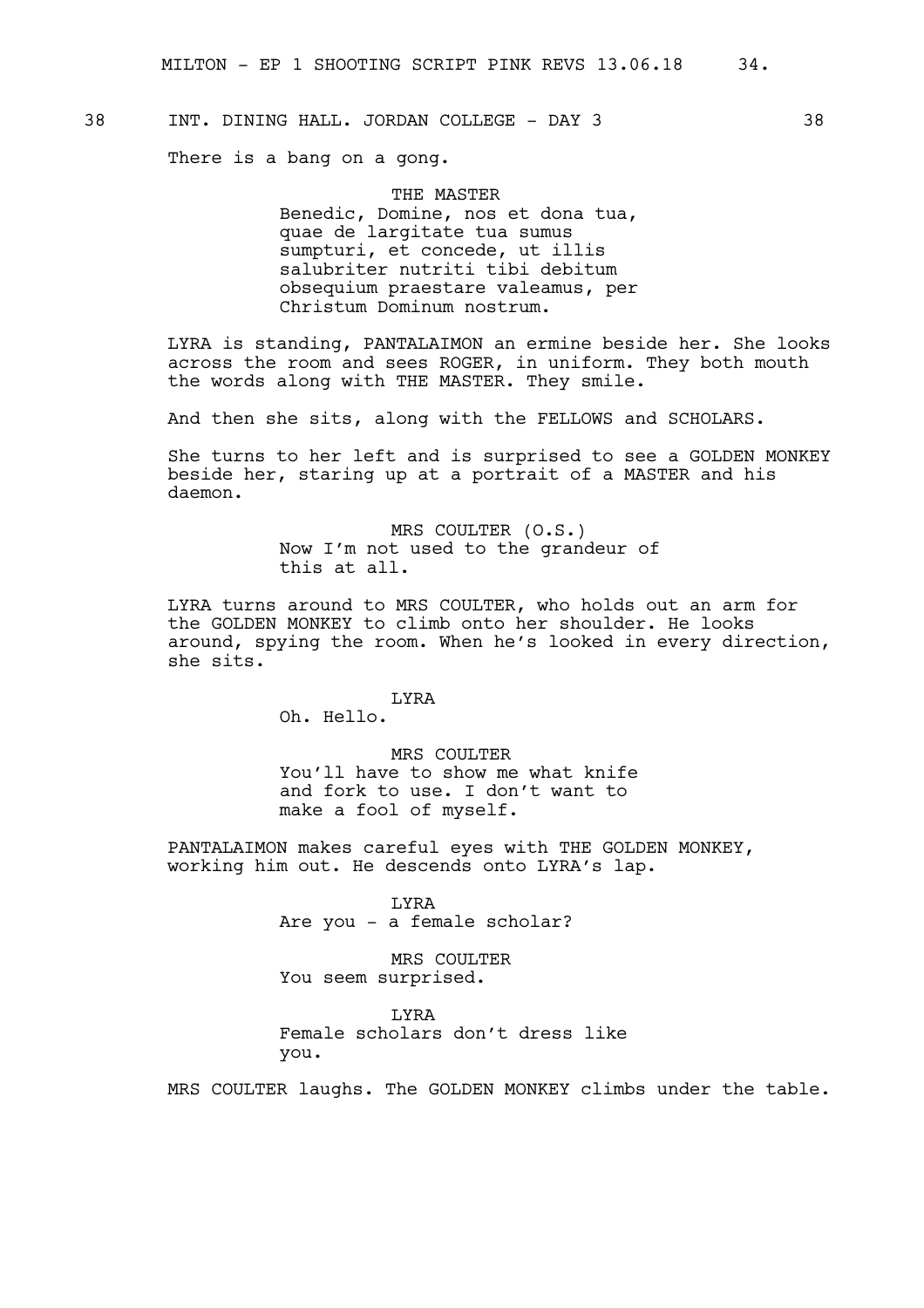MRS COULTER I'll take that as a compliment. (beat) Not really, I'm a member of St Sophia's college, but most of my work takes place outside Oxford.

ROGER comes past with a water jug, he fills LYRA's glass, she doesn't notice him. He trudges on.

> MRS COULTER (CONT'D) But I'm not interesting, you are. Tell me about yourself, Lyra.

LYRA Nothing to say!

MRS COULTER So reports that you stole a Gyptian barge are completely false, are they?

LYRA laughs.

LYRA

How did you hear about that?

ROGER turns back to see LYRA absolutely absorbed in the glittering warmth of MRS COULTER.

39 EXT. RIVERBANK. OXFORD - EVENING 3 39

There's a muster of boats on the water. Ropes are being untied, ready for use. The gyptians are making to leave.

MA COSTA charges through it, her face wild. She sees FARDER CORAM, she heads hard towards him.

> MA COSTA Readying the boats? You think we're leaving Farder Coram? My son is still out there.

A big man with a bull neck turns around, he has a regal air, and a fighter's physique. This is JOHN FAA.

> JOHN FAA Farder Coram's done nothing, I'm halting the search.

At the sight of JOHN FAA, MA COSTA drops to her knees. JAL joins her on the floor. JOHN FAA pulls her up.

> JOHN FAA (CONT'D) No need for that Ma Costa.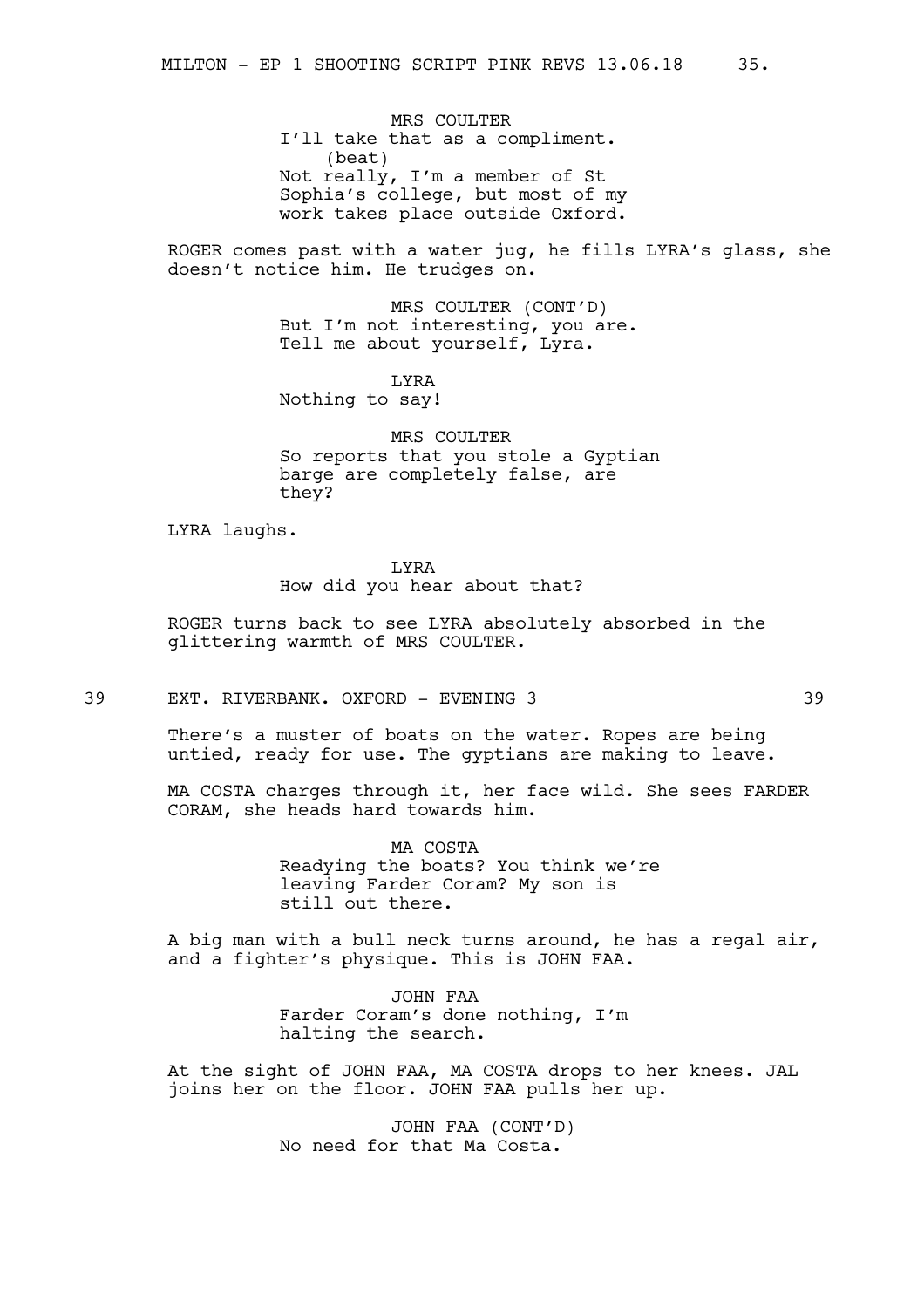JOHN FAA's crow daemon, BERENICE, comes to rest on his forearm. She looks at JAL wistfully.

> MA COSTA Then I can speak free - you may be the Western King - but my son is worth more time than -

JOHN FAA (interrupting) The children call them Gobblers.

MA COSTA There's nothing saying he's with them. There's nothing saying they even exist.

SOPHONAX approaches JAL and sits by him, loyally.

JOHN FAA Billy's a good boy. He's strong because you've been a strong and good mother to him, Maggie. And if he could, he'd have found his way back to us. But he hasn't.

MA COSTA He's just lost his way and he needs us to find him.

# JOHN FAA

They've taken sixteen of our children so far, and that number keeps growing. Searching for him here when we know he's lost that's foolishness, and you know it.

40 INT. PARLOUR. JORDAN COLLEGE - DUSK 3 40

MRS COULTER is standing by the window, LYRA looks down with her. MRS COULTER is holding a glass of wine, LYRA watches how her fingers gently entwine the glass. They're alone in the parlour. The GOLDEN MONKEY keeps his eyes on the door throughout.

> MRS COULTER Interesting. I think. That they choose to retire to the room with the less interesting view.

**T.YRA** It's tradition. They got to do it. They done it for hundreds of years.

MRS COULTER indicates out of the window.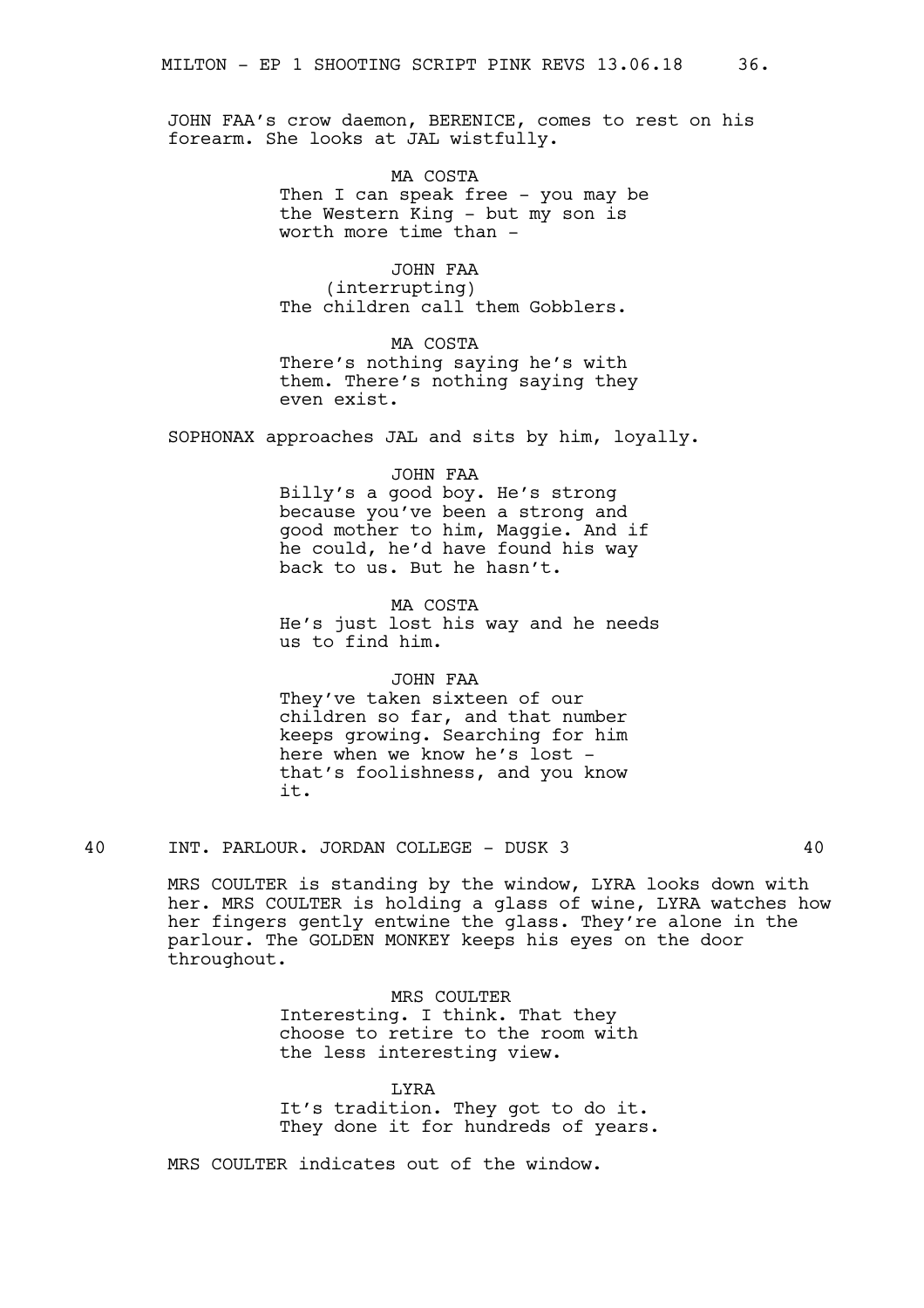MRS COULTER You can see everything up here. All the going's on. If only the scholars were more stimulating to watch....

LYRA thinks. PANTALAIMON perches on her arm, an ermine.

LYRA

I sometimes sit on the chapel roof, watching them. You're right, they're very boring.

MRS COULTER You've been in Jordan for a while, am I right?

LYRA

I came here as a baby. Not that I remember it.

MRS COULTER That's right, the youngest scholar the college has ever known.

LYRA My uncle thought it the best place for me, after my mother and father died.

MRS COULTER And how do they educate you here sufficiently?

LYRA

I learn plenty - the Librarian makes sure of that. History of the College, history of the Magisterium, history mainly. And then there's stuff I just learn around the place. I found a Rook in one of the college quads with him once - it had a broken foot. We killed it - to save it from pain and then cut it up in pieces and learnt all about anatomy. It was fascinating.

MRS COULTER stops, she opens a drawer, she reads what's inside, she walks on. LYRA watches on, impressed by MRS COULTER's brazenness.

> MRS COULTER And how much do you listen - to this Librarian?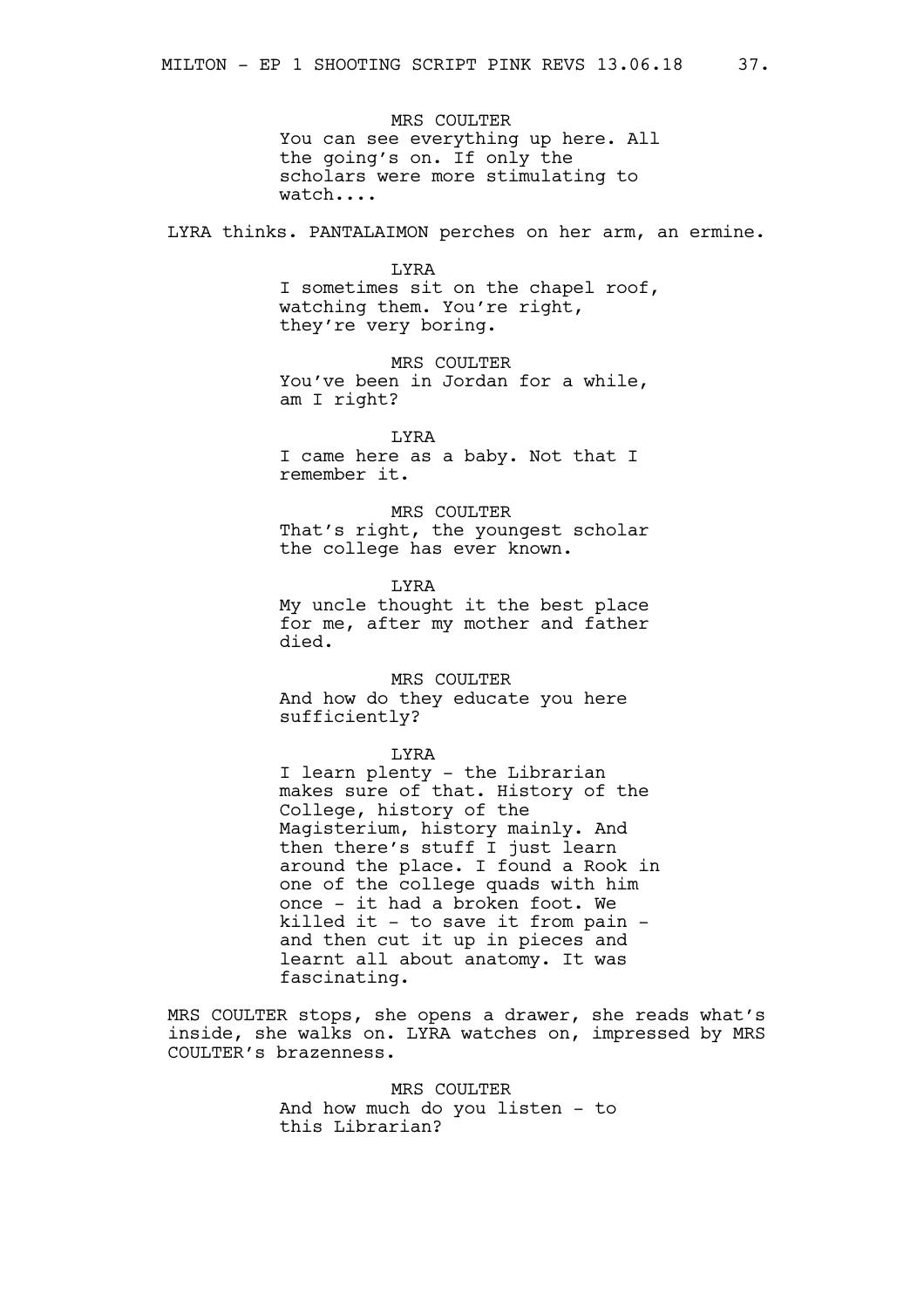LYRA Miss, Mrs Coulter, I appreciate your concern, but I don't need to go to school.

MRS COULTER Don't need to or don't want to? Want to spend all your time cutting up dead birds? Does Asriel not have plans for you?

LYRA looks up, surprised.

LYRA You know my Uncle?

MRS COULTER Everyone *knows* Lord Asriel. But yes - we occasionally pass each other at the Arctic Institute.

LYRA's ears prick up.

LYRA You're an explorer too?

MRS COULTER Crudely, yes I suppose. I spent three months in Greenland last year after all.

LYRA tries to contain her excitement.

LYRA You've travelled North?

MRS COULTER How else would I have been able to make observations of the Aurora?

LYRA You've seen the Northern Lights?

MRS COULTER smiles.

MRS COULTER

No, I've no interest in persuading you to school, though I do think some attentive teaching might help you. But I am in the market for an assistant - and I do wonder....

She looks at LYRA provocatively.

LYRA

Me?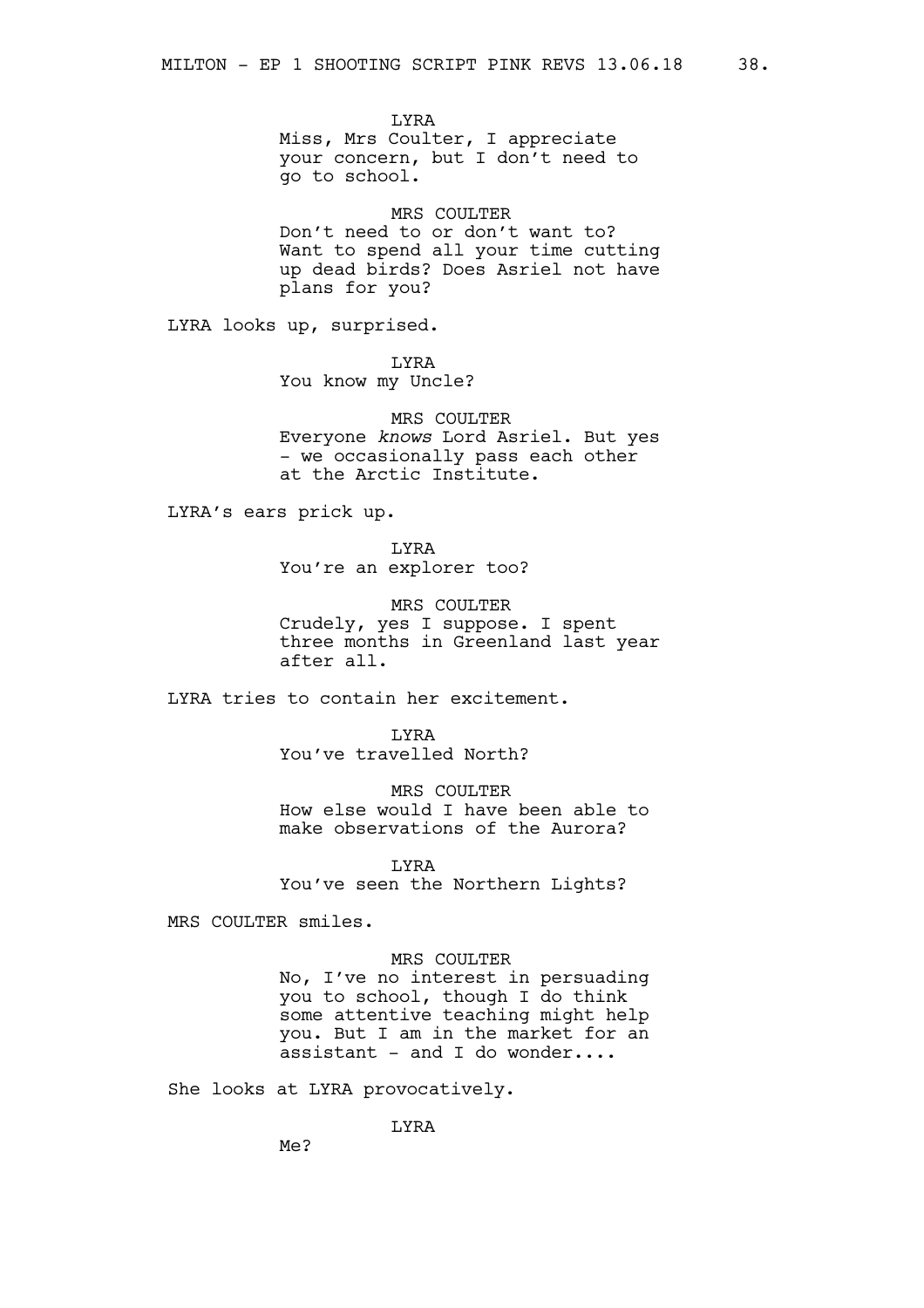MRS COULTER See the world through a child's eyes and you'll see it anew.

LYRA But I'm not very - have you talked to people here - I'm not -

MRS COULTER Some people learn through books, others through doing. You'll do both.

LYRA's eyes glisten with possibility, but then cloud over.

LYRA The college will never let it happen.

MRS COULTER I can come to an understanding with Jordan College.

PANTALAIMON turns to LYRA and she remembers ROGER.

LYRA Well, I can't go alone. My friend Roger, he works in the kitchens, we do everything together -

MRS COULTER If you don't want the job Lyra...

LYRA - and he can do anything I can't cook and clean and -

MRS COULTER I only need one assistant.

LYRA Roger and I, we're a good team. He's my best friend.

MRS COULTER Fine. I'll find space for him - in my kitchen.

LYRA smiles. MRS COULTER extends a hand.

MRS COULTER (CONT'D) Now, I'm on the nine o'clock airship out of Oxford tomorrow. Is that your last condition, or will you be able to join me?

LYRA looks at the hand.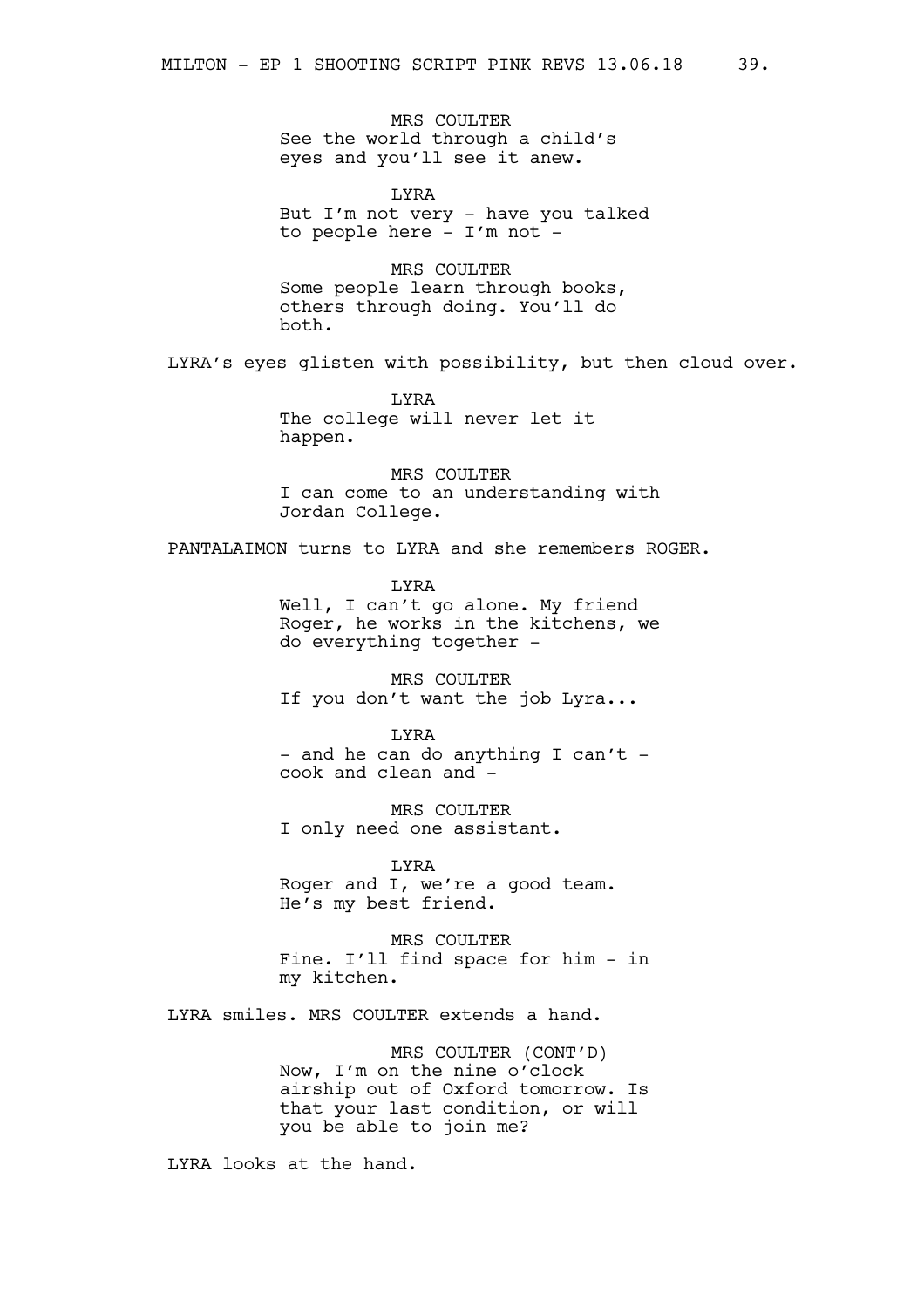41 EXT. MA COSTA'S BOAT - DUSK 3 41

MA COSTA is sitting with a glass of spirits in front of her. She hears a noise, JAL turns, JOHN FAA is standing at the side of the boat. She nods, and he climbs on board.

> JOHN FAA It's changed since I knew it.

MA COSTA It's been a long time since.

That's a barb and he knows it.

JOHN FAA We're not giving up Maggie.

She looks up at him bitterly. TONY COSTA comes out of the boat.

> JOHN FAA (CONT'D) We're going to London and then we're -

TONY COSTA Going to fight the Gobblers aren't we?

JOHN FAA looks at TONY COSTA, interested.

TONY COSTA (CONT'D) I'd play my part.

MA COSTA You will not.

JOHN FAA If we can find anything to fight, yes, we'll fight those Gobblers. And that's how we'll get your son back Maggie.

42 EXT. ROOFTOPS. JORDAN COLLEGE - DUSK 3 42

LYRA is looking at ROGER, outraged. PANTALAIMON, a cat at her feet, sniffs at SALCILIA as a ferret.

> LYRA But you got to.

He looks back, full of consternation.

ROGER Lyra, don't do this -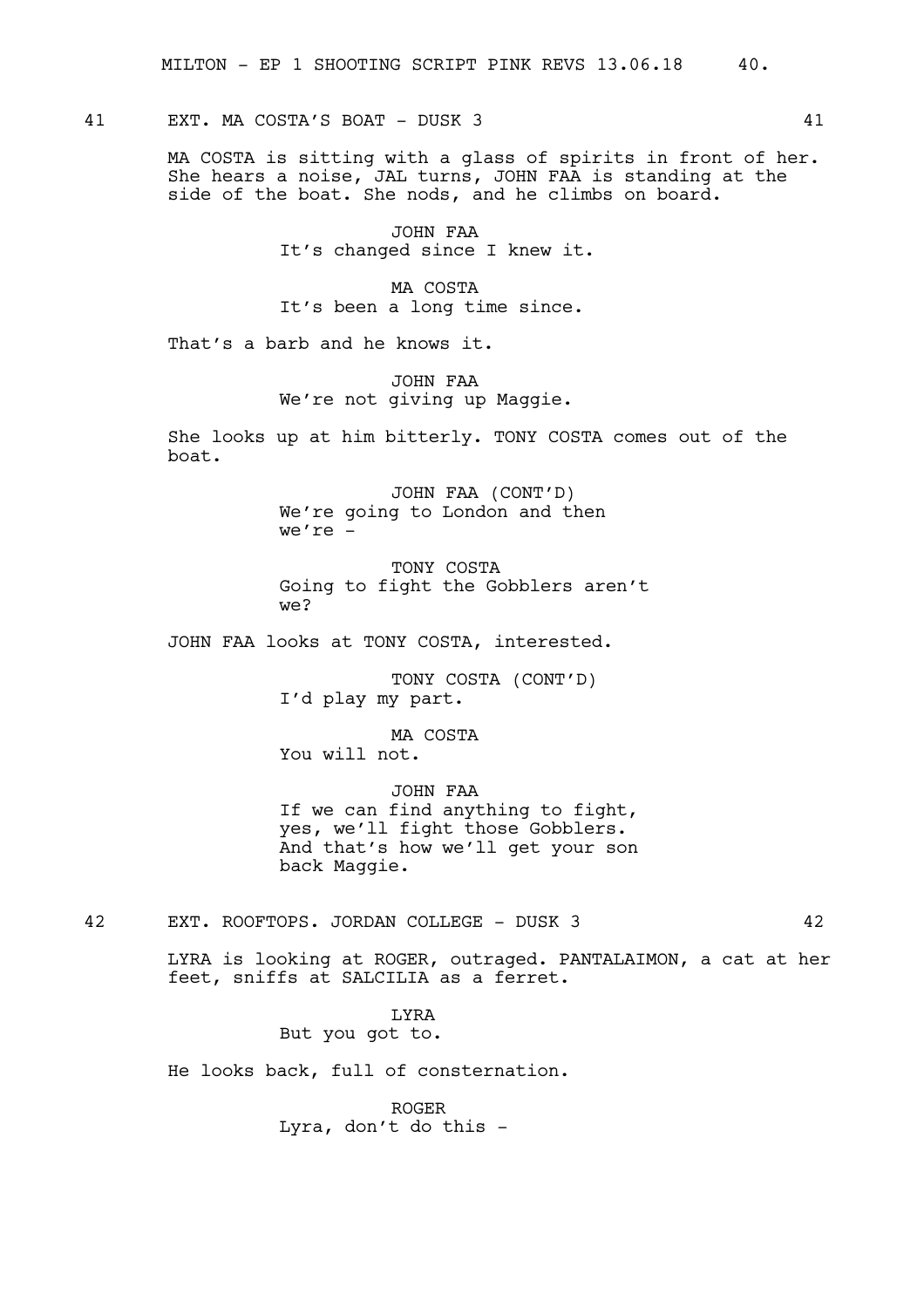LYRA London Roger, and after London the North.

ROGER And I knew you wanted to get there eventually - but... until eventually - I thought you'd be happy here.

LYRA I'm not and you're not either.

ROGER Of course I am! This place is great! We got the claybeds, and the river, and the gardens and the college and the - so much - and -

LYRA But I've seen all of that. You're really telling me you don't want to come?

ROGER's face tells her all she needs to know.

ROGER The thing is - the Gobblers are in London they say and -

LYRA

You're just scared Roger, scared to leave your cosy little life and -

ROGER

This is our home.

LYRA Stay here then. Become like all the servants - Salcilia will become a dog and you'll maybe rise as high as butler and -

PANTALAIMON hisses, LYRA turns to him, he walks away from her, disappointed.

ROGER wipes a tear from his eye. LYRA sees his heartbreak and PANTALAIMON's disapproval and stops herself. But she doesn't retreat.

> LYRA (CONT'D) You'll realise - first thing tomorrow I'll find you outside my room and you'll say let's go together. You will.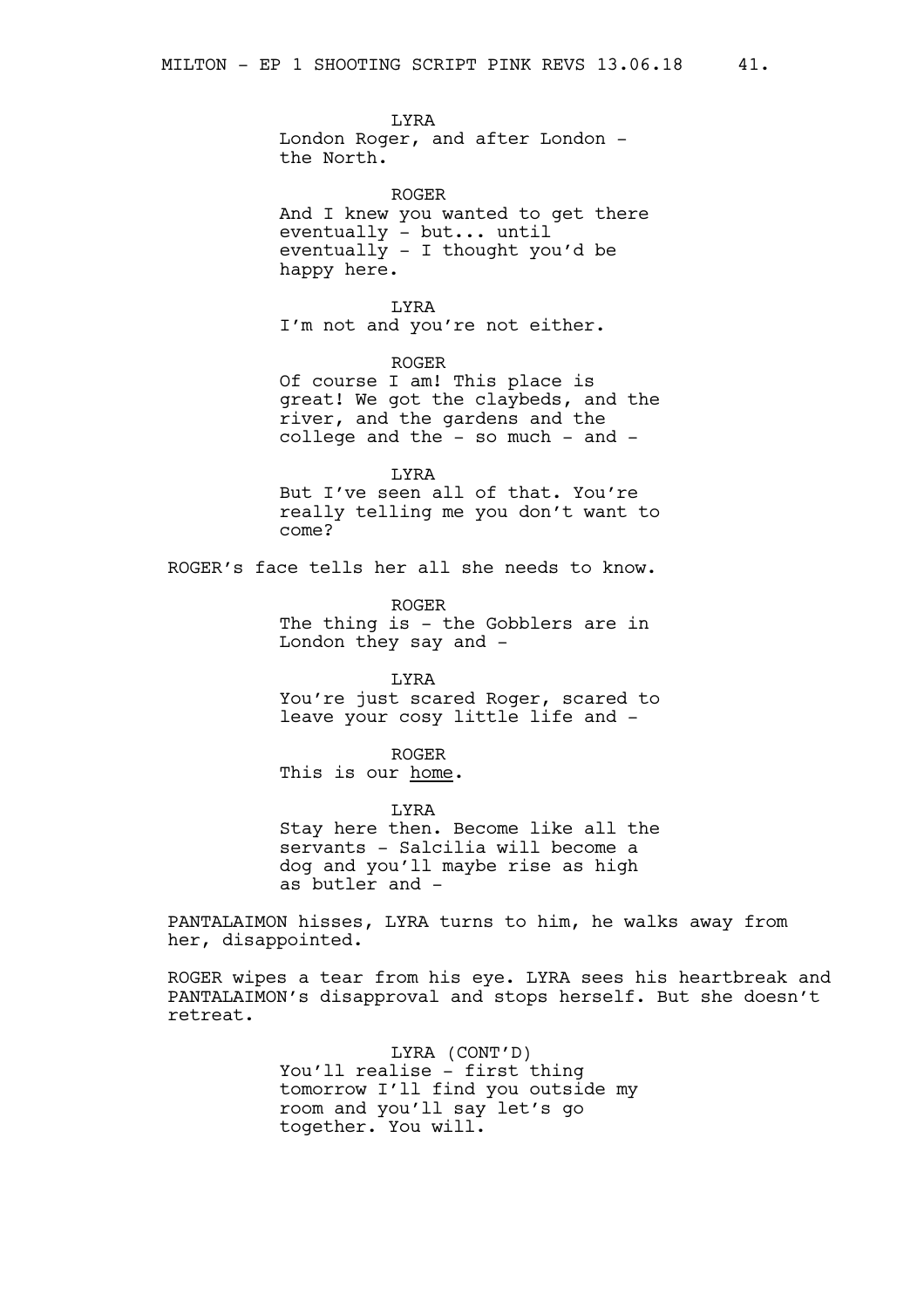ROGER Or you'll realise you're not as ready as yer think you are. You talk a big game Lyra, but deep down, I know you're just as scared as I am.

SALCILIA turns into a bird who flies up defiantly at LYRA's face. LYRA faces her down, but there's a hesitation.

> LYRA See you tomorrow.

She stalks away.

43 INT. LYRA'S ROOM. JORDAN COLLEGE - NIGHT 3 43

LYRA shuts the door with a hearty bang.

Then she looks around her room. PANTALAIMON turns into a cat.

LYRA First thing in the morning. He'll be here and then  $we'll - qo with$ her - (hesitating) - we will.

PANTALAIMON knows the hesitation she won't admit to. LYRA starts to take down her pictures and posters.

> LYRA (CONT'D) This can't be our home anymore, and my Uncle never comes here, so... so let's try something new.

She looks at PANTALAIMON.

LYRA (CONT'D) Our lives have just changed for the better Pan and Roger's not going to stop us celebrating.

44 EXT. CLOISTERS. JORDAN COLLEGE - NIGHT 3 44

ROGER walks slowly through the college cloisters. SALCILIA follows - a dog. ROGER turns and looks at her.

> ROGER No. Don't be a dog. Not tonight.

SALCILIA turns into a cat. ROGER bends down, SALCILIA climbs up onto his shoulder.

And then ROGER is seized hard from behind.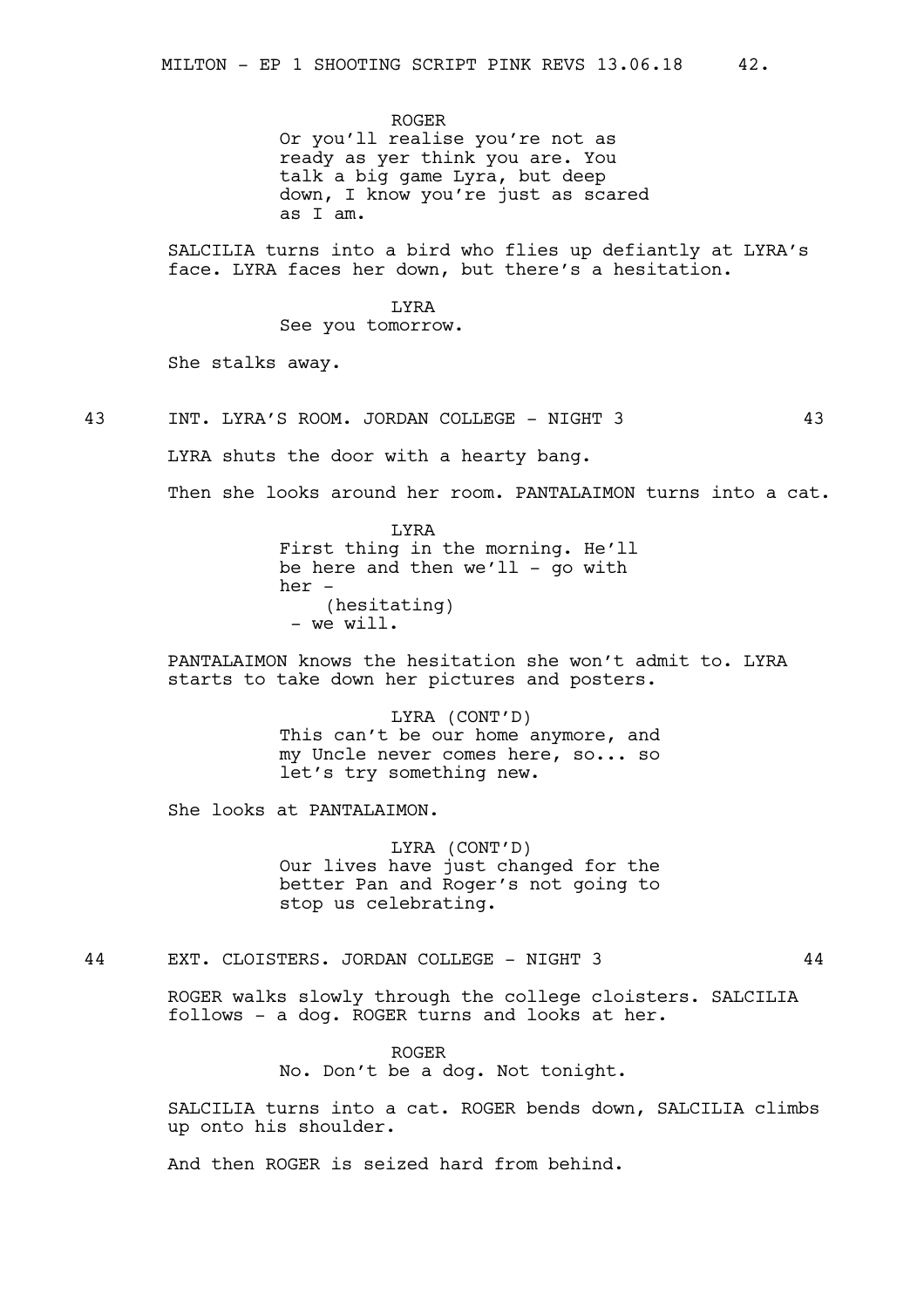He screams as he is pulled away into the blackness.

45 INT. LYRA'S ROOM. JORDAN COLLEGE - PRE-DAWN 4 45

LYRA wakes slowly to see three robed figures standing at her bedside. She blinks sleepily, unsure what's happening. One reaches up a bony finger and points it at her, and then another, and then the third opens out their hand to reveal a glinting daemon coin within it.

Then, as one, the NIGHTGHASTS throw back their cowls to show that they have no heads. LYRA screams.

PANTALAIMON becomes a snow leopard and roars at them. They disappear back into the wall.

And then there's a knock. PANTALAIMON turns into a cat.

LYRA

Roger?

CHARLES opens the door.

CHARLES I'm afraid not. Are you quite well? I heard screaming?

PANTALAIMON claws at LYRA's feet. LYRA picks him up and cuddles him. He purrs in her ear.

> LYRA I'm fine. Why are you here?

CHARLES looks at her carefully.

# 46 OMITTED 46

47 INT. MASTER'S LODGING. JORDAN COLLEGE - PRE-DAWN 4 47

CHARLES stands with THE MASTER. ALICIA, the Master's raven daemon, watches LYRA, now dressed in day clothes, and the owl PANTALAIMON closely from a perch on a cupboard top.

> LYRA (prepared) I'm leaving Jordan to live with Mrs Coulter and Roger and -

THE MASTER (interrupting) No-one is stopping you.

LYRA You know about that?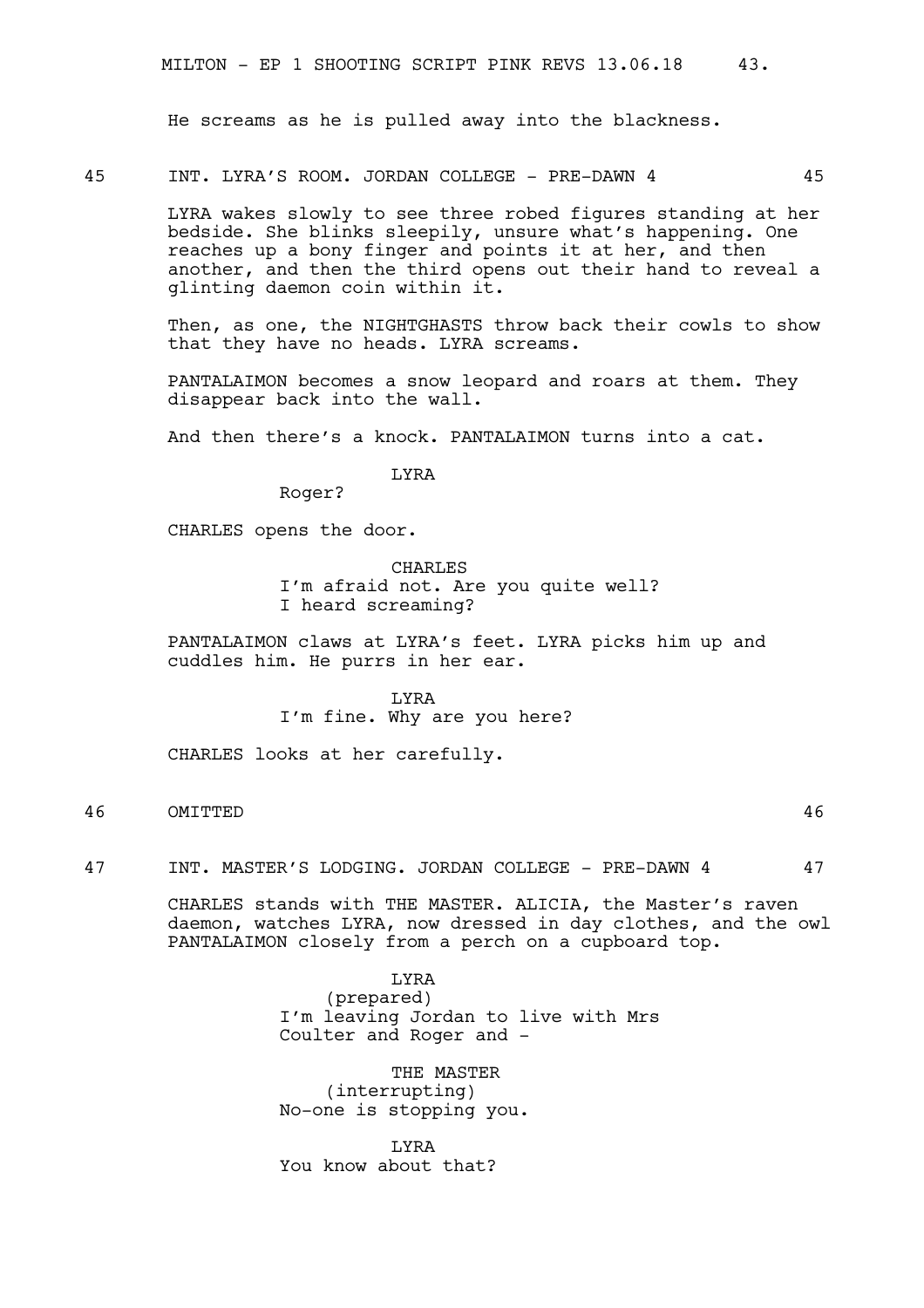THE MASTER Mrs Coulter has spoken to me, yes, and we're not standing in your way.

LYRA So... why am I here? Look if Roger put you up to this, I know he thinks we should stay but -

THE MASTER

Roger put me up to...? The kitchen boy? No. (beat) Lyra, I promised once to do everything I could to protect you from anyone who might do you harm.

LYRA

Protect me from what?

CHARLES anxiously looks out of the window.

THE MASTER And the older you've got, the more I've felt the importance of that promise.

LYRA Who did you promise?

THE MASTER I - think Mrs Coulter will do her best by you but I can't be sure. So I'm going to give you something and you must promise to keep it private.

LYRA looks at him, she frowns.

LYRA Why are you talking in riddles?

CHARLES This matters Lyra. We need your word.

LYRA nods. Silenced by their seriousness.

THE MASTER crosses to the desk and takes from a drawer a small velvet black bag - identical to that we saw ASRIEL give him, but now worn with age. He takes a raw, worn and chipped object from within. It is well-used but still with the aristocratic elegance that comes from true power. This is the alethiometer.

> LYRA What is that?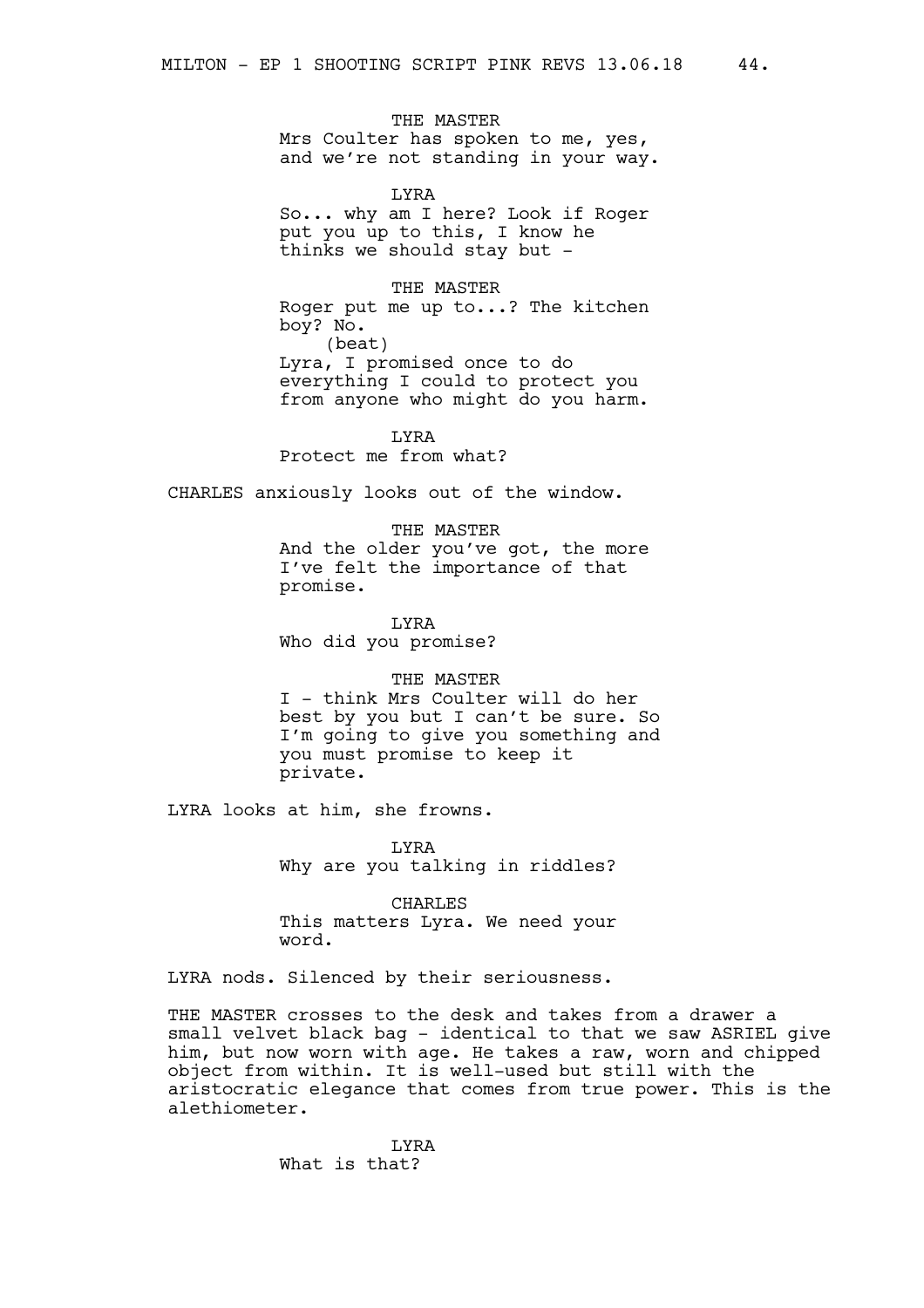THE MASTER It's an alethiometer.

# LYRA

# Alethio -

THE MASTER thrusts the alethiometer into LYRA's hands. LYRA looks at it and then frowns at THE MASTER. CHARLES looks at the window.

> THE MASTER One of only six that were ever made. Lord Asriel himself brought it to this college - with, uh...well. It's extraordinary.

LYRA flips open the lid and inside is a mechanical marvel of moving pieces and images. She traces over them with her fingers.

> LYRA What does it do?

THE MASTER It tells you the truth.

LYRA is looking at the object, deeply puzzled.

LYRA

How?

CHARLES The sun is almost up. We must hurry.

THE MASTER looks out of the windows, disconcerted.

THE MASTER That you'll have to learn by yourself. But please know this is illegal unless approved by the Magisterium and so secrecy...

LYRA

No. No. I don't want... secrets. This is my Uncle's. He wouldn't want me to have it.

THE MASTER

Lyra, look at me. The powers of this world are very strong. Men and women are moved by tides much fiercer than you can imagine, and they sweep us all up into the current. This - hopefully - will provide you with some protection.

He looks at her, deeply concerned.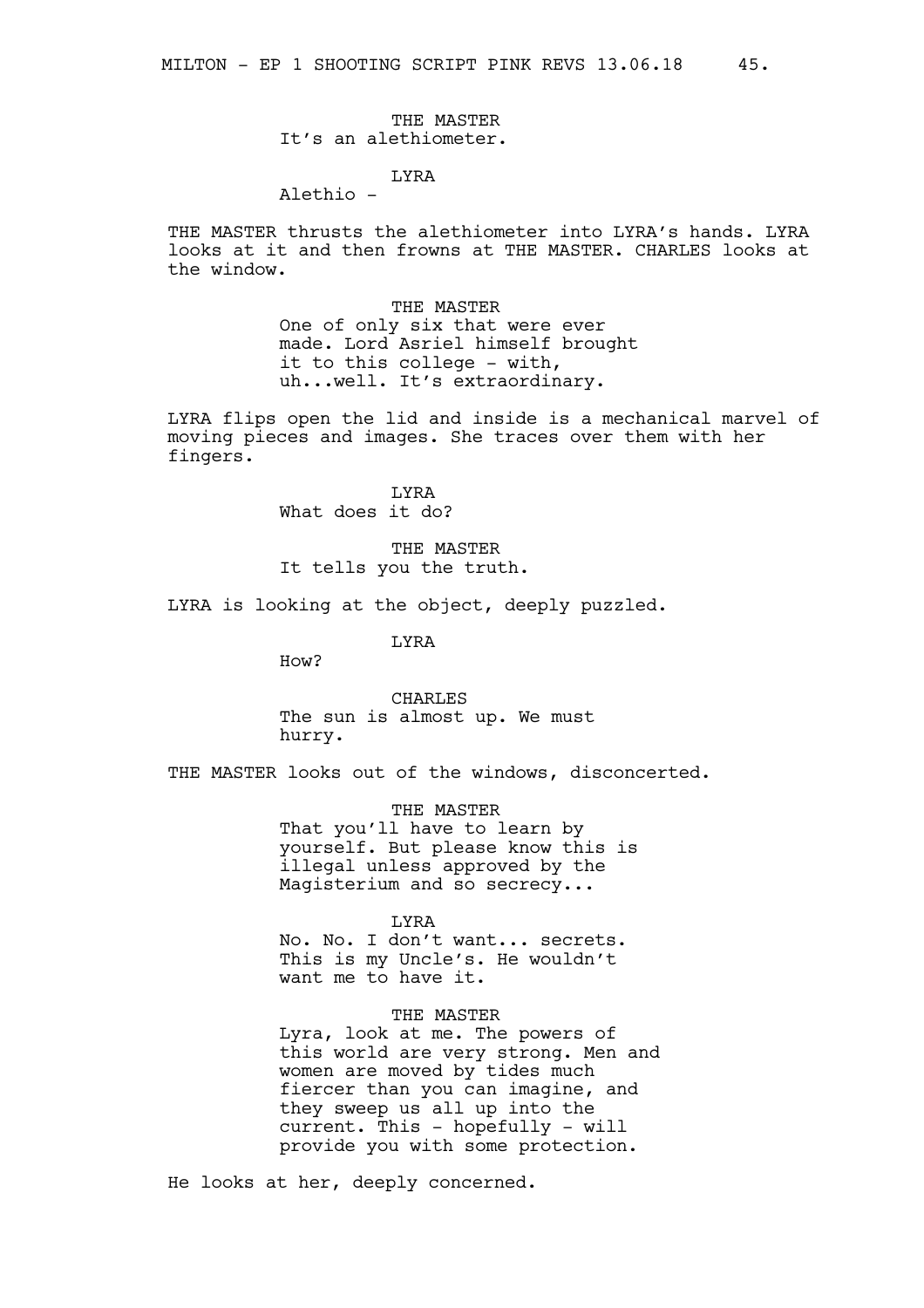# CHARLES Go well, Lyra.

# THE MASTER And keep your own counsel.

LYRA looks at him and then the alethiometer. THE MASTER opens the door. She looks at it and then him.

And then she puts the alethiometer into her coat pocket and runs out of the door.

PANTALAIMON, as an owl, looks at ALICIA beadily for a moment more, and then swoops out after her.

48 EXT. QUAD. JORDAN COLLEGE - MORNING 4 48

LYRA watches the sun rise. PANTALAIMON sits, an ermine.

PANTALAIMON Well, I didn't understand a single word of that but I didn't like it all the same...

LYRA Roger. We find him. Now.

49 INT. VAN – MORNING 4 49 2022 12:20 12:20 12:20 12:20 12:20 12:20 12:20 12:20 12:20 12:20 12:20 12:20 12:20 12:20 12:20 12:20 12:20 12:20 12:20 12:20 12:20 12:20 12:20 12:20 12:20 12:20 12:20 12:20 12:20 12:20 12:20 12:2

ROGER wakes in the back of a van, he looks around himself  $$ he's unsure where he is or how he got there.

50 INT. KITCHENS. JORDAN COLLEGE - DAY 4 50

The kitchens are busy, full of frying, steaming and baking.

LYRA I'm looking for Roger.

# CHEF So am I! Didn't turn up for the breakfast shift, did he?

LYRA turns and looks at the CHEF, tall and slender with a pig daemon. She frowns.

51 EXT. COLLEGE GARDENS. JORDAN COLLEGE - DAY 4 51

LYRA walks, her speed increasing with every step around the gardens. PANTALAIMON turns into a falcon and ascends high into the sky. PANTALAIMON looks down and shakes his head.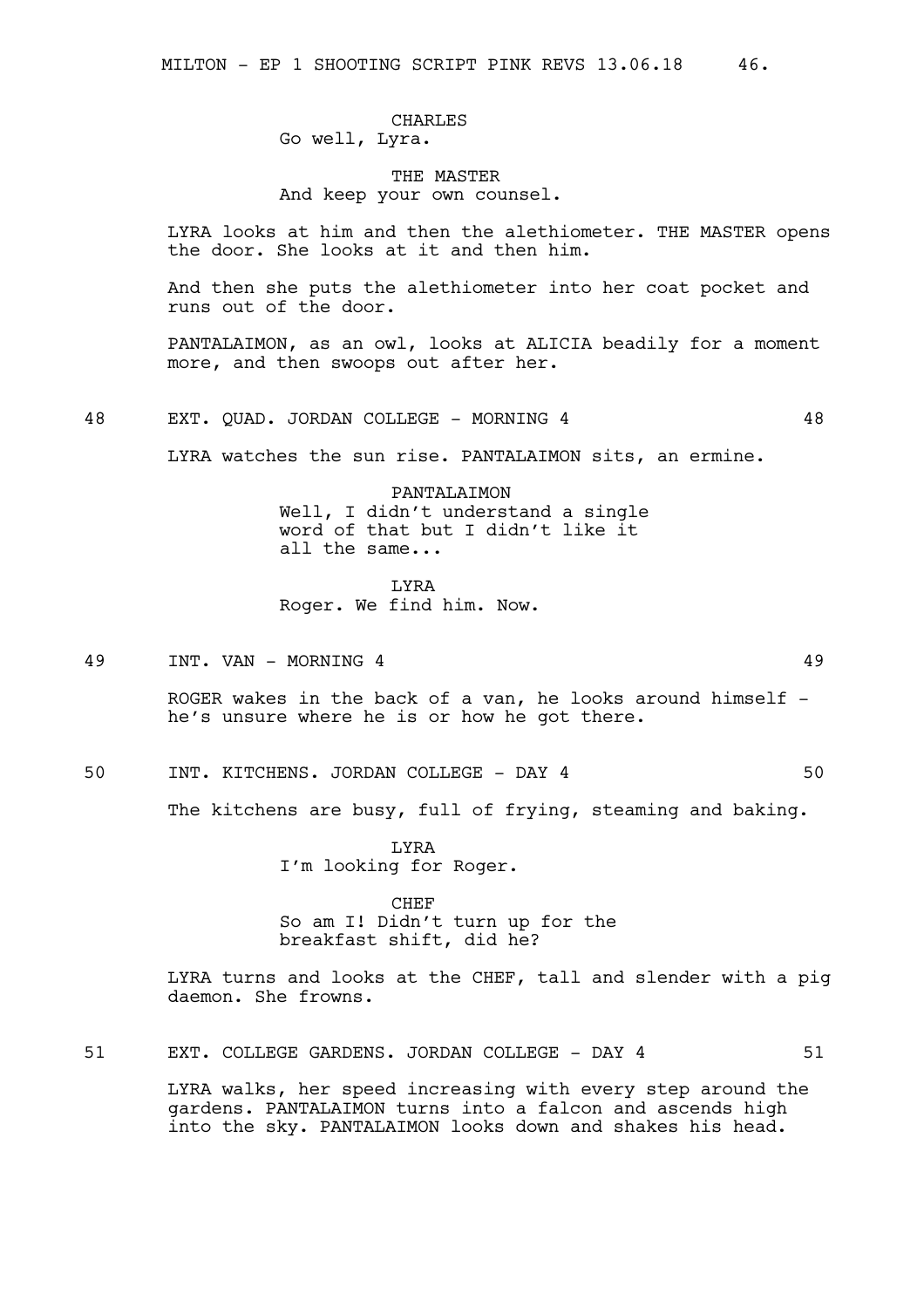MILTON - EP 1 SHOOTING SCRIPT PINK REVS 13.06.18 47.

51A EXT. ROOFTOPS. JORDAN COLLEGE - DAY 4 51A

LYRA searches across the rooftop. Looking desperately down onto the college quads.

> LYRA But where is he?

52 INT. CRYPT. JORDAN COLLEGE - DAY 4 52

LYRA runs through the crypt. PANTALAIMON flies, still as a falcon above her. She's trying not to show how scared she is.

> LYRA Roger? You down here? Don't pretend you like it here now.

She stops by the skulls. She thinks, and then resets the coins in the right order. She stops - for a moment of pure atonement.

LYRA (CONT'D)

Sorry.

She hesitates a moment more and then runs on.

53 EXT. QUAD. JORDAN COLLEGE - DAY 4 53

LYRA looks left and right, the panic now clear.

LYRA They've got him, haven't they, Pan?

PANTALAIMON, a falcon above her, flies anxiously.

54 EXT. ENTRANCE. JORDAN COLLEGE - DAY 4 54

LYRA looks out of the college entrance.

LYRA Roger? ROGER! ROGER!

Her shouts echo down the streets.

MRS COULTER Oh good. I thought for a moment you weren't coming...

LYRA looks at her, bewildered.

MRS COULTER (CONT'D) The airship.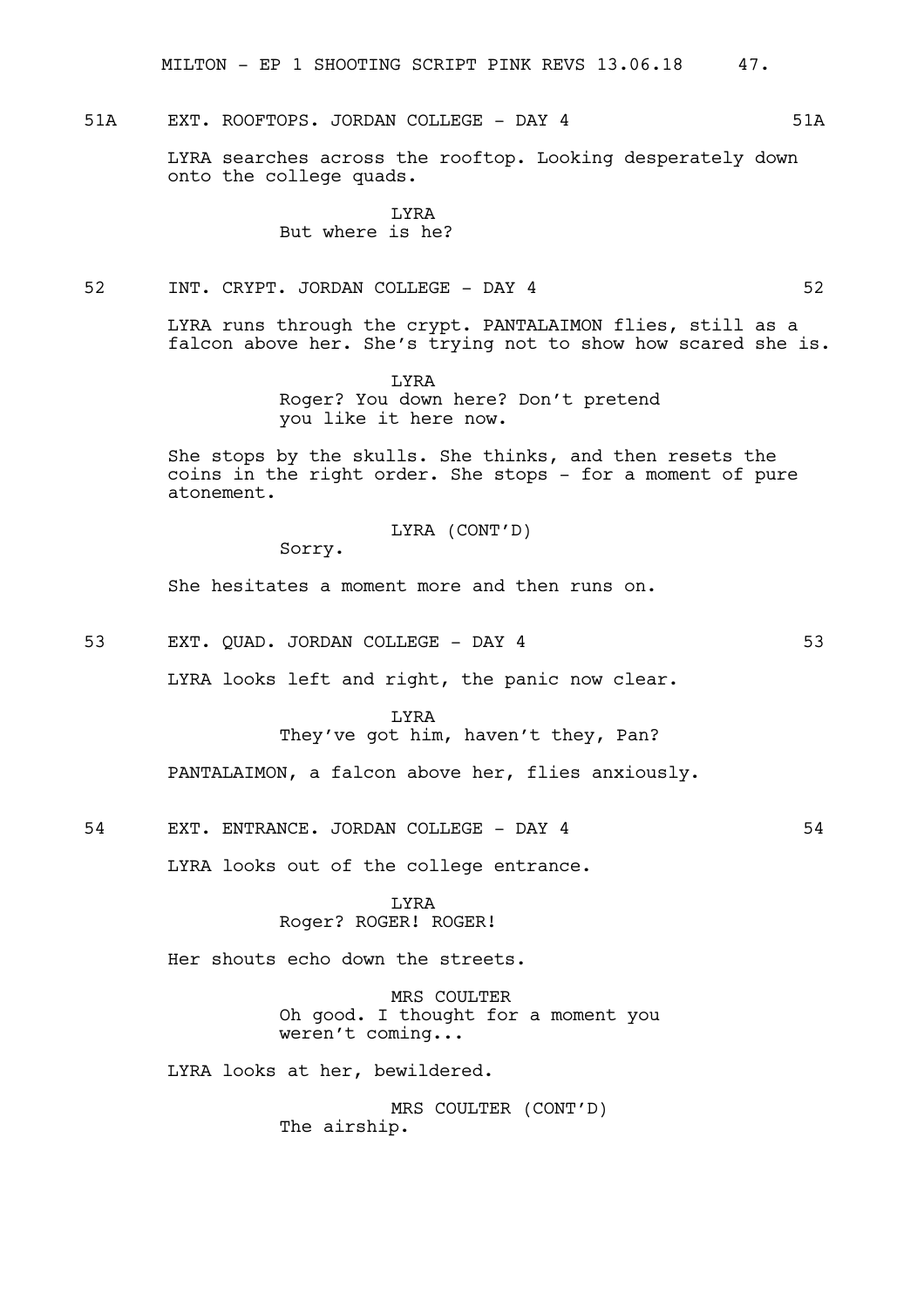LYRA They've got Roger. The Gobblers have got him. I know they have.

MRS COULTER bends beside LYRA. She takes out her handkerchief and gently dries LYRA's eyes.

> MRS COULTER Then you need to come with me now.

> > LYRA

Now?

MRS COULTER The Gobblers are in London, as everyone knows. With my connections you may stand a chance of getting him back.

LYRA looks at her, panicked.

LYRA But I haven't packed, I haven't said goodbye...

MRS COULTER You've got all you need. Come now, we already risk missing our flight.

MRS COULTER turns and walks, expecting LYRA to follow.

PANTALAIMON

Lyra -

LYRA Pan, you heard her? We've no choice.

LYRA starts to walk, but PANTALAIMON is revealed as a monkey digging his paws into the ground. He doesn't move. LYRA keeps walking.

> LYRA (CONT'D) Stop that.

PANTALAIMON resists following her, she yells out in pain.

LYRA (CONT'D) You're hurting me.

PANTALAIMON looks at her.

PANTALAIMON I'm hurting both of us. Lyra, the Master -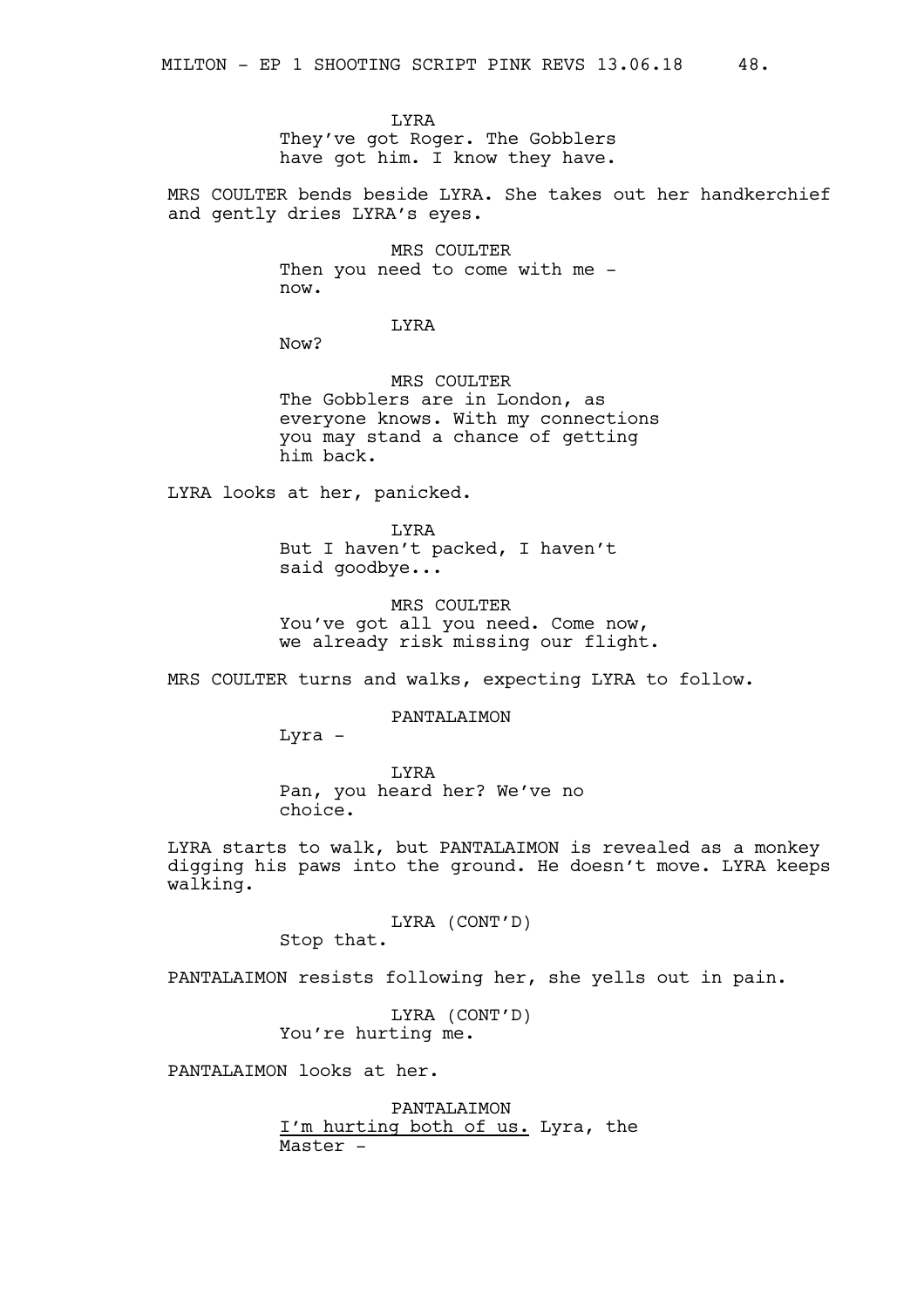LYRA And why would we trust him? He tried to poison my Uncle, remember?

PANTALAIMON (with finality) Roger said we weren't ready and I don't think we are.

LYRA looks at her daemon soulfully.

LYRA Roger's gone. We've no other choice.

PANTALAIMON looks up at her tearfully and nods. He runs to her, changing into an ermine as he jumps into her arms. They both cry.

> LYRA (CONT'D) It hurt so much when you were pulling away from me.

PANTALAIMON I know. I know. I just -

LYRA I know. And I'm scared too.

54A EXT. CUSTOMS HOUSE. LONDON - DAY 4 54A

ROGER is hauled by two MEN into a broken-down looking building.

55 INT. CUSTOMS HOUSE. LONDON - DAY 4 55

ROGER is deposited in a warehouse and the door is locked behind him. He looks around at the glassy-eyed kids, it's warm and glowing in the room but something is - wrong.

BILLY COSTA (O.S.)

Roger?

ROGER looks up, and so does SALCILIA, now a ferret. She runs up ROGER's leg and into his arms.

> ROGER Billy? Billy Costa?

BILLY looks lost, RATTER a squirrel by his feet. ROGER fast approaches him and then envelops him in a hug.

> ROGER (CONT'D) Where are we?

BILLY looks up, his expression sours.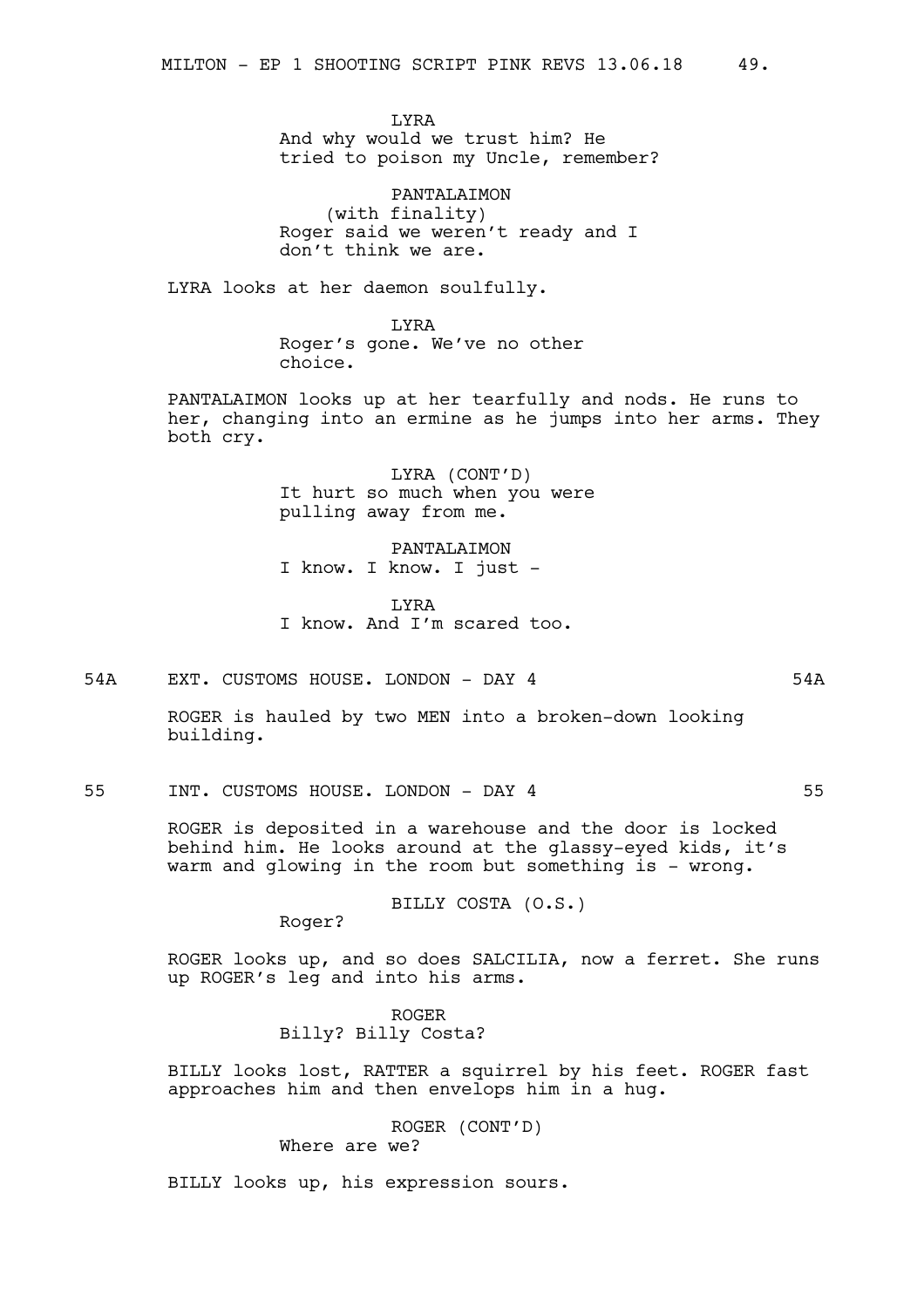MILTON - EP 1 SHOOTING SCRIPT PINK REVS 13.06.18 50.

# 56 EXT. FIELD / AIRSHIP. OXFORD - DAY 4 56

An airship stands waiting on the grass.

LYRA walks towards it, pulls back... and then steels herself and walks forward.

# 57 INT. PASSENGER AIRSHIP - DAY 4 57

MRS COULTER looks around herself, and then takes some papers out of her bag. She begins to read and notate. LYRA takes an uneasy seat opposite her, PANTALAIMON a mouse.

> LYRA So where do we start looking for Roger -

MRS COULTER Lyra, airships aren't safe places to talk.

LYRA

But we need to -

The GOLDEN MONKEY looks around the airship anxiously, at a CONDUCTOR and a small group of professionally-dressed PASSENGERS.

> MRS COULTER We're together now Lyra. We'll have plenty of time to discuss whatever you wish. A bit of quiet now will be best.

Beat. LYRA looks up, as if suddenly unsure.

MRS COULTER (CONT'D) I am pleased you're coming with me though. I think it's the right decision for both of us.

LYRA

I've never been in an airship before. My parents died in -

MRS COULTER I heard. But that was a long time ago. Technology has vastly improved.

Beat. She looks up at LYRA.

MRS COULTER (CONT'D) You'll be safe now.

LYRA looks down at the gleaming steeples and spires. She looks, surprised, at a pattern of boats leaving Oxford.